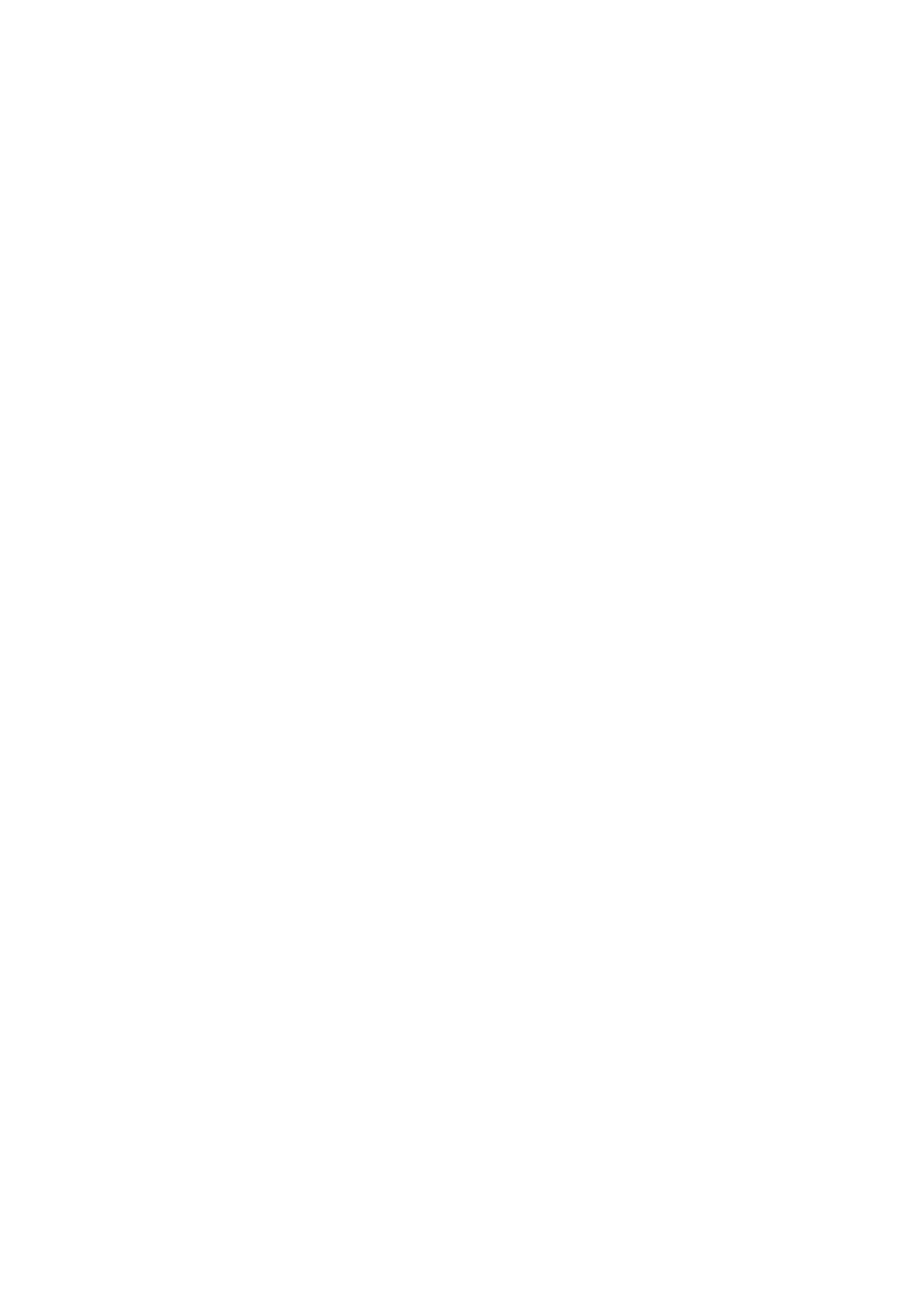# Atatürk Üniversitesi• Atatürk University Türkiyat Araştırmaları Enstitüsü Dergisi • Journal of Turkish Researches Institute TAED-71, 2021. 553- 582

# KIBRIS ORTODOKS KİLİSESİ'NİN KIBRIS'I TÜRKLERDEN GERİ ALMA PLAN VE PROJELERİ (1601-1839) CYPRUS ORTHODOX CHURCH'S CYPRUS RECOVERY PLAN AND PROJECTS (1601-1839)

# **HAYDAR CORUH**

### **Öz**

Kıbrıs Ortodoks Kilisesi, 1571 yılında Kıbrıs'ın Türkler tarafından fethinden itibaren Osmanlı Devleti'nin diğer patriklikleri gibi imtiyazlı bir kurumu haline gelmiştir. Bu imtiyazlı durum Kıbrıs Ortodoks Başpiskoposlarının dikkatlerini kısa bir süre sonra ülke dışına döndürmelerine ve Kıbrıs'ı Türklerin elinden kurtarma çabası içerisine girmelerine sebep olmuştur. Başpiskoposların bu konuda ilk ittifak kurdukları devlet Savoy Hanedanı olmuştur. Ancak bu mücadeleden bir sonuç alınamamıştır. 1601-1650 yılları arasında süren bu mücadele sonrasında Kıbrıs Ortodoks Başpiskoposlarının ümidi kırılmıştır. Bu tarihten 1800 yılına kadar kesintisiz bir boyun eğme dönemine girilmiştir.

1789 Fransız İhtilali ile başlayan yenidünya düzeni ve Akdeniz'e Rusların inmesi Ortodoks Rum ahalinin yoğun olduğu bölgelerde hareketlenmelere sebep olmuştur. Sultan II. Mahmud'un ilk dönemlerinde ülke çapında baş gösteren ayaklanmalar yerel hanedanların sisteme karşı sürdürdükleri yerel isyanlara dönüşmüştür. Ancak bu hanedanlık iddiaları arasında Rus ajanların yönlendirmeleri ile Mora'da başlayan ayaklanma kısa sürede Kıbrıs'ta da etkisini göstermiştir. Mora ayaklanması uzun zamandır unutulmuş olan bir olguyu, Kıbrıs Ortodoks Kilisesi'nin Kıbrıs'ı Türklerden kurtarma projelerini yeniden gündeme taşımıştır.

Bu makalede Kıbrıs Ortodoks Kilisesi'nin 1601-1839 yılları arasında Kıbrıs'ı Türklerden geri alma planları ve başarısızlığı sonrasında yeniden bir Osmanlı kurumu haline getirilişi, Kıbrıs Başpiskoposu'nun reaya vekaletini elde etmesi ve nihayet 1821 Mora İsyanı ve 1833 Kıbrıs İsyanları ile yeniden eski alışkanlıkları olan Türkleri adadan kovma projelerine geri dönüşleri üzerinde durulacaktır.

**Anahtar Kelimeler**: Kıbrıs, Ortodoks, Başpiskopos, Hıristiyan, Müslüman.

Since the conquest of Cyprus by the Turks in 1571, the Cyprus Orthodox Church has become a privileged institution like the other patriarchates of the Ottoman State. This privileged situation caused the Orthodox Archbishops of Cyprus to turn their attention away from the country after a short time and to try to save Cyprus from the Turks. The first state with which the archbishops allied themselves on this issue was the Savoy Dynasty. However, there was no result from this struggle. After this struggle that lasted between 1601-1650, the hope of the Orthodox Archbishops of Cyprus was lost. From this date until 1800, a period of uninterrupted submission was entered.

The new world order that started with the French Revolution of 1789 and the arrival of the Russians in the Mediterranean caused movement in the regions where Orthodox Greeks were concentrated. Sultan II. The uprisings that broke out across the country in the early days of Mahmud turned into local rebellions by local dynasties against the system. However, among these dynastic claims, the uprising that started in the Peloponnese with the guidance of the Russian agents has had its effects in Cyprus in a short time. The Mora uprising has brought a long-forgotten phenomenon, the Cyprus Orthodox Church's projects to save Cyprus from the Turks.

In this article, the Cyprus Orthodox Church's plans to take back Cyprus from the Turks between 1601-1839 and its reconstruction into an Ottoman institution following its failure, the Archbishop of Cyprus's acquisition of the mandate of the reaya and finally the 1821 Morea Revolt and the Cyprus Revolts of 1833 and its old habits. their return to the projects of expelling Turks from the island will be emphasized.

**Key Words**: Cyprus, Orthodox, Archbishop, Christian, Muslim.

#### **Abstract**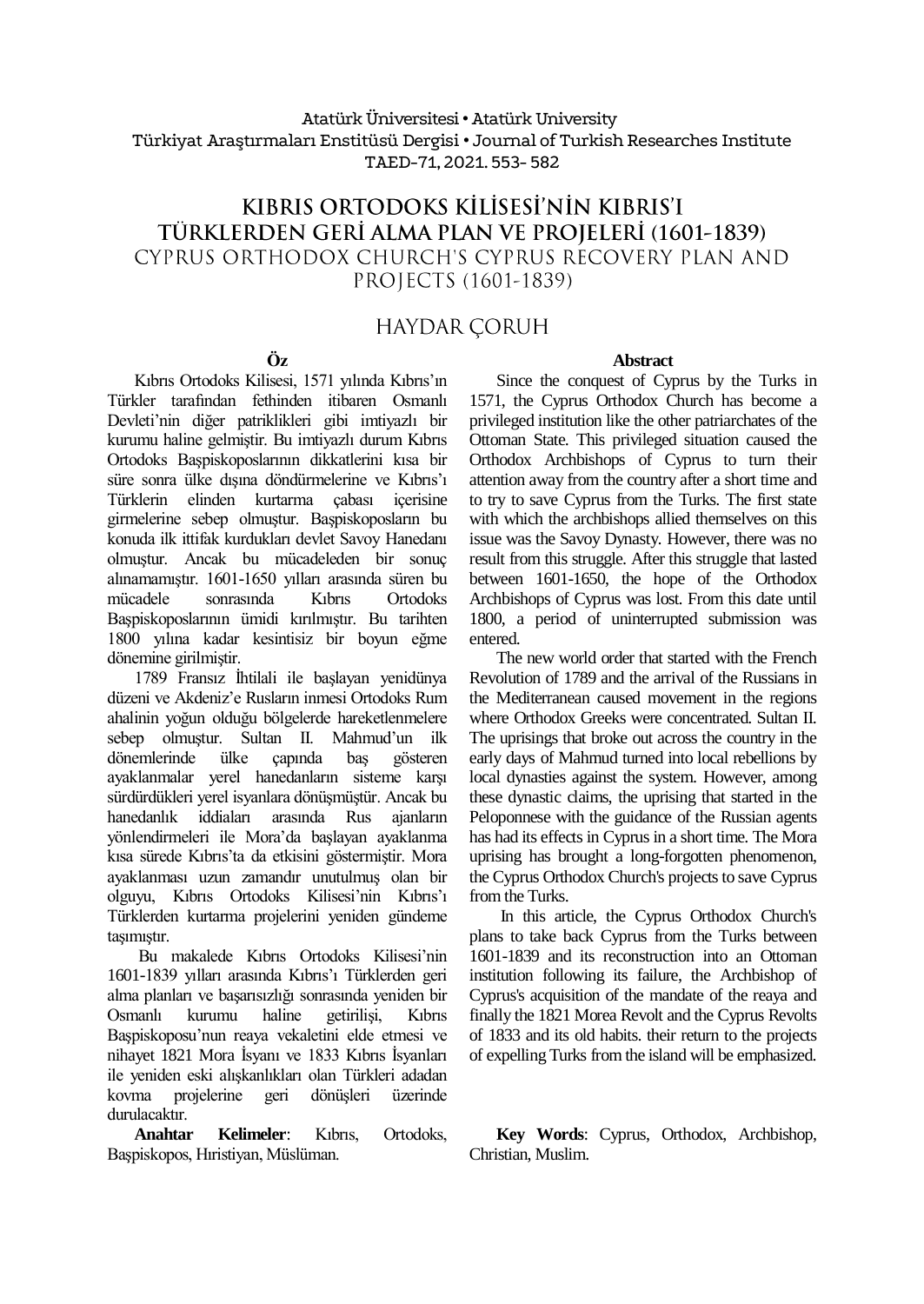#### *Structured Abstract*

In this article, the relations of the Orthodox Archbishop of Cyprus with the Turks in the *period that started with the conquest of Cyprus by the Ottoman State in 1571 and lasted for about two centuries were discussed.*

*At the time when the Ottoman Empire conquered Cyprus, the Venetian State, which was taken over from the Lusignan dynasty, but still maintains a Latin domination, had an oppressive rule. For centuries, Cypriot Orthodox have repeatedly sought help from Turks and Muslims in order to survive this persecution. During the period from the Muslim Arab conquerors who came to the island in 630 due to these calls to the Muslim Turks who conquered the island in 1571, the Orthodox Archbishop of Cyprus was personally subjected to the persecution of the Christian nations.*

*The Ottoman State had to attack the island many times since the Karpaz Peninsula landing in 1489 for the conquest of Cyprus, which has become a complete boil in the Mediterranean. Pirate attacks originating in Cyprus were among the main reasons for these attacks. Ottomans Sultan II. Until the time of Selim, it was not possible to prevent these attacks, although he sometimes oppressed these attacks, and sometimes he responded through diplomatic means. Seeing themselves as a great power under the protection of the Venetian State, these pirates carried out many actions in the 1570s, such as robbing pilgrimage groups, haunting the ships that state officials traveled, and eventually raiding the Anatolian shores.*

*Sultan II. Selim, in addition to the enthusiasm of being on the throne, decided to take Cyprus to strengthen his reign and to provide new sources of income for his treasury. In this way, the Sultan would have served the religion to which he was affiliated with the conquest of the island, which has been a problem for the Islamic world for a long time, and fulfilled the necessity of the caliphate he had.*

*The conquest in 1571 put an end to the suffering of the Orthodox of the island, and another hotbed of corruption in the heart of the Turkish and Muslim world was buried in history. This conquest was an important step not only for the Islamic world but also for the Orthodox world. Thanks to the conquest, the Orthodox Archbishop and bishops of Cyprus, who had left the island because of the Venetian persecution, were able to return to their duties and regain their former powers. The Orthodox Archbishop of Cyprus, which has been turned into an institution of the Ottoman State since this date, was made the only representative of Orthodox in Cyprus with a law decree prepared on May 7, 1572. The Orthodox Archdiocese of Cyprus ended its relations with the Orthodox Patriarchate of Antioch, to which they were affiliated, after returning to the island on September 5, 1600, and became a completely independent church.*

*The Orthodox Archbishops of Cyprus, with the strength and courage of becoming a fully independent church, were concerned about establishing a new future and a new status for Cyprus, and they started to work and make secret plans to make the island an independent principality or kingdom as it was in the past. . The Orthodox Archbishops of Cyprus, who started to execute these plans since 1601, signed a series of unsuccessful rescue operations with the Savoy Dynasty between 1600 and 1650. The last of these plans, which could not be executed each time due to the intervention of the Ottoman State or the discouragement of the Duke of Savoy, had to be paused for a long time after the failed attempt of the agent named Francesco Accidas, who was sent to the island by the Duke of Savoy, in 1650. remained.*

*The years 1650-1700 were a new period of revival for the Cyprus Orthodox Church. Thanks to the new privileges and rights granted by the Ottoman State, the Cyprus Orthodox Church has gained a new power that will enable it to take over the island completely. Although given in 1660, the authority of the representative of the reaya, which was the direct representation authority of the Cypriot citizen, which was riveted with an edict in 1754, caused the Archbishops of Cyprus to return to the plans to purify the island from Turks. Franz Georg Maier, who visited Cyprus at the same time, said that the Archbishops of Cyprus have ruled the island almost independently for half a century,*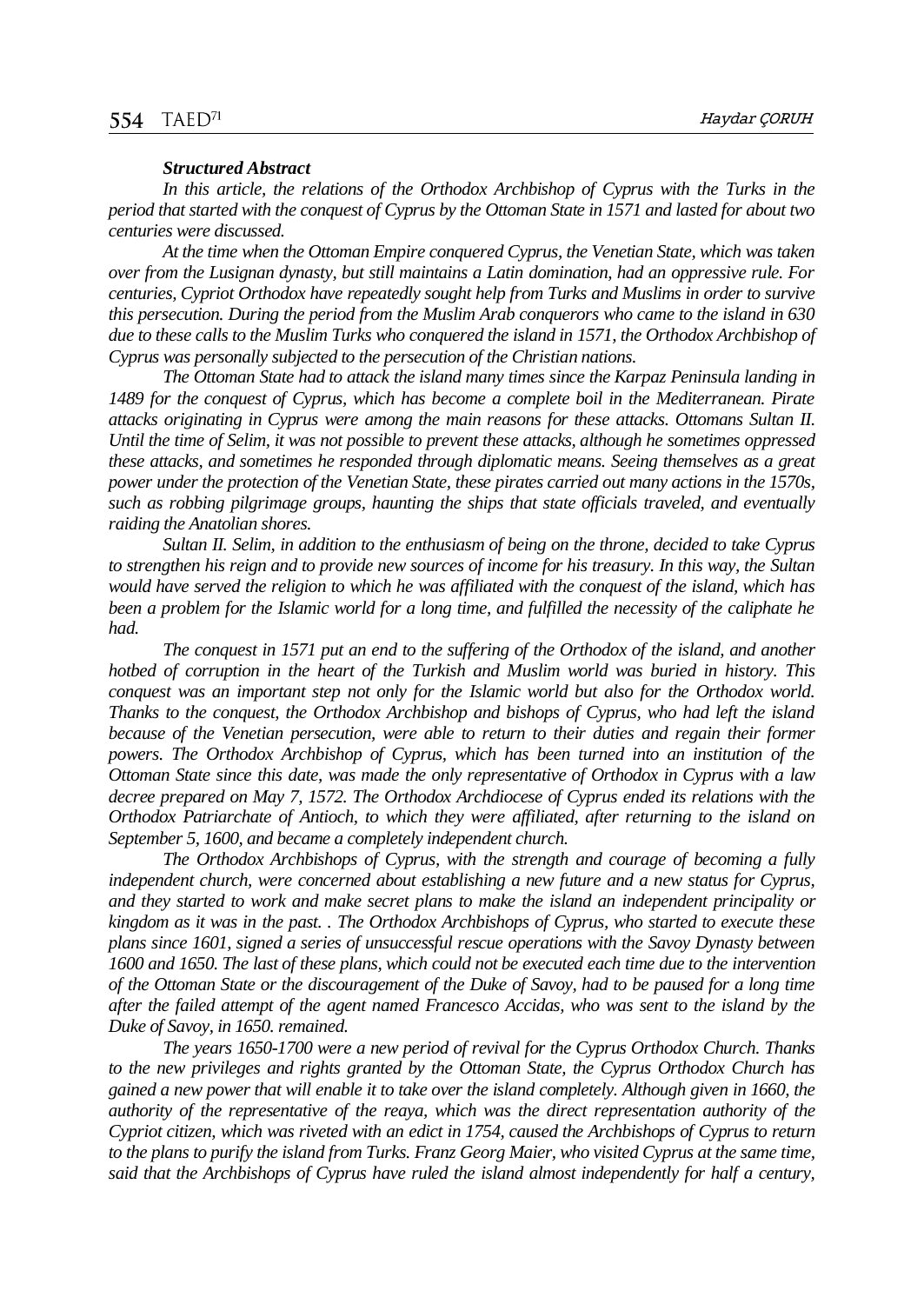*which is sufficient evidence to explain the situation of the Orthodox rulers. As Maier pointed out, the Archbishops' being elevated to the position of direct representatives of the public by the sultan's decree made them believe that the time had come for the island to be ruled directly by an Orthodox judge. However, the biggest obstacle to this plan of the Archbishop was the Palace Translator, who*  had recently taken over the financial affairs of the island on behalf of Istanbul in 1795. The *Archbishop pressed the button in 1804 in order to both get rid of the court interpreter and take over the entire administration of the island and lit the fire of a great revolt that would threaten the whole island. The fact that one side of the arrangement was held by the local landlords of the island, who did not like the Archbishop and the other side of the interpreter, caused the rebellion to spread rapidly to the island, and the bandit was able to take the Muslim and non-Muslim people hostage by seizing all the castles. The Ottoman State was faced with a situation that threatened its sovereignty in Cyprus for the first time since the 1570s, and it assigned İçel Governor Ahmed Pasha and his brother Zeynelabidin to Cyprus in order to hold accountability from those who caused this rebellion to grow to the point of dispossess. İçelli Ahmed Pasha not only ensured the island's loyalty to the Ottoman Empire with the measures he took in a short time, but also ensured the security by imposing a significant portion of the archbishops and bishops to various sentences including execution.*

*Despite this painful experience in 1804, the Orthodox Archbishops of Cyprus never abandoned the conspiracies and plans for the cleansing of the island from the Turks and, in coordination with the rebellion that started in the Peloponnese in 1821, they took action to light a similar rebellion on the island. The Archbishop of Cyprus, who started to cooperate with the Filiki Etheria Society, which organized the Morea Revolt, wanted to correspond with the Orthodox Patriarch of Istanbul in order to establish a similar revolt on the island. When the letters given to Bennaki, an ordinary Greek, were seized by the Ottoman Empire, this arrangement was also voided, and the Archbishop and bishops who made a rebellion were punished with the crime of treason.*

*The Archbishops of Cyprus, twice in 1804 and 1821, were unsuccessful in the revolts they initiated to liberate Cyprus from the Turks, either because of their incompetence or because of the disclosure of the Orthodox Greek people who paid allegiance to the power of the Ottoman State. At a time when these failures ended the Orthodox Archbishops of Cyprus' belief that the island would be liberated from Turkish domination, the 1830 population and tax censuses initiated by the Ottoman State encouraged the Archbishops to organize a final revolt in Cyprus. Behind this courage is undoubtedly the French Consul Bottu and the Turks who believe that they will face new and heavier taxes. However, even though the Turks suffered from the taxes to be imposed on the island, they could not go as far as to betray their homeland. The Archbishop and Consul Bottu, who were delayed in understanding this issue, nevertheless made a historical mistake of annexing the island to Greece with a fait accompli. The rebellion that broke out in 1833 first started with a boycott of taxation, then started to grow with rebellion in many places in an area starting from the Karapaz peninsula and extending to Paphos, which aimed to drag the island into a general revolt. The Ottoman State evaluated the existing relations on the island using the information obtained from the previous two experiences, and as soon as it determined that the role of Muhassıl Mehmed Emin Ağa, who was famous for his laxity in the growth of the rebellion, he was appointed as a correspondent for his dismissal and Kapucıbaşı Silahşörandan. Thanks to the strict precautions he took, Mehmed Aga prevented the island from being sacrificed by a revolution and finally the Ottoman domination was established as before. However, this revolt enabled the Ottoman State to see that many authorizations were made until the island administration was handed over to the Orthodox Archbishops of Cyprus, and that the irresponsible actions such as the deputy of the reaya and the transfer of financial affairs from the Muslims to the Christians were the main causes of the rebellion.*

*Thereupon, the Ottoman Empire decided to go through a series of reforms, which included reorganizing the tax issue of the island, improving the conditions of the population and ending the powers that the viceroys had acquired over time. The new decisions taken in this framework were*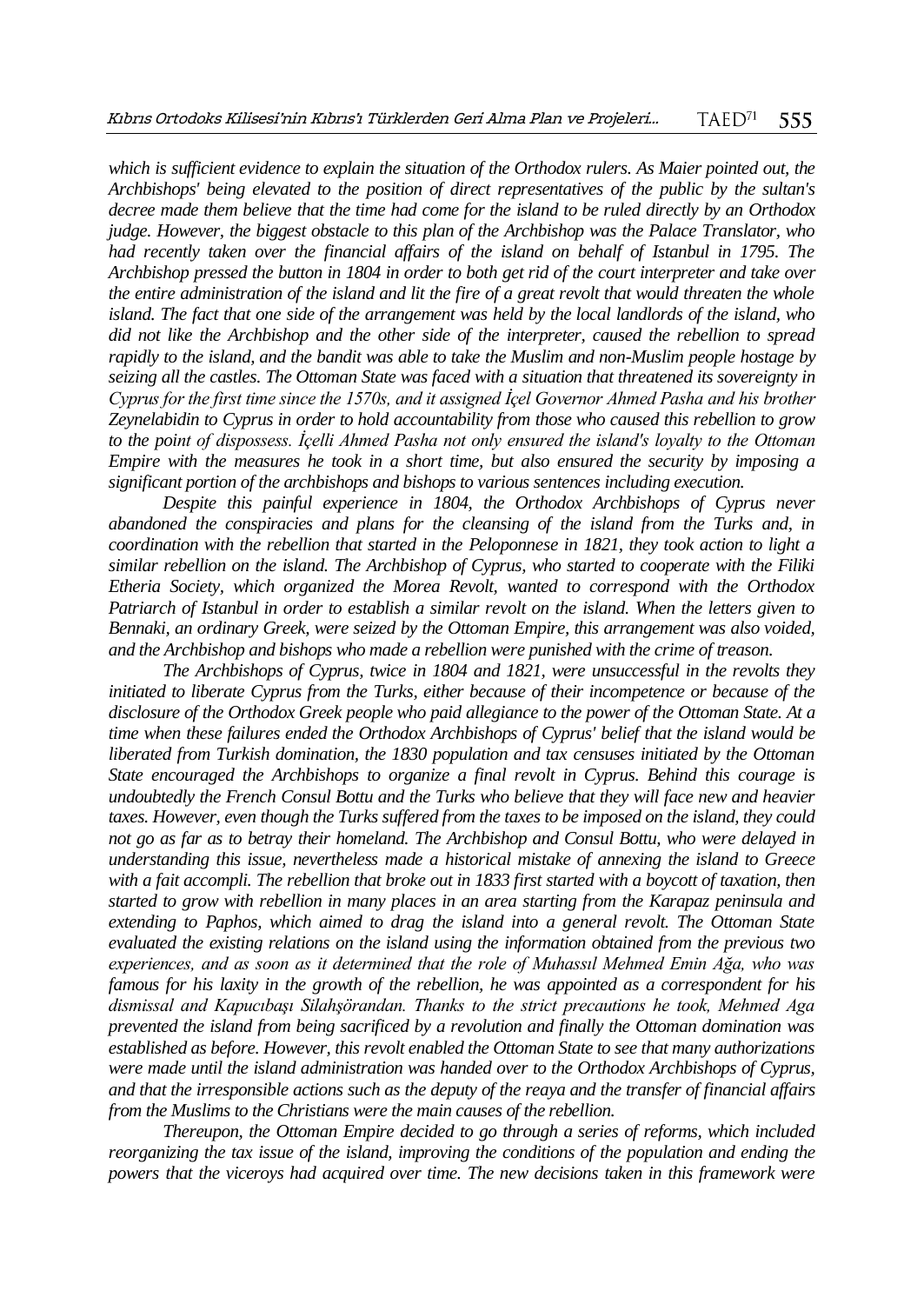*rearranged in a way that they could be extended to the whole empire with the announcement of the Tanzimat Edict. With this edict, the Archbishops of Cyprus lost all their rights, which caused them to rule the island almost independently, with the privileges given by the Ottoman State, and turned into ordinary Ottoman officials.*

*Even after this date, they were provided to receive their salaries directly from the central government they were affiliated with, and they were deprived of the pressure and authority they had established on the island people by using their former tax collection authority. This action actually led to the establishment of a true Turkish domination on the island. At the same time, the Archbishops of Cyprus were not allowed to intervene in the administration and internal affairs of the island again. The Archbishops of Cyprus were in silence until 1881, when the island was conquered by the Ottoman State. The first clashes between Turks and Greeks in the island, where Turkish domination ended, and the first event in which Orthodox Patriarchs took part in these conflicts was the Limassol incident in 1911, eighty years later.*

*Although it is difficult to understand and explain why and how an institution, which the Ottoman State has grown and nurtured for centuries, signed a chain of betrayals unprecedented in history, justifying the expression "feed the crow, your eye," Nobody can deny the existence of Ottoman rule. However, it would not be wrong to say that this spiral of betrayal was a manifestation of the moral and religious management understanding of the Orthodox Archbishops of Cyprus, based on the fact that the same attitude was maintained during the period of British rule, which had just taken over the administration.*

### **Giriş**

 $\overline{a}$ 

Kıbrıs Ortodoks Kilisesi'nin XVII. yüzyılda devlet ile kurduğu ilişkileri ve Kıbrıs'taki Türk varlığına yönelik ihanet dolu taleplerini anlayabilmek için öncelikle bu kilisenin hangi şartlarda kurulmuş olduğunu ve Osmanlı kurumsal sisteminin bir parçası haline geldikten sonra nasıl bir değişim yaşadığını izah etmek gerekmektedir.

Hıristiyanlık, kurucusu Salamis St. Barnabas'tan sonra Kıbrıs'ta hızla yayılmıştır (Trostyanskıy, 2011: 171; Göktürk, 2015: 296; Hakeri*,* 1993: 89). Kıbrıs Kilisesi ise 325 yılında toplanan İznik konsülünde alınan kararlar sonrasında İskenderiye Piskoposu Athanasius (328- 373)'a biat edilmesiyle kurumsal gelişmesini başlatmıştır (Darcan, 2013: 170). Kilise, kısa süre sonra ortaya çıkan Arius felsefesini reddederek Antakya Kilisesi ile bağlarını koparmış ve kendi yolunu çizmiştir (Göktürk, 2015: 296). Bu ayrılığı fırsat bilen Doğu Roma İmparatoru Zeno (474-491) Kıbrıs Kilisesi'ni tanınmıştır (Göktürk, 2015: 296-297; Cobham, 1908: 249).

Kıbrıs, VII. Yüzyılın başlarında İslam ordularının (630'da) saldırısıyla karşı karşıya kalmıştır. Bizans İmparatorları Justinian II ve Nicephorus II Phocas dönemlerinde ada Müslüman saldırılarından korunmuştur (Trostyanskıy, 2011: 172). Ancak XII. Yüzyılda Kudüs'ten ayrılan Lüzinyan hanedanı adada Haçlı egemenliğini başlatmıştır. Lüzinyan Kralı Amaury (1194-1205), 20 Şubat 1196'da Papa Celestine III'e müracaat ederek Kıbrıs Latin Başpiskoposluğunu kurmaya muvaffak olmuştur (Roudemetof-Michael, 2010: 1). Bu tarihten sonra ada her açıdan bir gerileme dönemine girmiştir. Halkın büyük çoğunluğu başka ülkelere göçmek zorunda kalmıştır (Kaffa, 2008: 42). Bu göç esnasında Ortodoks piskoposlar Anadolu'ya sürülmüştür. Altmış yıllık sürgün dönemi Kıbrıs Ortodoks Kilisesi büyük bir çöküş yaşamıştır (Luke, 1921: 13)<sup>1</sup>. Buna rağmen Kıbrıs, Lüzinyan hanedanlığı (1192-1489)

<sup>1</sup> Lüzinyan Krallığı'nın temel özelliği sadece Frankların bakış açısından görülen ve yerel köylülüğün Frank feodal sistemi yararına korunan bir serflik halinde devam etmiş olmasıdır. Ancak toplumsal olarak korunan bu durum dinsel otosefali yani Ortodoks Kilisesi'nin bağımsızlığı konusunda aynı serbestiye sahip olmamıştır. Aksine Latin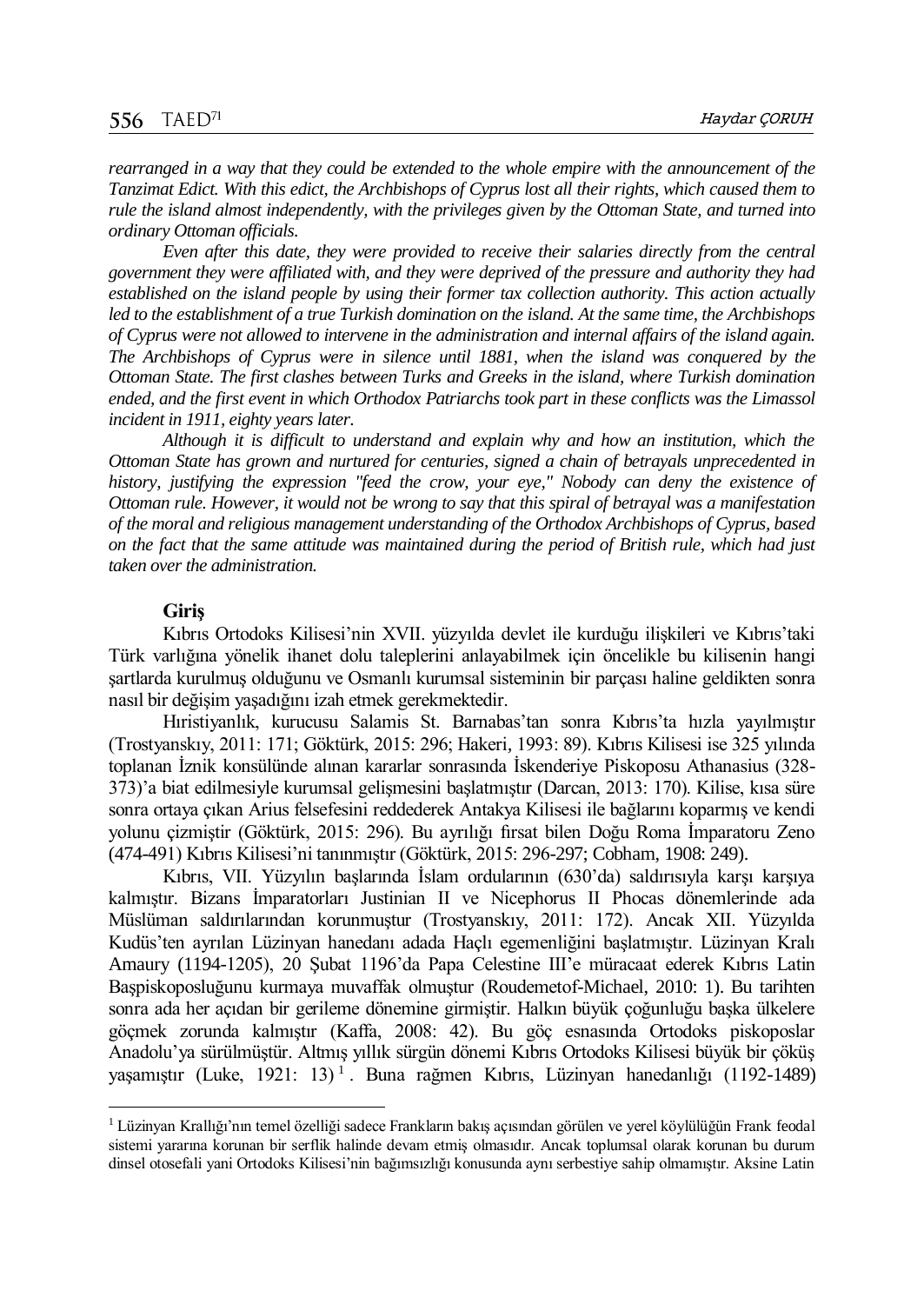döneminde en parlak çağını yaşamıştır. Bu refah döneminde Ortadoğu'daki son Hıristiyan toprağı Akka'nın Müslümanların eline geçmesinin (1291) büyük katkısı vardır. Bu fetih, Doğu Akdeniz'in en güçlü şehri Magusa'yı Hıristiyan dünyası için vaz geçilmez bir sığınak haline getirmiştir. Lüzinyan hanedanı buraya uğrayan Avrupalı tüccarlara tanıdığı ekonomik imtiyazlarla doğu ve batı arasında ticaretin gelişmesini temin etmiştir. Mısır ve Suriye ile yapılan ticaretin kârlılığı bölgenin Amalfi, Pisa, Ceneviz ve Venedik gibi İtalyan devletçiklerinin dikkatini çekmiştir. Kısa bir süre sonra ada Pisalı, Cenevizli ve Venedikli tüccarın en çok uğradığı yer olmuştur. Doğu Akdeniz'deki en önemli ticarî merkezlerden biri haline gelen Kıbrıs, yavaş yavaş Avrupa kökenli tarikatların ve askeri zümrelerin de yuvalandığı bir liman haline gelmiştir. Avrupa tüccarının bu ilgisi İslam'ın Akdeniz'deki son durağı Akka'nın çöküşüne, Magusa'nın ise yükselişine sebep olmuştur.

Kıbrıs'ın bu yükselişi kısa bir zaman sonra Anadolu ve Suriye sahillerini tehdit eder hale gelince Melik-i Eşref Barsbay 1426 yılında Kıbrıs'ı baskı altına almış ve vergiye bağlamıştır. 1484 yılında Kral II. Jacques'in ölümü ve Kraliçe Katerina Kornaro üzerinde kurulan baskı adanın Venedik yönetimine geçmesini sağlamıştır (Tutaman, 2017: 98-100).

Seksen iki yıl süren Venedik yönetiminin küçümsediği ve zulmettiği Ortodoks ahali Osmanlı Devleti'ni adaya davet etmiştir (Luke, 1921: 14). Osmanlı Devleti de gözdağı vermek üzere 1489'da adaya bir filo göndermiştir. 1517'de Mısır'ın Türkler tarafından fethi Venedik, Lüzinyan hanedanının Mısır Memluklarına verdiği vergiyi, Osmanlılara verilmeyi teklif etmişti. Osmanlılar bu teklifi artırmak suretiyle revize etmiş ve kabul etmişlerdi (Tutaman, 2017: 101). Mısır'ın fethi üzerine Venedik, tam bir askeri üs haline getirdiği adayı asker kökenli valilerle yönetmiştir. Yeni yönetim ada halkı tarafından benimsenmediği gibi az bir zaman sonra ada sömürge durumuna düştü. Bu durum kısa bir süre sonra Anadolu sahillerini tehdit etmeye başlamıştır (Tutaman, 2017; 101).

Kuzey Afrika, Suriye ve Anadolu sahillerinin yanı sıra Akdeniz'de seyreden Hac gemilerinin Kıbrıslı korsan gemileri tarafından tehdit edilmeye başlanması Osmanlı Devleti'nin fetih kararı almasını çabuklaştırmıştır (Lubin, 2012: viii).

Çağının en güçlü konumunda olan İspanya'nın bütün Kuzey Afrika'yı işgal ederek yeniden bir imparatorluk olma girişimleri, Osmanlı Devleti'ni önce Mısır'ı ele geçirmeye ve ardından bu güçlü rakibini denizlerde hezimete uğratmaya yönelik çok yönlü bir politika geliştirmişti. Ancak İstanbul'un fethi sırasında kurulan ve yavaş yavaş açık denizlere doğru yelken açmaya başlayan Türk donanması henüz bu çaplı bir düşmanla karşı karşıya gelebilecek bir durumda değildi. Bununla beraber İslâm ülkeleri içinde denizden gelebilecek saldırılara karşı koyma kabiliyeti de sadece Osmanlı Devleti'nde vardı. Osmanlılar bu güçlerini ortaya koyabilmek için Akdeniz'i kuşatmaya karar verdiler ve önceliği Ege adalarının ve Kuzey Afrika'nın fethine vermişlerdi. Barbaros Kardeşlerin Osmanlı donanmasının başına geçmesiyle Cezayir, Tunus ve Trablusgarp'ta hâkimiyetin tesisi İspanyolların Akdeniz'den çıkarılması için gerekli zemini hazırlamıştır (Bilgin, 2013: 182).

Osmanlı Devleti Kuzey Afrika'nın fethiyle Akdeniz kuşatmasını tamamlamıştı. Sıra rakibi İspanya'nın belini denizlerde kırmaya gelmişti. Bunun için de 1520-1570 yılları arasında Ege adaları, Rodos, Malta (kuşatması) ve nihayet Kıbrıs'ın fethiyle taçlandırmıştır (Bilgin, 2013: 182). Bu fetihler en azından doğu Akdeniz hakimiyetini sağlamış ve dünya ticaretinin yeniden bu sulara dönüşünü sağlamıştır. İspanyolların ve Venediklilerin Akdeniz sularından

 $\overline{a}$ 

kilisesine tabiiyetin tedariki için adaya yerleştirilen Roma Katoliklerine bütün servetler peşkeş çekilirken, adalı yerliler serfliğe ve Katolik idaresine mahkûm edilmişlerdi.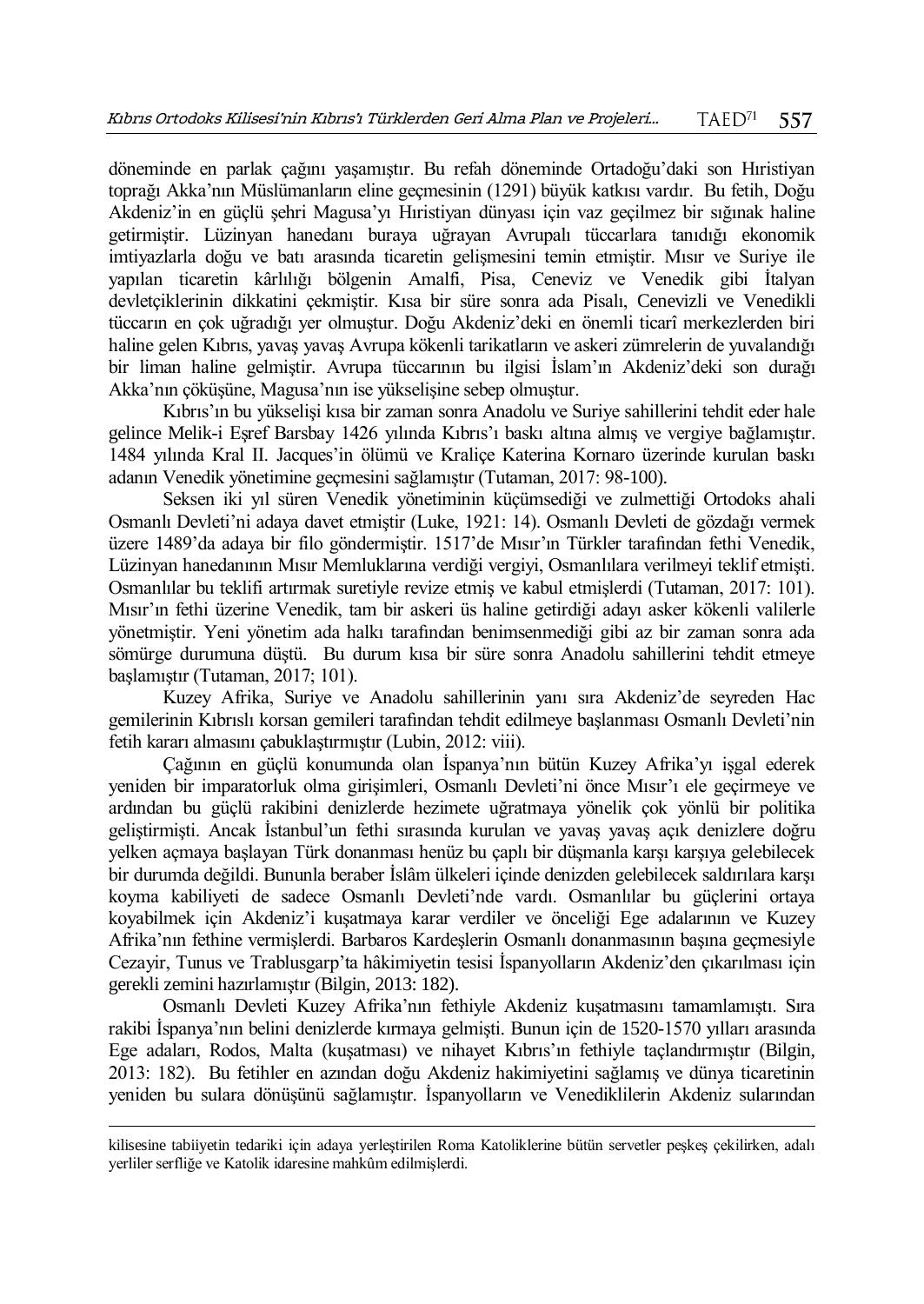$\overline{a}$ 

çekilmek zorunda bırakılması, Avrupa'nın kuzey kesimlerinde faaliyet sürdüren İngiltere, Hollanda, Belçika, Portekiz ve Danimarka gibi ülkelerin yavaş yavaş Akdeniz'e inmelerini sağlamıştır. Bu tarihten sonra Akdeniz bir manada dünyanın yeni yumuşak karnı, Kıbrıs ise onun en önemli kontrol noktası olmuştur.

Kıbrıs, yeni fatihleri sayesinde bir taraftan Venedik zulmünden kurtulmuş, diğer taraftan Akdeniz'e gelmeye başlayan yeni tüccar devletlerin gemilerinin önemli bir uğrak yeri olmuştur. Bu yeni konum kısa sürede adayı korunaklı liman ve işlek konsolosluk merkezi haline getirmiştir. Bu da hem Kıbrıs ahalisini ve hem de gayrimüslimlerin mensup olduğu Ortodoks camianın zenginleşmesini temin etmiştir. Ortodoks cemaat Türklerin gölgesinde bağlı oldukları İstanbul Patrikhanesi'nin boyunduruğundan da kurtularak, yarı bağımsız yeni bir statü kazanmışlardı. Ancak bu statü onları Osmanlı Devleti'ne daha sıkı bağlarla bağlayacak yerde, gizli gizli adanın Türklerden alınması ve yeniden Avrupa kökenli hanedanlar elinde yönetilmesi için geliştirilen ihanet politikalarına yönlendirmiştir.

Kıbrıs Ortodoks Kilisesi'ni Haçlıların ve Latinlerin elinden kurtararak, yeni bir kurumsal statüye kavuşturan Osmanlı Devleti, kilise ile Ortodoks ahali arasında cereyan eden mezhebi meselelere onlar istemedikçe müdahale etmemiştir. Bu sebeple kilisenin içinde bulunduğu ihanet çemberine ait politikaları içeren yazılı belgeler genellikle onlarla bu manada ilişki içerisinde olan devletlerin arşivlerinde bulunmaktadır. Bu durum çalışmanın daha ziyade yabancı araştırmacıların yapmış olduğu çalışmalara yönlendirmiştir. Bunun yanı sıra adada XIX. Yüzyılda çıkan üç ayrı isyan Osmanlı arşivlerine yoğun bir malzeme akışını temin etmiştir. Kalan boşluklar ise Türk araştırmacılar tarafından üretilen malzemelerle doldurulmaya çalışılmıştır.

Bu itibarla çalışma bir Türk kamu kurumu olarak şekillendirilen Kıbrıs Ortodoks Kilisesi'nin, fetihten kısa bir süre sonra Türk hakimiyetinden kurtulmak amacıyla yüzünü yeniden Avrupalı güçlere dönüşünü ve bunun için üretilen projeleri ele alacaktır.

#### **1. Kıbrıs'ın Fethi ve Ortodoks Başpiskoposluğunun İhyası**

Kıbrıs'ın Osmanlılar tarafından fethinde, Lüzinyan hanedanından ada yönetimini birtakım entrikalarla devralan Venediklilerin, ada halkına uyguladıkları zulüm ve köleleştirme politikasının ortaya koyduğu şikâyet ve muhalefetin büyük katkısı olmuştur.

Sultan II. Selim 1566'da tahta çıktığında, bir taraftan Venedik zulmü altında ezilen adadan gelen çağrılar ve diğer taraftan Kıbrıs yönetiminin koruması altındaki korsanlar, adanın fethi meselesini ön plana çıkarmıştır. Sultan II. Selim, öncelikle tahtını güçlendirecek bir fetih yapmak ve komuta ettiği ordularına ganimet sağlayacak yeni bir zafer alanı açmak istiyordu. Bu fetih aynı zamanda hem ülkesinin refahına katkıda bulunmalı ve hem de İslam dünyasında halife sultana saygınlık kazandıracak güç ve kudreti de sağlamalıydı. Sultan II. Selim, Kıbrıs'ın fethini gündemine alarak bir taraftan yeni Akdeniz politikasına yön verecek planları oluşturmakla uğraşırken diğer taraftan da bu plan ve politikaların sunacağı nimetlerden elde edeceği gelir kalemlerini İslam dininin hizmetinde kullandığını gösteren bir eser de vücuda getirmek istiyordu (Lubin, 2012: 2; Kiss, 2016: 115 vd.)<sup>2</sup>.

Sultan II. Selim'in cihanşümul düşünce ve fikirleri bu manada batılı kaynaklar tarafından ya anlaşılamamıştır veya kasten saptırılmaya çalışılmıştır. Batılılar Sultanın bu fikrini ve

<sup>2</sup> Sultan II. Selim'in Kıbrıs'ı fethi meselesi yabancı kaynakların hemen hepsinde iki uyduruk rivayete dayanmaktadır. Bu rivayetlerden biri Edirne'de inşa olunacak Selimiye Camii'nin finansmanını sağlanması, diğeri ise Nakşe Adası hâkiminin Sultan'a sunulan içkilerin Kıbrıs üzümünden yapıldığıdır.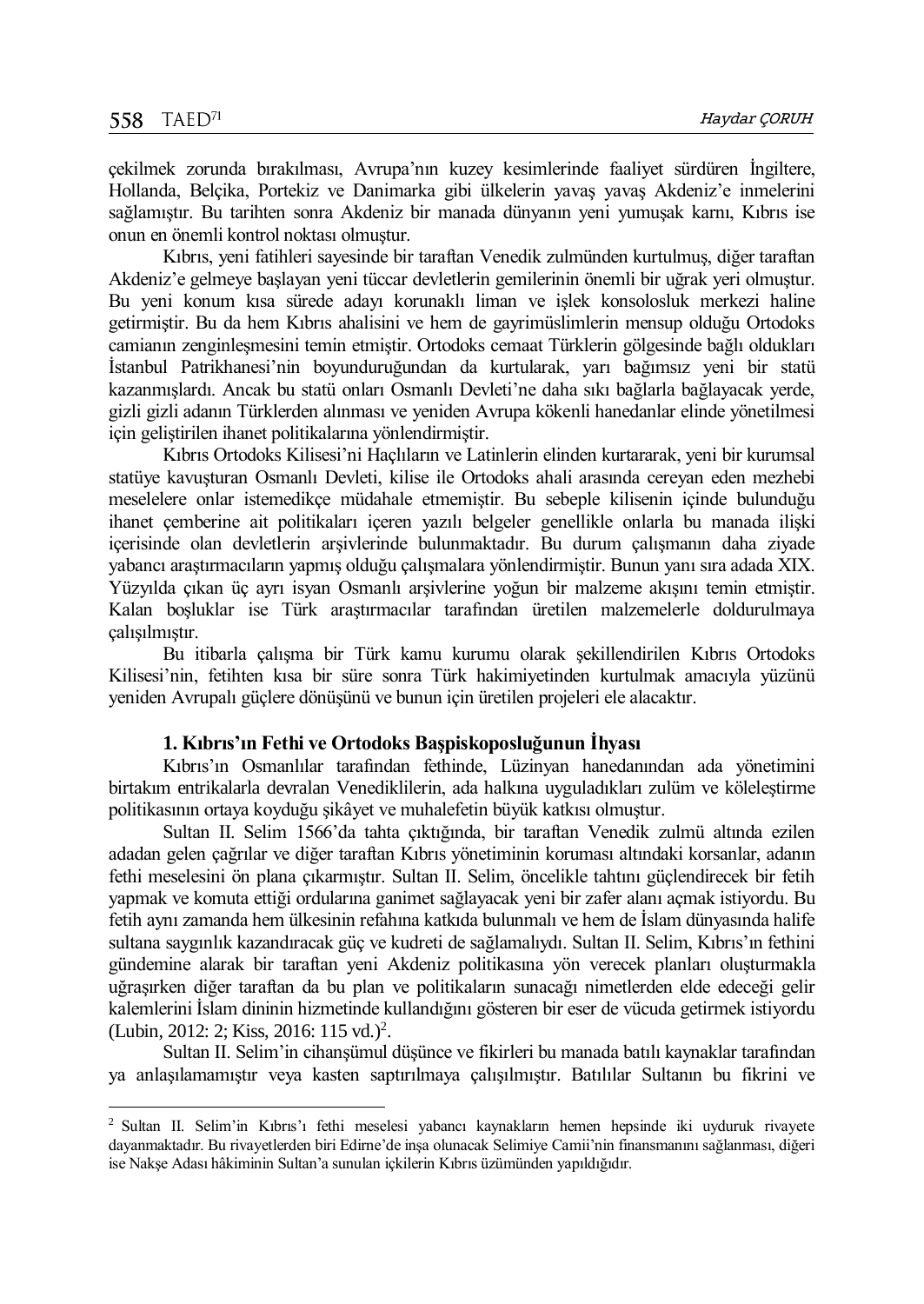çabasını genel olarak işgalci bir mantığa büründürerek aktarmak gayreti içerisindedirler. Kıbrıs üzerine araştırmalarıyla tanınan John Hackett (1901) 1 Temmuz 1570'de başlayan kuşatma sırasında kiliselerin ayaklar altında çiğnendiğini, cemaatin genç, kadın ve yaşlı denilmeden katledildiğini, hatta piskopos ve rahiplerin dahi bu katliamlardan payını aldığını iddia etmiştir (Hackett, 1901: 184-185). Bununla beraber Kıbrıs'ın Türklerin elinde yaşadığı büyük değişimi, Ortodoksların Katolik barbarlığından kurtarıldığı ve dinsel bağımsızlığına kavuşturulduğu gerçeğini görmezden gelememiştir (Hacket, 1901: 188).

Kıbrıs Ortodoks Kilisesi'nin Türklerin elinde (1571-1878) yaklaşık üç yüz yıl boyunca yeni baştan inşa edildiğini Hackett gibi Rum ve Avrupalı tarihçiler de kabul etmektedirler. Kıbrıs tarihçilerinden Harry Charles Luke de "Kıbrıslı Ortodoksların yüzyıllar boyunca süren toprağa bağlılıklarının Türkler döneminde sonlandığını ve kiliselerinin yeniden ihya edildiğini ifade eder." (Luke, 1921:15-16). Benzeri bir ifadeyi Hill'de de görmek mümkündür. Hill, Kıbrıs Ortodoks Kilisesi üzerindeki Latin baskısının ancak Türk fethi sonrasında kaldırılmış olduğunu, kilisenin gerçek bağımsızlığa bu dönemde kavuşmuş olduğunu vurgular (Hill, 2010: 18, n. 1)<sup>3</sup>. Osmanlı fethi sonrasında Ortodoks Kilisesi merkezi sistemin bir parçası haline getirildiği gibi, gayrimüslim cemaatin yönetimi de Başpiskoposların yetkisine verilmiştir (Roudometof-Michael, 2010: 1; Göktürk, 2015: 298). Osmanlı Devleti bu düzenlemeyi 7 Mayıs 1572'de bir kanunnameye konu etmiştir. Bu kanunname ile kilisenin hem hukukî ve hem de parasal problemleri ortadan kaldırılmış ve Kıbrıs reayasının nefes alması sağlanmıştır (Hakeri, 1993: 250; Göktürk, *2015*: 298; Smilden, 2007:40-41) <sup>4</sup> . Kilisenin kurumsallaşma aşaması tamamladıktan sonra diğer kiliselerle olan bağımlılıklara da bir son verilmiştir. Böylece zaman içerisinde kiliseler arasında gelişen ve bir nevi düşmanlık üreten sıkıntılar da ortadan kaldırılmıştır. Kıbrıs Ortodoks Başpiskoposluğu ilk kurulduğunda bağlı olduğu Antakya Rum Ortodoks Patrikliği ile 5 Eylül 1600'de bütün ilişkilerini sonlandırmıştır (Hackett, 1901: 200- 203). Osmanlı Devleti, bu tarihten sonra Kıbrıs Ortodoks Başpiskoposunu ada gayrimüslimlerinin dini lideri olarak tanımıştır (Kyrris, 1996: 263).

Osmanlı Devleti'nin göstermiş olduğu bu alaka, Kıbrıs Ortodoks Başpiskoposlarının minnettarlık duygularını değil, içlerindeki nefreti ortaya çıkarmıştır. Bu tarihten sonra Kıbrıs Başpiskoposları dış dünya ile Türkler aleyhine ilişki kurmaya başlamışlardır. İlk ilişkiler Savoy Hanedanlığıyla kurulmuştur. Bu ilişki adanın Türklerin elinden alınabilmesi için gerekli girişimlerin yapılması şartına bağlanmıştır (Hadjianastasis, 2015: 151). Ekim 1609 ve Nisan 1611 tarihlerinde başlayan bu ilişkiler 1650'lere kadar devam etmiştir. Savoy Dükü her iki teşebbüste de Başpiskoposun söylemlerini dikkate almıştır, ancak adaya Francesco Accidas adlı bir ajanını göndererek Kıbrıs ahalisinin kendisine meyli olup olmadığını tetkik etme gereği de duymuştur. Accidas adadaki Ortodoks ileri gelenlerle bir araya gelerek Türklerin nasıl katledileceğine dair planlar yapmıştır. Onun vermiş olduğu bilgiler dâhilinde Başpiskopos ve Dük arasında 23 maddelik bir anlaşma imzalanmıştır (Luke, 1921: 17-18; Hackett, *1901*: 205- 208). 1632'de imzalanan bu anlaşma karşılıklı yardımlaşmanın yanı sıra tahsis edilecek maddi

 $\overline{a}$ 

<sup>3</sup> Venedik yönetiminin sonuna doğru, 1566'da Kıbrıs başpiskoposluğu yaklaşık 3 bin duka gelire sahipti ve 1570'de 100 askeri ve yaklaşık 300 kadarda milisi bulunmaktaydı. Bu milisler Salines ve Lemesos gibi yerlerde bulunuyordu.

<sup>4</sup> Kıbrıs Ortodoks Kilisesi'ne Osmanlı Devleti tarafından tanınan ayrıcalıklar sayesinde fetihten İngiliz yönetimine kadar geçen sürede adanın bir huzur ve mutluluk yuvası olduğu yönünde genel bir algı oluşmuştur. Bu algıya rağmen fethin ilk yıllarından hemen sonra özellikle Kıbrıslı Rumların ve din adamlarının büyük acılar çekmek zorunda bırakıldığı yönünde iddialarda bulunan Rum tarihçilerin varlığı dikkat çekmektedir.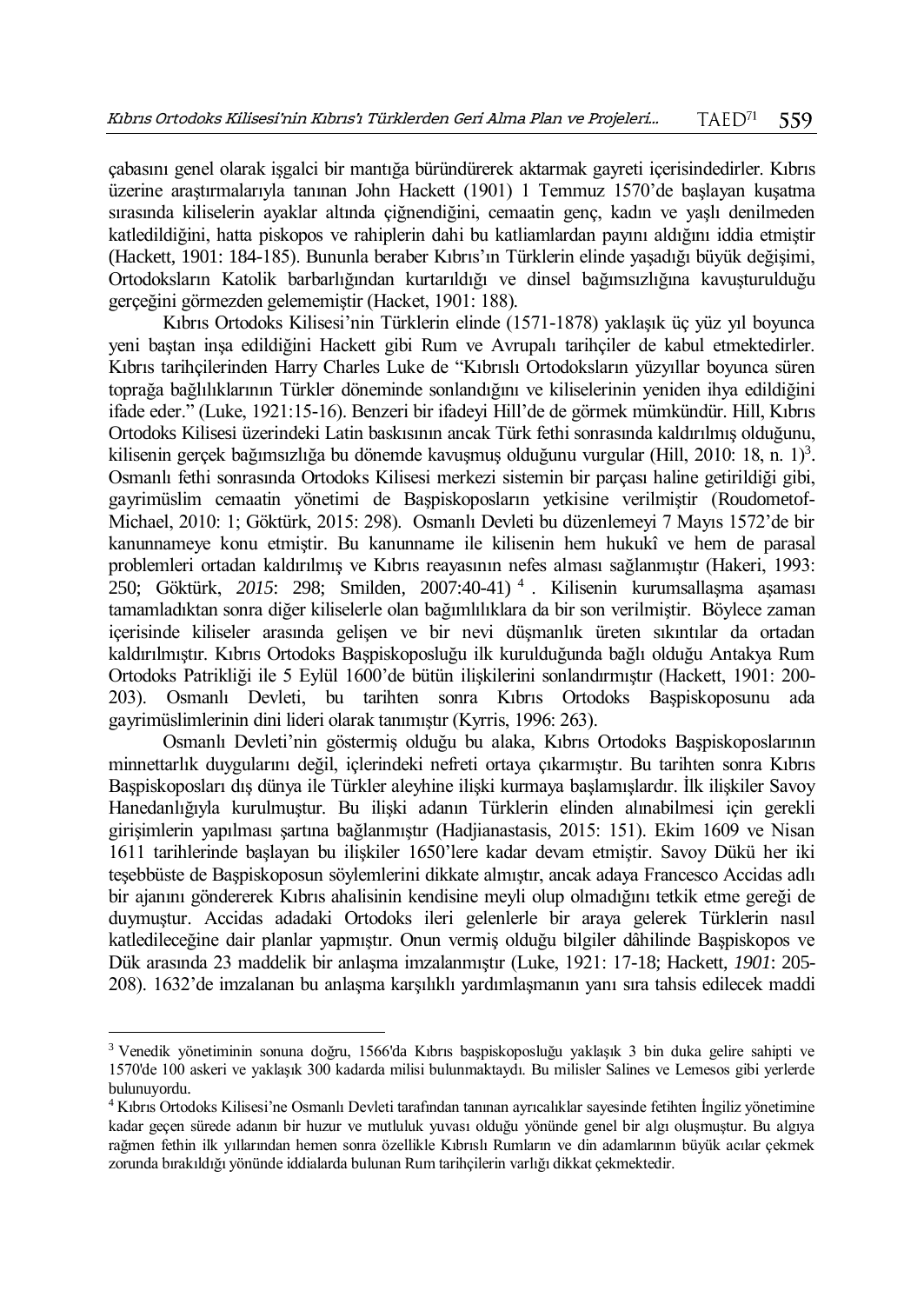ve manevi katkıları da içermektedir. Bu anlaşmaya rağmen Kıbrıs Ortodoks Başpiskoposunun çekimser kalması planın gerçekleşmesini engellemiştir (Jennings, 1941: 362).

Kıbrıs Türklerinin yok edilmesi veya adanın Türklerden geri alınmasına yönelik sürdürülen bütün çabaların boşa çıkması, Ortodoks Başpiskoposlarını uygun zaman ve zemin oluşuncaya kadar İstanbul ile iyi ilişkiler kurmaya, politik manevralardan vaz geçmeye ve dinidünyevi işlerine dönmeye yöneltmiştir (Hackett, 1901: 208-210). Kilisenin aldığı bu karar, gayrimüslim reaya ile İstanbul arasında bir süredir devam eden soğukluğun ortadan kalkmasını sağlamıştır.

Kıbrıs'taki bu hava Osmanlı Devleti'nin Sultan III. Mustafa döneminde sağlamış olduğu ekonomik büyümeyle yeniden gerginliğe dönüşmüştür. Osmanlı ekonomisindeki bu büyüme 1763 ve 1765 yılları arasında vergi oranlarında meydana gelen fahiş artışlarla alakalandırılmıştır. Ancak bu büyüme Kıbrıs gibi küçük çaplı ekonomilerde bazı sıkıntılara sebep olmuştur. Osmanlı Devleti, Kıbrıs'taki bu duruma çare olmak için Başpiskoposa yeni bir imtiyaz olarak reaya vekilliğini vermiştir. Devlet bu şekilde vergilendirmeden kaynaklanan problemleri ortadan kaldırmak ya da en aza indirmek istemiştir (Luke, 1921: 77; Gündoğdu, 2012: 123).

Kıbrıs Ortodoks Başpiskoposları reaya temsilciliğini ele geçirdikten sonra bir taraftan reayayı sömürmeye başlamış, diğer taraftan vergilerin çok yüksek olduğuna dair şikayetlerde bulunarak hem kendi sömürü düzenlerine kılıf bulmayı ve hem de devleti tebaa karşısında zor durumda bırakmayı bir adet haline getirmişlerdir. Bu da reayanın zaman zaman devlete karşı sızıldanmasına sebep olmuştur (Cassia, 1986: 7). Osmanlı Devleti, böyle zamanlarda mümkün mertebe reayanın talepleri doğrultusunda karar vermek suretiyle, adanın vergilerinde indirim yapmak zorunda kalmıştır (Tellan, 2011: 94). Bundan sonraki her sıkıntılı dönemde Kıbrıs Ortodoks Başpiskoposu vergilerde indirim yaptırmak bahanesiyle İstanbul'un yolunu tutar olmuştur.

XVIII. yüzyılda Osmanlı Devleti'nin Avrupa devletleri karşısındaki başarısız pozisyonu XVII. Yüzyılda terk edilmiş olan alışkanlıkları bir bir geri getirmiştir. Gayrimüslimleri temsilen eyalet merkezlerinde Başpiskoposlar, taşrada piskoposlar ve rahipler eski alışkanlıklarına geri dönmüştür. Kıbrıs özelinde bu alışkanlıkların başında hiç şüphesiz Ortodoks ahalinin Türklerin aleyhine teşkilatlandırılması siyaseti gelmektedir. Osmanlı Devleti'nin Kıbrıs Başpiskoposlarının gizlice sürdürdükleri bu siyaseti yeterince tetkik edememiştir. Bu siyasetin açığa çıktığı dönemde ise devlet, Ortodoks tebaayı karşısına almak istememiştir (Moss, 2012: 190).

Yüzyılın sonuna doğru gerçekleşen Fransız İhtilali (1789) ile başlayan milliyetçi hareketler Rum tebaa arasında da kendini göstermiştir. Buna paralel olarak Mora'da bir devlet kurulmasına yönelik girişimlerin hız kazanması, Kıbrıs'ta da Rum Başpiskoposlarının benzeri bir yapılanma için harekete geçmelerini teşvik etmiştir. Bu amaçla vaktiyle nefret edilen İstanbul Rum Patrikliği ile ilişkiler tazelenmiştir. Bu ilişkilerin odak noktasında Mora'da Osmanlı Devleti'ne karşı bir isyan çıkarılması halinde, Kıbrıs Ortodokslarının da bütün varlığıyla bu isyana iştirak edeceklerine dair yapılan gizli toplantılar ve bu toplantılarda alınan kararlar vardı (Roudometof-Michael, 2010:1; Smilden, 2007: 37; Hill, IV, 2010: 2).

Kıbrıs Ortodoksları ile kurulan bu ilişkilerden cesaret alan İstanbul Rum Patrikhanesi her ne kadar bütün Ortodoksların hamisi olduğu iddiasında bulunmuş olsa da, Kıbrıs Ortodoks Kilisesi bu himayeyi XVII. ve XVIII. yüzyıllar boyunca sürekli olarak reddeden tavır ve yaklaşımlar sergilemiştir.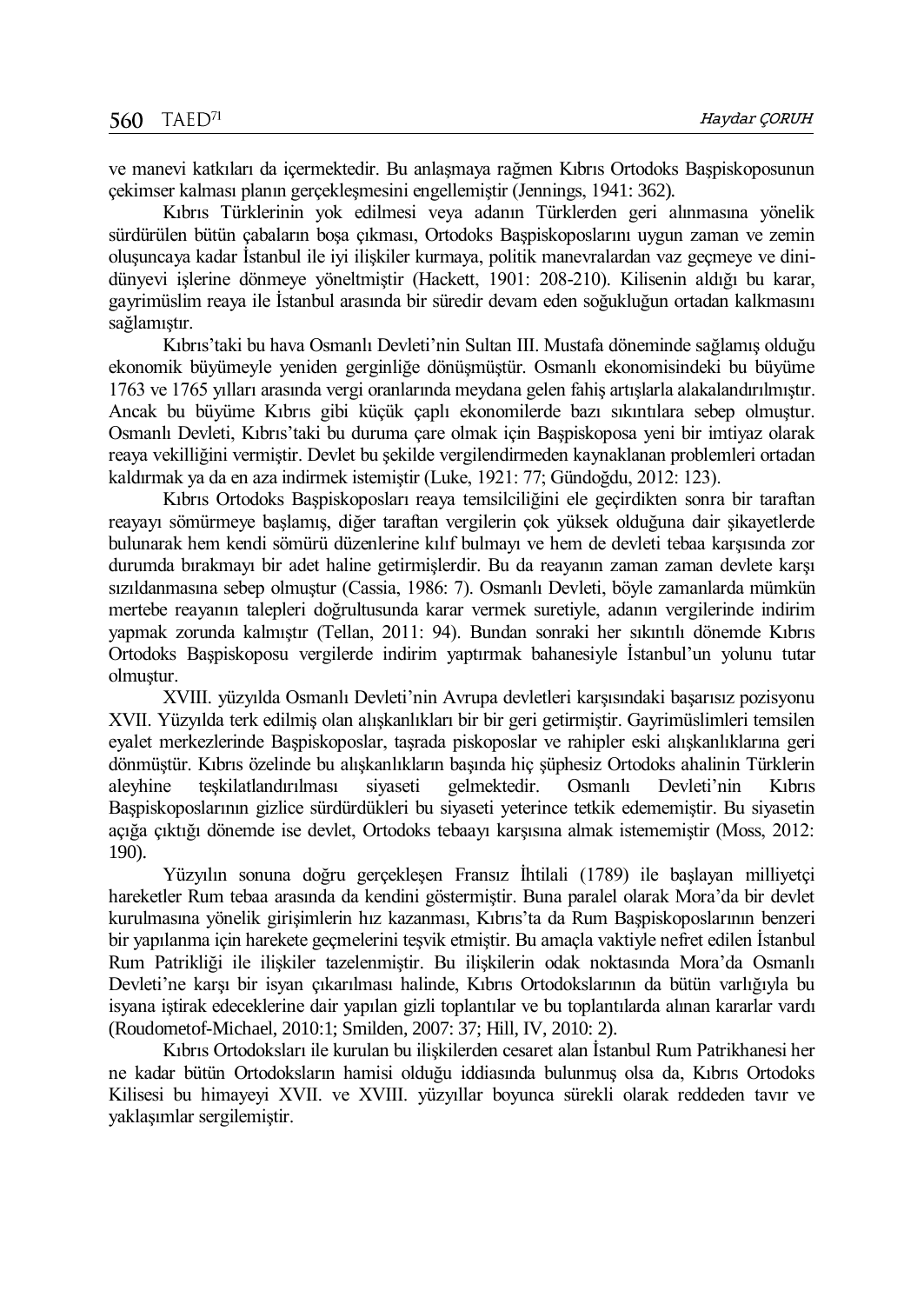## **2. Kıbrıs Ortodoks Kilisesi'nin Yeniden Yapılandırılması**

Lefkoşa adanın fethiyle Kıbrıs Ortodoks Başpiskoposluğunun merkezi durumuna gelmiştir. Başpiskoposun dinî nüfuz alanı ise Mağusa, Mesarya, Değirmenlik, Dağ ve Karpaz kazalarıyla sınırlandırılmıştır. Kıbrıs Ortodokslarının Lefkoşa'nın dışında en yetkin ikinci dinsel merkezleri Baf olmuştur. Baf piskoposları "Nefs-i Baf" olarak adlandırılan Baf'ın merkezinde otururdu. Ancak Piskobu, Evdim, Kukla, Hirsofi bölgeleri de Baf'ın nüfuzunda olmuştur. Bir üçüncü yönetim merkezi ise daha düşük bir statüde olan Kiti veya Kitium piskoposluğudur. Ancak ikametgâh olarak bazen Larnaka'yı (Tuzla) bazen de Limasol'u kullanmışlardır. Larnaka, Limasol ve Gilan'ın ruhani reisliğine sahip olan ve adanın dördüncü piskoposluk merkezi olan Girne piskoposluğu aynı zamanda Lefke, Omorfo ve Pendaye kazalarının ruhani reisliğini de yapmıştır (Gürkan, 2000: 159-160). Purcel'e göre Kıbrıs Ortodoks Kilisesi'nin XVIII. yüzyılda Lefkoşa, Girne, Magosa, Tuzla'dan başka (XIX. Yüzyılda oluşturulan) Kitima ve Limasol piskoposluklarıyla altı piskoposluğa ayrıldığını iddia etmiştir (Purcell, 1969: 170).

Kıbrıs Ortodoks Kilisesi'nin metropolitlik sayısındaki bu artışta, Başpiskopos ve üç metropolitine reaya vekâletinin verilmesinin etkisi büyüktür (Göktürk, 2015: 301; Bozkurt, 2001: 10)<sup>5</sup> . Kıbrıs başpiskoposu ve üç metropolitine reaya vekilliği 1660 yılında verilmiş olsa da bu vekillerin kocabaşı olarak görevlendirilmeleri ise 1754 yılında olmuştur (Dinç, 2010: 136- 137).

Başpiskoposların kocabaşı olarak görevlendirildikleri bu ilk dönem çok kısa sürmüştür. Bunda yolsuzlukların çoğalmasının etkisi vardır. Buna rağmen kocabaşı bir görev ve yetki olarak varlığını sürdürmüş, hatta bir gelenek halini almış olan bu statü sıradan tüccara ve sivil yetkililere de verilmiştir (Roudometof-Michael, 2010: 2). Bütün bu yetki sınırlamalarına ve kısıtlamalarına rağmen Kıbrıs Başpiskoposlarının ada üzerindeki hâkimiyetlerini devam etmiştir. Franz Georg Maier "Yarım yüzyıldan beri Kıbrıs yarı otonom bir statüde yönetilmektedir. Piskopos ve tercüman adanın mutlak yöneticileri durumundadır. Türkler yönetimde ikinci sıraya düşmüşlerdir. Kaptan Paşa'nın idaresindeki ada piskoposların elinde yönetilmektedir." (Göktürk, 2015: 300; Maier, 1968: 120) diyerek bu gerçeğe işaret etmiştir. Sir Harry Luke de "300 yıldır ezilen Ortodoks kilisesinin Türk hâkimiyetine girdikten sonra en yüksek otorite durumuna geldiğine ve Türk paşasından daha yetkili bir konuma yükseldiğine…" (Göktürk, 2015: 300; Maier, 1968: 120) işaret etmiştir. Kıbrıs'ta Başpiskopos ile yerel hâkimler arasında kurulan bağlar Rusya'nın Akdeniz'e inerek Çeşme (1770)'de Osmanlı donanmasını yok etmesinden sonra hızlı bir şeklide gevşemiştir (Göktürk, 2015: 301; Bozkurt, 2001: 10)<sup>6</sup> Buna rağmen Kıbrıs Ortodoks Başpiskoposları, Osmanlı Devleti'nden dinî görevleri dışında başka görevler de elde etmişlerdi. Bu görevlerden en itibarlı olanı reayanın vekaletine ek olarak idari bir görev olan kocabaşı yetkisini de ele geçirmeleri olmuştur. Bu yeni sistem Kıbrıs Başpiskoposluğunun reaya vekilliğinin önemini yitirmesine ve taşrada gayrimüslimlerin devlet ile ilgili işlerinin takibi kocabaşlara devredilmiştir (Şahin, 2005: 69). Bir diğer değişim ile

l

<sup>5</sup> Göktürk'e göre Kıbrıs Ortodoks Kilisesi, 1821'deki Mora ayaklanmasıyla başlatılan Yunan bağımsızlık mücadelesinin Kıbrıs'ta yankısız kalmasını mümkün olamayacağından 19 Haziran 1821'de Filiki Eterya liderleri Konstantin Kanaris'in Kıbrıs'a gelmiştir. Burada Etniki Eterya'nın bir şubesini kurmuş ve Kıbrıs Başpiskoposu Kiprianos da Hypatros'tan ayaklanmaya destek verme sözü almıştır.

<sup>6</sup> Göktürk'e göre Kıbrıs Ortodoks Kilisesi, 1821'deki Mora ayaklanmasıyla başlatılan Yunan bağımsızlık mücadelesinin Kıbrıs'ta yankısız kalmasını mümkün olamayacağından 19 Haziran 1821'de Filiki Eterya liderleri Konstantin Kanaris'in Kıbrıs'a gelmiştir. Burada Etniki Eterya'nın bir şubesini kurmuş ve Kıbrıs Başpiskoposu Kiprianos da Hypatros'tan ayaklanmaya destek verme sözü almıştır.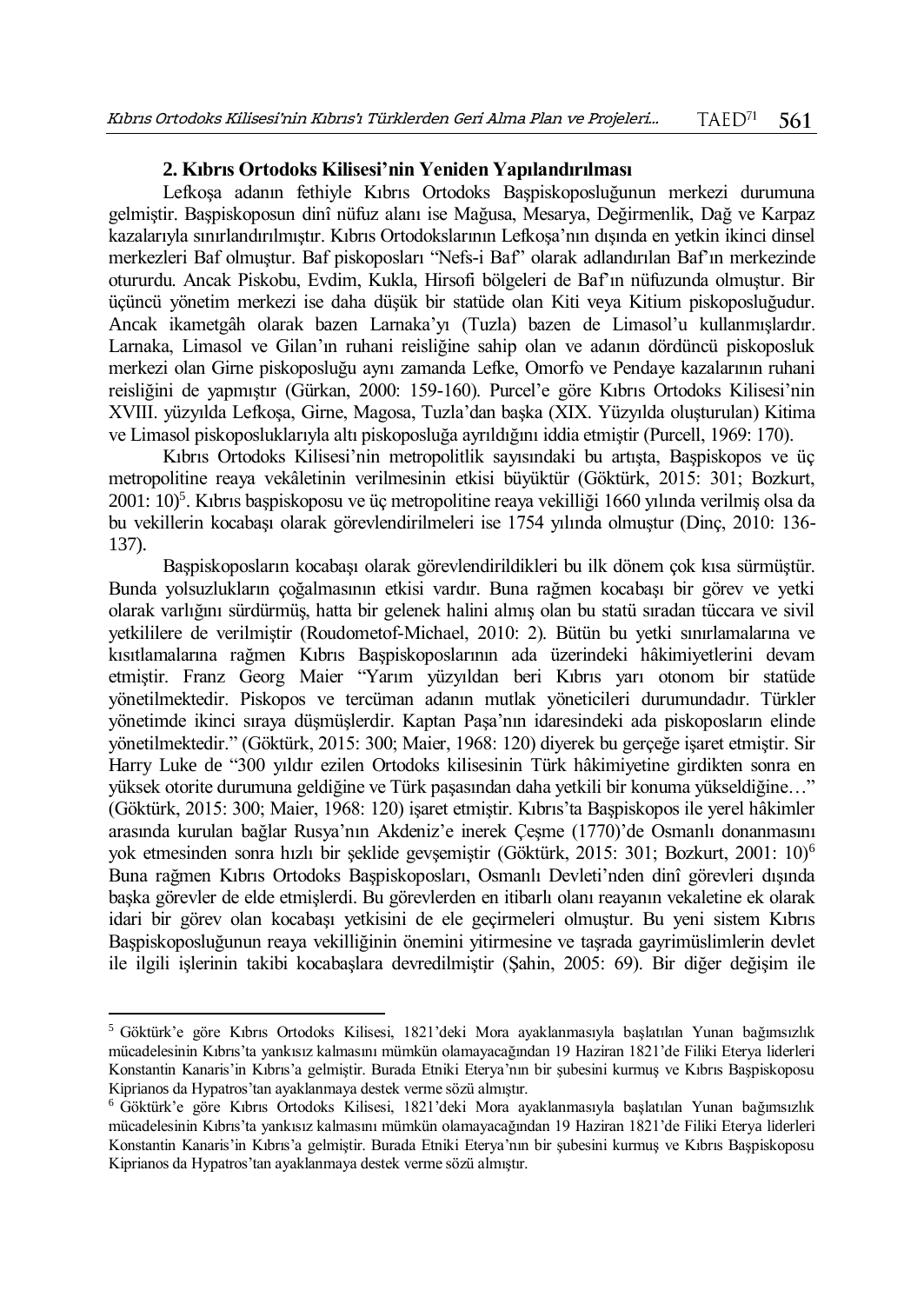$\overline{a}$ 

vilayet idaresinin dışında kalmış olan başpiskopos ve piskoposlar bu tarihten (1754) sonra yönetime dâhil edilmiştir (Mikropoulos vd, 2008: 38-39).

Baron de Tott, Kıbrıs'ta bulunduğu 1755'te adanın iki ayrı yöneticisinden birinin başpiskopos olduğuna dair bazı tespitlerde bulunmuştur (Hill, IV, 2010: 316; Göktürk, 2015: 299). Bu tespitin en önemli dayanağını Kıbrıs Başpiskoposlarına verilen reaya vekâletinin sağlamış olduğu güç ve kudret oluşturmaktadır. Osmanlı Devleti bu imtiyazı verirken, Başpiskoposların bu derecede güç kazanabileceğinin farkında olmakla beraber, giderek bir vergi devleti haline dönüşmüş olması sebebiyle, zaman zaman ortaya çıkan vergiye dayalı şikâyetleri en aza indirmek de istemiş olabilir (Cobham, 1908: 395)<sup>7</sup>. Başpiskoposlar ise dinsel görevlerinin yanı sıra kendilerine verilen bu imtiyaz sayesinde reayadan istedikleri oranda vergi toplama konusunda pek fazla bir itirazla karşılaşmamışlardır.

Tarihçi Kiprianos, Kıbrıs Başpiskoposlarının durumundaki bu yükselişini Osmanlı Devleti'nin başpiskopos ve piskoposlara yerel hanedanları kontrol etme yetkisini vermesine bağlamıştır. De Vezin, söz konusu tarihlerde adada bir takım yerel hâkimlerin türediğinden bahsetmiştir. Bu hakimlerin bizzat Kapudan Paşa tarafından ve kendisini temsilen tam yetkili vali yardımcısı olarak atandığına işaret eden De Vezin, adına muhassıl denilen bu kişilerin zamanla edindikleri güç ve kuvvetle kendi hanedanlıklarını kurma mücadelesi verdiklerini ifade etmiştir. De Vezin, devletin de bu yükselişi dengelemek amacıyla reaya vekili olarak atanan başpiskopos ve piskoposlara muhassılların seçiminde söz hakkı vererek, denetlenmelerini ve güçlerinin kontrolünü sağlamaya çalıştığını, hatta her yıl değiştirilen vali yardımcılarının görev sürelerinin uzatılmasının da doğrudan onların olumlu görüşlerine bağlandığını belirtmiştir. Ona göre, başpiskopos ile muhassıllar arasında kurulan bu dengenin ne derece tesirli bir hal aldığı 1785'te Kıbrıs'ın Divan-ı Hümayun'a devredilmesi hadisesinde görülmüştür. Reaya vekilleri muhassıllar üzerindeki denetim yetkilerini kullanarak, onların da desteğiyle Kapudan Paşa'nın adanın idaresinden el çektirilmesini sağlamaya muvaffak olmuşlardır (Luke, 1921: 78-79).

Kıbrıs Başpiskoposları, bu tarihten 1789 Fransız İhtilali'ne kadar muhassıllarla kurmuş oldukları bu bağlar sayesinde Ortodoks ahali kadar adadaki diğer zümreler üzerinde de her türlü denetimi kurabilmişlerdir. Ancak ihtilal sonrasında toplumsal kutuplaşmalarda din etkisini yavaş yavaş yitirirken, milliyetçi yaklaşımlar esas belirleyici unsur olmaya başlamıştır. Avrupa ulusları çok kısa bir zaman diliminde dinsel takıntılarından sıyrılarak var oluş nedenlerini ırki akrabalıklara bağlamak ve bu sayede ulus devletler kurmayı, mezhepsel çatışmaları da önleyecek yeni bir yöntem olarak kabul etmişlerdi. Kıta Avrupası bu yeni cereyanın etkisiyle 1789-1840 yılları arasında birçok milliyetçi ihtilale sahne olmuştur. Bu ihtilallerden en çok etkilenen uluslardan biri Osmanlı İmparatorluğu olmuştur. İhtilalden kısa bir süre sonra Balkanlarda ve Mora'da başlayan milli uyanış hızla Akdeniz ve çevresine yayılmıştır. Dinin birleştirici gücü karşısında daha etkin olmaya başlayan milliyetçi hareketler Osmanlı Devleti'ne karşı bilhassa Rumeli, Mora ve Akdeniz adalarında Ortodoks camianın kışkırtılmasını kolaylaştırmıştır. Milliyetçi akımların etkisinde kalan Ortodoks topluluklar özellikle Rusya'nın Odessa kentinde yetiştirilen ihtilalcilerin de etkisiyle kendilerini dinsel bir terim olan Ortodokslukla değil, ırki bir terim

<sup>7</sup> Bağımsız bir patrik durumunda olan Kıbrıs Başpiskoposu Rumların hem dini lideri ve hem de bir prensi konumundadır. Kıbrıslı Rumların vergi ve diğer meselelerinde Babıali'ye karşı sorumlu olan da odur. Ancak 1754 sonrasında adaya saray tercümanı adı altında tayin edilen sivil yöneticiler karşısında yetkileri elinden alınmıştır. O da bu yetkileri vererek tercümana tabi olmuştur. Ancak bütün yetkilerine rağmen tercümanlar ada Rumlarıyla ilgili bir karar alacakları zaman mutlaka Başpiskoposun onayını almak zorundaydılar.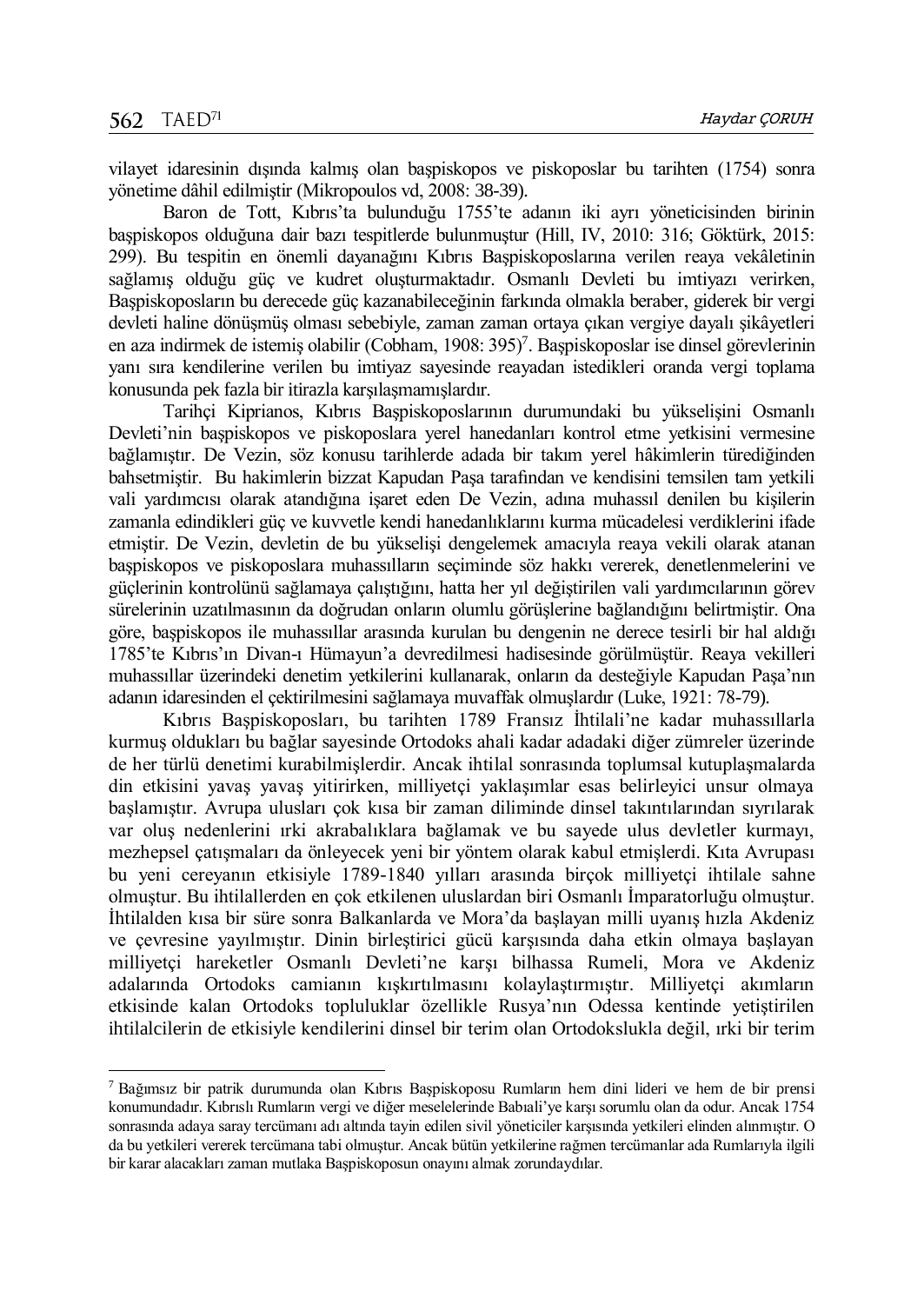olan Rum veya Yunanlı olarak ifade etmeyi tercih etmişlerdir. Bu tercihte aynı kaynaktan beslenen şair ve düşünür Rigas Feraios tarafından 1796'da Viyana'da kurulan ve eski Yunan'ı canlandırmak amacını idealize eden Filiki Eteria'nın büyük etkisi vardır. Bu örgüt Türklere karşı Hıristiyan dünyasını birleştirmeyi ideal edinmiştir. Feraios bu fikri "Megali İdea" olarak formüle etmiştir (Özdemir&Çiydem, 2017:27) Feraios'un bu çabası Ortodoks kimliğinin yerine Rumluk ve Yunanlılık fikirlerinin ikame edilmesini sağlamıştır. Bu örgüt 1816-1830 yılları arasında en coşkun dönemlerini yaşamıştır. Bu yıllar arasında Ortodoks din adamları, megali idea fikri etrafında birleşerek dini kisve altında milliyetçi eğilimleri ön plana çıkaran faaliyetlerde bulunmuşlardır. Ortodoks din adamları bu yeni reçete sayesinde uzun zamandır gömmüş oldukları baltaları çıkararak Mora, Balkanlar, Girit ve Kıbrıs'ta Türklerden kurtuluş için harekete geçmişlerdi.

Filiki Eterya'nın kuruluşuyla toplumların örgütlenmesinde milliyetçiliğin dinden daha etkin bir silah olarak kullanılabildiğinin keşfi, Kıbrıs'ın Türklerden bağımsız kılınmasına yönelik faaliyetleri yeniden alevlendirmiştir (Pirinççi, 2006: 59). Filiki Eterya'nın desteğini arkasına alan Kıbrıs Başpiskoposları Kıbrıs'ın da bağımsızlığını sağlayabilmek için Ortodoks camianın öncelikli meselesinin Rumluk ve Yunanlılık olduğu fikrini yaymaya başlamışlardır. Kıbrıs Başpiskoposunun bu çalışması kısa zamanda meyvesini vermiş ve ada Ortodoksları bu tarihten sonra Türklere karşı Rumluk iddiasıyla ortaya çıkmışlardır (Michael, 2009: 20; Smilden, 2007: 2).

Kıbrıs'ın fethi yıllarında Türkler Ortodoksluğu Latin hegemonyası karşısında bir direniş kalesi haline nasıl dönüştürmüşlerse, aynı şeyi şimdi milliyetçi esaslara dayanan Mora İsyanı karşısında yapabilmek amacıyla bu defa kendisine tanınan imtiyazları hamisinin aleyhinde kullanmaya çalışan Kıbrıs Başpiskoposunun yetkilerini sınırlandırarak yapmak istemişlerdir. Osmanlı Devleti, bu kez de Kıbrıs Başpiskoposunun denetimini sağlamak için dinî ve siyasî yetkilerden arındırılmış yeni bir zümre olan "saray tercümanı"nı devreye sokmuştur (Smilden, 2007: 37)<sup>8</sup>. Saray tercümanı, Sultan III. Selim'in 1795'te verdiği ferman ile rüşvete bulaşmış olan idarecileri tebdil etmek, tayin edildikleri beldenin vergilerin saptanması ve toplanması konularında da vazifelendirilmişlerdi (Gazioğlu, 1994: 342).

Osmanlı Devleti, reaya vekaletini ve vergilerin toplanması görevlerin Başpiskopostan alarak saray tercümanlarına vermiştir. Bu sayede bir zamanlar Başpiskoposu nasıl muhassılların denetlenmesi için yetkilendirmiş ise, şimdi de saray tercümanını Başpiskopos ve piskoposların denetimini sağlayan bir sisteme dönüştürmüştür. XVIII. Yüzyılın son çeyreğinde Kıbrıs'ta tercüman olarak görevlendirilen Hacı Yorgaki Kornesios, adayı Kapudan Paşa adına yöneten muhassılların ve reaya vekaletini ellerinde bulunduran ruhbanların yolsuzluğa bulaşması sebebiyle reaya vekili olarak görevlendirilmiştir. Saray tercümanı, bu görevinin yanı sıra Ortodoks cemaatin devlete vermekle yükümlü olduğu vergi tahsildarlığı görevini de ele geçirmiştir. Hacı Yorgaki Kornesios, bu yeni statüsüyle 1779-1809 yılları boyunca Kıbrıs'ın İstanbul'daki tek temsilcisi olmuştur. Kıbrıs Başpiskoposu karşısında saray tercümanlarının ortaya koyduğu bu rekabet, görevi ömür boyu yüklenmelerini sağlayan yeni bir ferman ile perçinlenmiştir. Bu sayede Kapudan Paşa'nın maiyetinden olan muhassılların ve ruhbanların idari yönden saray tercümanları karşısında hiçbir değeri kalmamıştır. Elde ettikleri yetkiler sayesinde yolsuzluğa bulaşan muhassıllar kadar reayayı ağır vergilerle ezen Başpiskoposlar da onun hışmından kurtulamamıştır (Çoruh, 2017: 82).

 $\overline{a}$ 

<sup>8</sup> Kıbrıs'ta saray tercümanları her daim Hıristiyanlardan ve genellikle de Rumlar arasından seçilmiştir.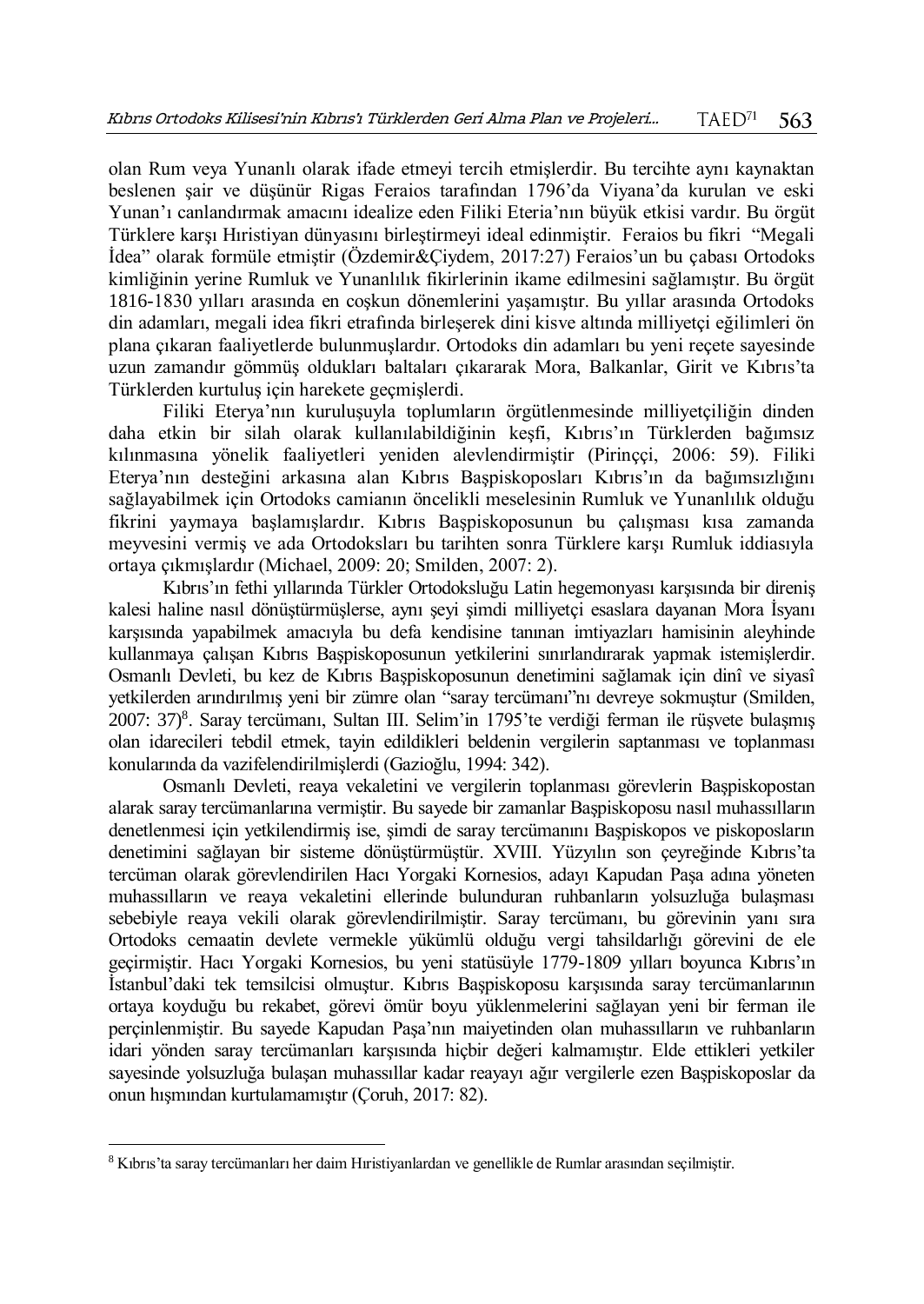## **3. 1804 Kıbrıs İsyanı ve Kıbrıs Başpiskoposunun Yetkilendirilmesi**

XIX. Yüzyılın başlarından itibaren saray tercümanı, Kıbrıs'ta üstlendiği idari ve mali rol gereği, bir taraftan devletin gözü kulağı, diğer taraftan ada ahalisinin Babıâlî nezdindeki tek yetkili mercii durumundaydı (Michael, 2009: 21-22). Ancak saray tercümanının bu yükselişi, onun düşmanlarının sayılarını artırmaktan başka bir işe yaramamıştır (Roudometof-Michael, 2010: 2; Çoruh, 2017: 82). Bu düşmanlardan biri ve en tehlikelisi uzun zamandır Kıbrıs ile ilgili büyük planları olan Başpiskopos, diğeri ise Başpiskoposun emelleri doğrultusunda kışkırttığı adanın yerel ağalarıydı. Saray tercümanın rakipleri karşısındaki yükselişinin yanı sıra, Fransız ihtilalinin getirdiği milli değerlerin bütün Ortodoks aleminde açığa çıkardığı ihtilal havası, Kıbrıs'ın Türklerden kurtarılması için Başpiskoposa yeni bir fırsat tanımıştır. Bu fırsatı değerlendirmek isteyen Başpiskopos, tercüman Hacı Yorgaki'ye karşı yerel ağaları dolduruşa getirerek yeni bir ihtilal havası oluşturmaya muvaffak olmuştur. 1804 Kıbrıs İsyanı, doğrudan Saray Tercümanı Hacı Yorgaki'yi hedef alsa da isyanın Kıbrıs'ın tamamına yayılmaya çalışılması, tercümanın sadece sebep oluşturmak için kullanıldığını göstermektedir. Bununla beraber isyan saray tercümanlığının kurumsal yapısını ortadan kaldırmak dışında bir işe yaramamıştır.

## **a) Kıbrıs Başpiskoposluğunun İsyandaki Rolü**

Kıbrıs'ta başpiskopos, piskopos ve muhassılların görevlerini kötüye kullanmaları İstanbul'a yapılan şikayetleri artırmıştı. Buna rağmen yeterli önlem alınamaması 1804'te adada geniş kapsamlı bir isyanın çıkmasına sebep oldu. Bu isyan her ne kadar vergilendirmeyle alakalı olsa da asıl sebep Kıbrıs Başpiskoposunun yönetim haklarının kısıtlanmış olmasından kaynaklanmaktaydı ki, bu isyanın perde arkasında geçmişte Türkleri adadan çıkarmaya yönelik çabaların olduğu kurulan dış bağlantılardan anlaşılmaktadır (Gazioğlu, 1994: 343). İsyanın bir diğer sebebi ise uzun süre kontrolden uzak kalan muhassılların yolsuzluğa bulaşmalarıdır. Devletin bu yüzden ada yönetiminde yeni düzenlemeler yapmak zorunda kalmıştır. Bu yeni düzende idarî işler Türklere, malî işler ise reâyâ vekillerine devredilmiştir. Bu usul zaman zaman Türk yöneticilerin şikayetlerine neden olsa da bazı reâyâ vekillerinin gösterdiği sadakat sistemin devamını ve desteklenmesini sağlamıştır (*BOA, Hat., nr.* 3375-J).

Mali işlerin reaya vekillerine devri ile başlayan süreçte Kıbrıs Başpiskoposlarının da tıpkı muhassıllar gibi usulsüzlüklere bulaşmış olması yukarıda da belirtildiği gibi sisteme saray tercümanlarının sokulmasına sebep olmuştu. Kıbrıs adasının hazineye gönderilmesi gereken vergilerinin (emvâl-i mîrî) toplanması işi de yaklaşık 28 seneden beri Tercüman Hacı Yorgaki'ye verilmişti. Yorgaki adadan toplanması gereken vergileri köy ve kaza reâyâsına tahammüllerine göre taksim etmekteydi (*BOA, Hat., nr.* 3375-J).

Hacı Yorgaki, bu vergileri piskopos ve muhtarların gözetiminde ve kimseye bir ayrıcalık tanınmaksızın taksim eder ve bir sonraki seneye kadar da tahsil ederdi. Tercümanın dürüst bir şekilde çalışması devleti olduğu kadar reâyâyı da rahatlatmıştır. Fakat iddiaya göre Lefkoşa ayanından eski Müftü Hüseyin Efendi, eski Lefkoşa Alaybeyi Yeğen Hacı Mehmed Ağa, Zankalak oğlu Mehmed Ağa, Dellâlbaşı Ahmed Ağa, Zencirkıran Ahmed, Dümencibaşı yeğeni Zorba Mehmed ve Zorba Kara İsmail ahaliyi Tercüman Yorgaki'ye karşı tahrik ederek hanesine saldırmışlardı (*BOA, Hat., nr.* 3375-J).

Hacı Yorgaki, canını kurtarmak için kaçmıştı. Bunu fırsat bilen eşkıyalar eşyalarını, parasını ve kız kardeşlerinin ziynet eşyalarını zorla alarak hanesini yakmışlardı. Yapılan bu yağmalamanın ardından Lefkoşa'ya dönen eşkıyalar reâyâ vekillerine baskı yaparak kabul edilemeyecek isteklerde bulunmuşlardı. İstekleri yerine getirilmeyince de adanın her tarafında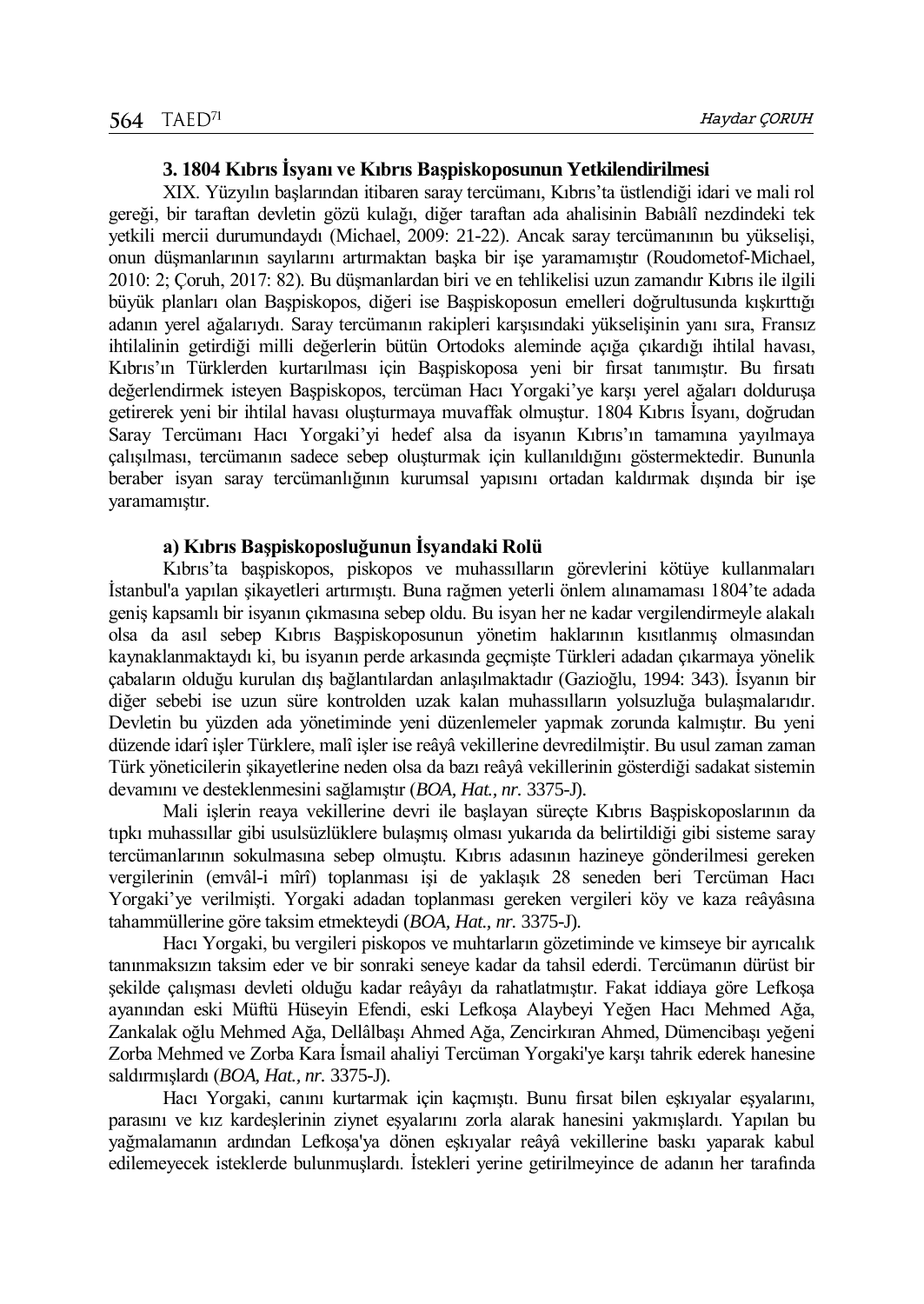isyanlar çıkarmışlardı. Eşkıya liderlerinin amacı Hacı Yorgaki'nin malî işlerden elini çekmesini sağlamaktı. Bu sebeple isyancıların elebaşı olan nâib Hüseyin Efendi'yi İstanbul'a göndermişlerdi. Yorgaki'nin azlini isteyen naibin isteğini geri çeviren devlet adanın ileri gelenlerine mevcut duruma itaat etmelerini emrederek, işlerin takibi için adaya bir tercüman vekilinin gönderileceği bildirilmişti. Tercüman Yorgaki işinin başına dönünceye kadar da herkesin bu vekile itaat etmesi gerektiğini bildirmişti. İstanbul'dan adaya gönderilen bir emirde, Tercümanın 28 seneden beri muhbir, muhtar ve mutemet olarak devlete hizmet ettiğini, asla azledilmeyeceği gibi ihtilâlin ortadan kalkmasından sonra da reâyâ vekaletine devam edeceği açıkça ifade edilmişti. Emirde ayrıca, eğer bu hususlara riayet edilmez ise isyan etmiş sayılacakları ve bu nedenle de adaya bir daha ayak bastırılmayacakları açık bir şekilde ifade edilmişti (*BOA, Hat., nr.* 3375-J). Bununla beraber tekrar adaya gelmeleri halinde kimse kendilerine sahip çıkmayacak ve muhassıl tarafından derhal yakalanarak cezaları verilecekti. Buna ilaveten manastır, rahib, keşiş ve bütün reâyâ fukaraları padişahın emaneti olarak kabul edilecek, adaya gönderilecek tercüman vekilinin asayiş sağlanana kadar emvâl-i mirîyi toplamakla görevlendirilecek ve herkes de bu karara itaat etmekle mükellef olacaktı (*BOA, Hat., nr.* 3375-F)

# **b) İçel Mutasarrıfı Ahmed Paşa'nın İsyanı Bastırması**

Osmanlı Devleti, eşkıya lideri naibin İstanbul'a gelerek, tercümanın idamını isteyecek kadar cüret göstermiş olmasının arkasında başka bir düşmanın olduğunu, eğer bir destekleyenin olmaması halinde adadaki yerel hakimlerin böyle bir işe kalkışamayacağından şüphe ederek, işin önünün alınmaması halinde başka meselelerle karşılaşılabileceğinden endişe etmiştir. Bu tarihlerde Fransızlarla İngilizlerin Kıbrıs etrafında bulunuyor olmaları ve adayı tehdit edercesine zaman zaman karaya asker çıkarma girişimlerinde bulunmaları bir an önce harekete geçilmesini zaruri hale getirmiştir. Bu sebeple 3-4 Kasım 1804'te İçel valisi Seyid Ahmed Paşa ve biraderi Zeynelabidin Bey kapı halkıyla asayişi sağlamak ve isyanı bastırmak üzere adaya gönderilmişlerdi (*BOA, Hat,* nr. 3375-E).

Ahmed Paşa adaya ulaştığında sahil iskelelerinin eşkıyalar tarafından işgal edildiğini tespit etmişti. Bunun üzerine Girinye iskelesine 24 saat uzakta bulunan Malandirne karyesi açığında demir atarak askerin bir kısmını karaya çıkarmıştı. Burada birkaç gün kaldıktan sonra üç saat mesafede bulunan Çatoz karyesine gidilerek bir hafta boyunca harekatın ne şekilde icra edileceğini tasarlamıştı. Paşa, adanın bütün kasaba ve köylerine buyruldular göndererek adaya asayişi sağlamak için geldiğini belirtmiş ve ahalinin itaatini emretmişti. Bunun üzerine Kıbrıs muhassılı önce Lefkoşa'ya, ardından beş on kişi ile Tuzla iskelesine giderek yanında müftü, defterdar, naib, miralay ve ihtiyardan birkaç kişiyle yeniden Çatos karyesine gelerek Ahmed Paşa'ya itaatlerini bildirmişlerdi. Muhassıl, Lefkoşa kalesinde 1500 kadar eşkıya bulunduğunu, bunun yanı sıra 2000 kadarının da Değirmenlik kazasını işgal ettiği bilgisini vermişti.

Ahmed Paşa, aldığı bu haber üzerine hemen Değirmenlik kazası üzerine yürümüştür. Önce yarım saat mesafedeki İbihor (Arpere) karyesine girilmiş, ancak burada eşkıya kuvvetlerinin saldırısına uğramışlardı. Zeynelabidin Bey'in tedbiri sayesinde üç saatlik bir mücadeleden sonra eşkıya mağlup edilmiş ve Değirmenlik kazası ele geçirilmişti. Esir alınan eşkıya ele başları idam edilmiş, gerisine aman verilmişti. Bu başarı üzerine İstanbul'a gönderilen tahriratta, esirlerden 40-50 kadarının daha cezaya müstahak olduğu, ancak Paşa'nın Lefkoşa üzerine yürümeye hazırlanması sebebiyle şimdilik bunun ertelendiği belirtilmiştir. İstanbul'dan gelen emirde ise Lefkoşa temizlenene kadar cezanın geri bırakılmasını, aksi halde bunun eşkıyanın direnmesine sebep olabileceği bildirilmiştir. Bu sebeple cezaya müstahak olanların idam yerine Cezâyir-i Garb Ocakları dayılarına asker yazılmaları emredilmişti. Emirde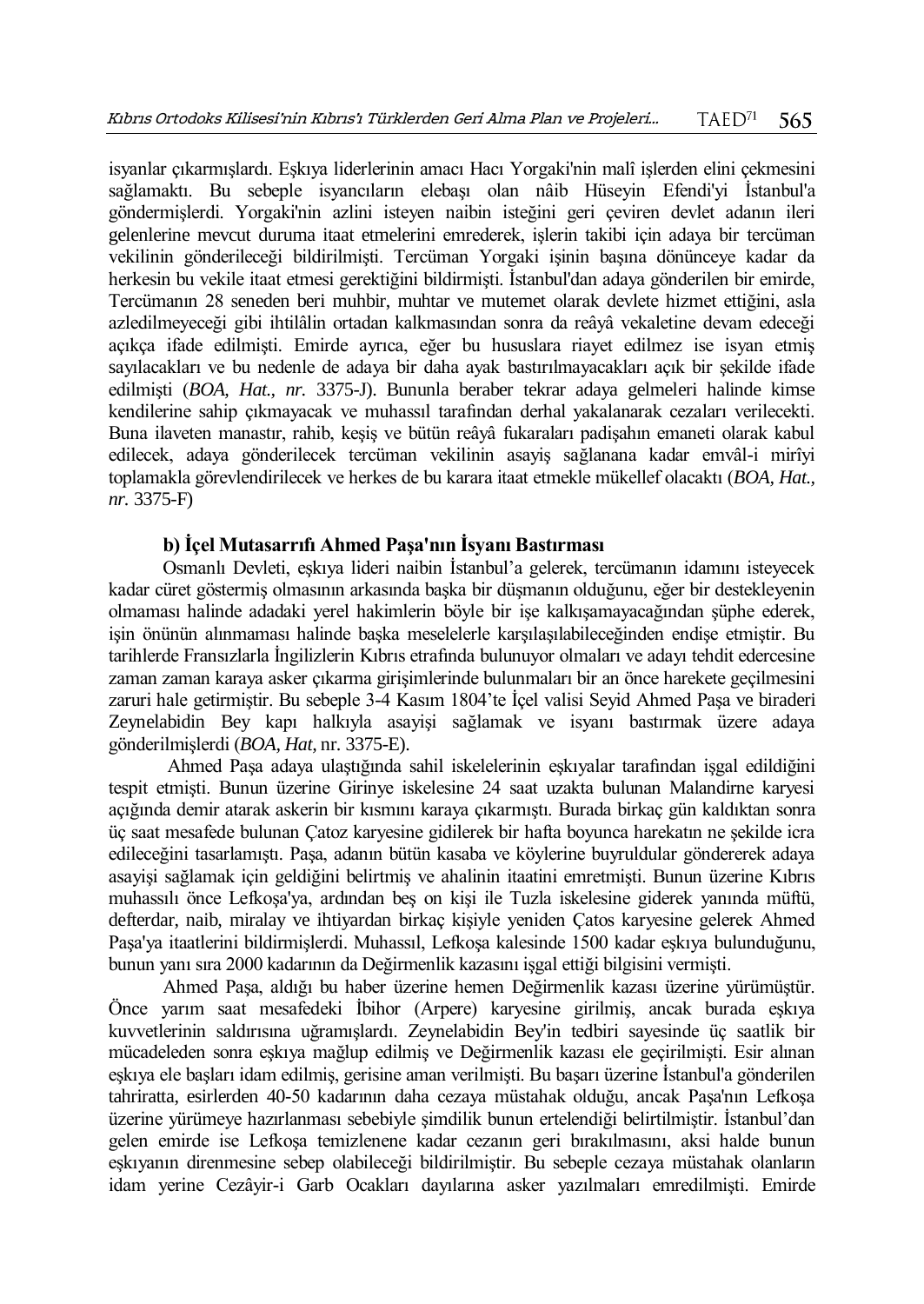eşkıyanın gruplar halinde Tuzla iskelesine sevkini ve Cezâyir'den gelecek gemilere nakilleri istenmişti (*BOA, Hat., nr.* 3374).

Değirmenlik'te düzen sağlandıktan sonra Lefkoşa'ya gönderilen emirde, "eğer itaat ederlerse, az bir ceza ile kurtulabilecekleri" belirtilmişti. Ancak Değirmenlik muharebelerinden kaçarak Lefkoşa'ya sığınan eşkıya üzerine gönderilen askere kaleden top atışıyla cevap verilmiş ve emre itaat edilmeyeceği ilan edilmişti (*BOA, Hat., nr.* 3374- H). Bu sebeple devlet Lefkoşa kalesinin bir an önce eşkıyadan temizlenmesini emretmiştir.

### **c. Lefkoşa Kalesi'nin Eşkıyadan Temizlenmesi**

Osmanlı Devleti, yukarıda da bahsedildiği gibi Kıbrıs'ın hemen hemen tamamına yayılan bu denli bir isyanın sadece yerel ağalar tarafından ve de vergiler bahane edilerek çıkarılamayacağını, bu isyanı tertipleyen ve yerel ağaları devlete karşı ayaklandıran birilerinin mutlaka olabileceği endişesiyle meseleyi ciddiyetle ele almıştır. Nihayetinde yapılan tatbikatlar ve sıkıştırılan eşkıyanın dış destek arayışları şüphelerin yersiz olmadığını, hatta adanın reaya vekillerinin de bu işin içinde olabileceği kuşkularını artırmıştı.

Lefkoşa kalesindeki eşkıyanın mukavemetini kıramayan Ahmet Paşa, kaleyi üç ay boyunca muhasara etmek zorunda kalmıştı. Bu kuşatma sırasında ada ileri gelenlerinin hiçbir girişimde bulunmaması ve kurtarıcılarını devreye sokmamaları üzerine eşkıyaya birkaç defa nasihatçi göndererek teslim olmalarını istemişti. Kuşatma sebebiyle yokluk içinde perişan olan eşkıya, Tuzla'da bulunan Düvel-i ecnebiye konsoloslarına adam göndererek Ahmet Paşa ile aralarını bulmalarını istemişlerdi. Bu müracaat isyanın perde arkasında kimlerin ve ne amaçla olduklarını açıkça göstermiştir. Meselenin içerisinde konsolosların varlığı, gayrimüslim reaya vekillerinin bu aşamada devrede oldukları yönündeki şüpheleri kuvvetlendirmiştir. Nitekim, üç ay boyunca muhasara edilmesine rağmen Lefkoşa'daki eşkıya zafiyet göstermeden direnmişken, devreye konsolosların girmesiyle bu mukavemet sona erdirilmiş ve kale teslim alınmıştı. Ahmet Paşa 3 Şubat 1805'te Lefkoşa kalesine girerek eşkıyayı tedip etmiş ve liderlerinin bir kısmını yakalamış olsa da esas liderlerin kaçmış oldukları öğrenilmiştir. Bunun üzerine kaçan eşkıya üzerine asker gönderilerek takiplerine devam edilmiştir (*BOA, Hat., nr.* 3375-E).

Zeynelabidin Bey komutasında Lefke, Girinye ve Baf'a gönderilen birlikler eşkıyanın bir kısmını bertaraf etmeyi başarmıştı. Lefke ve Girinye ahalisine aman verilmiş olmasına rağmen bir kısım eşkıya Girinye kalesine sığınmıştı. Muharebeler sırasında eşkıyadan 40-50 kişi gizlice Tuzla iskelesindeki esnaf ve ahaliye saldırarak hedef şaşırtma taktiklerine teşebbüs etmişti. Bunun üzerine 12 Kasım 1804'te Tuzla kazası naibine bir emir gönderilerek, Tuzla köyleri ahalisinin eşkıyadan kurtulmaları için gereken her şeyin yapılacağı ifade edilmişti. Kaftanî Ağa ile bir gönderilen buyrulduda Tuzla ahalisinin eskiden beri devlete itaat içinde bulunduğuna işaret edilerek itaatleri istenmiştir. Tuzla ahalisi emre itaat ederek isyancıları teslime hazır olduğunu bildirmişti (*BOA, Hat., nr.* 3374-F). Ahmed Paşa, Tuzla'ya giderek eşkıyadan Lefkoşa Alaybeyi Zankalakoğlu Hacı Mehmed, kethüdası Ahmed, Dümencinin Mehmed, azılı katillerden Kara İsmail, Hamamcıoğlu Mehmed, Cezayirli olarak bilinen iki eşkıya reisi, Pireli Hasan, İmamoğlu Topçu Mehmed ve Kara İsmail'in yeğeni Ali ele geçirilmişti. İşledikleri cürmün büyüklüğü sebebiyle ahalinin ve konsolosların onayı alınarak idam edilmiş olsalar da eşkıya ileri gelenlerinden Baflı Ali Bayraktar kaçmayı başarmıştı (*BOA, Hat., nr.* 3374-F).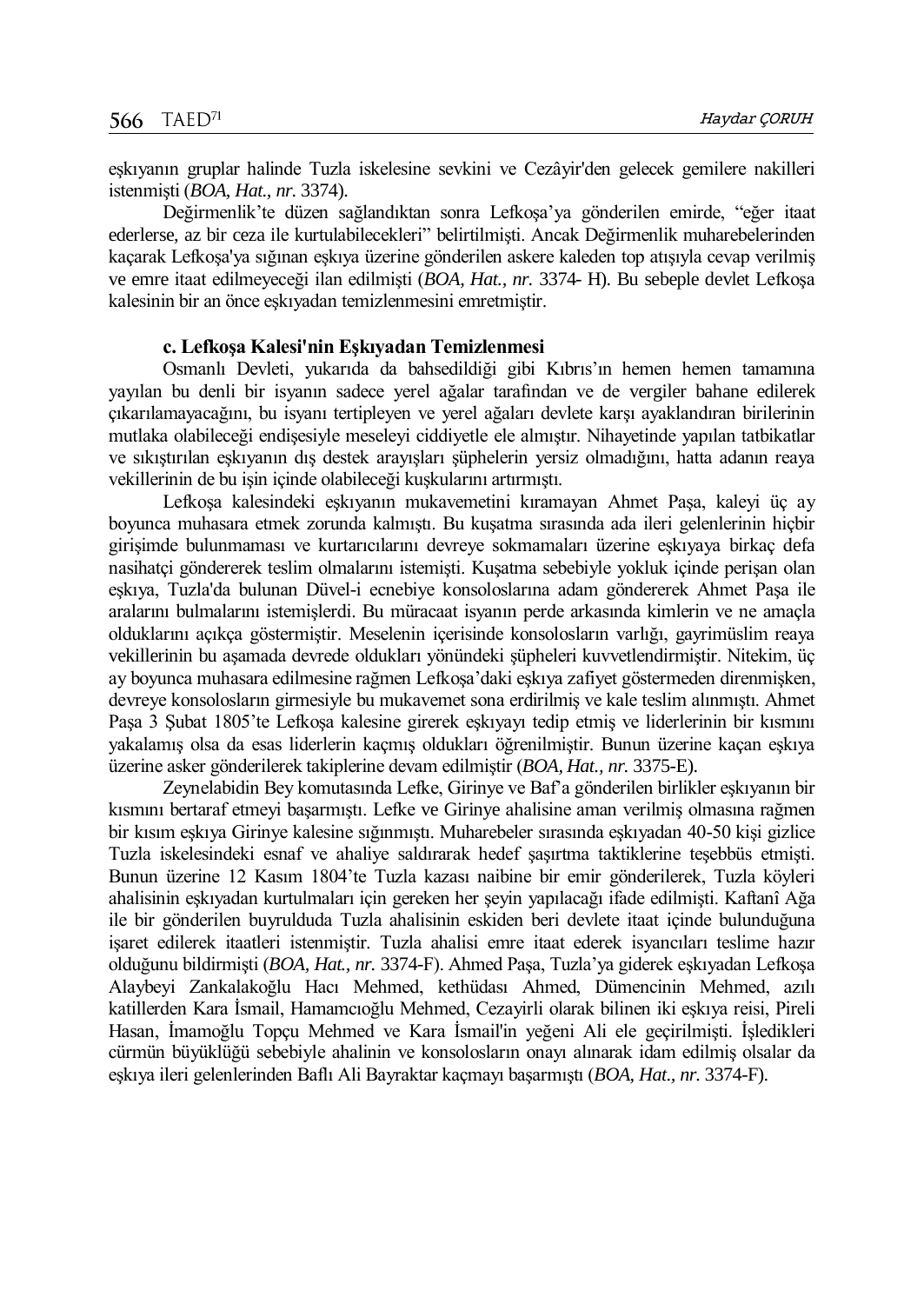# **d. Ahmed Paşa'nın Kardeşi Zeynel Abidin Bey'in Adanın İdaresine Tayini**

Zeynel Abidin Bey, isyan sırasında gösterdiği üstün başarıdan dolayı Rumeli Beylerbeyliği payesiyle ödüllendirilmiş ve adanın 16 kazası bir mukataa addedilerek işletilmesi Zeynel Abidin Bey'e verilmişti (*BOA, Hat., nr.* 3375-D).

Vezir Ahmed Paşa ise isyanı bastırmada göstermiş olduğu başarı sebebiyle 12 Ocak 1805'te ada hâkimi olarak tayin edilmişti. Ahmed Paşa, ilk iş olarak isyan sırasında toplanamayan mevacipleri tahsile başlamış (*BOA, Hat., nr.* 3374-E), ardından müftü, nakib, defterdar ve diğer ileri gelenlerin tebriklerini kabul etmişti. 16 Ocak 1805'te paşaya sundukları bir arzuhalde, adadaki fitne ve fesadın ortadan kaldırılması, eşkıyanın temizlenmiş olması ve reâyânın refahının sağlanmasından duydukları memnuniyet dile getirmişlerdi (*BOA, Hat., nr.*  3374-G). Arzuhalde ayrıca idarî ve malî işlerin düzene sokulması için yeni bir muhassıl tayini gerektiği belirtilmiştir. Ancak adanın yeni bir ihtilal ile karşı karşıya kalınmasından endişe edilmekteydi. Bu sebeple beş yüz nefer askeriyle adanın asayişine memur edilen Ahmed Paşa'nın muhassıl tayin edilmesinin daha doğru olacağı bildirilmiştir. Müslim ve gayrimüslim ahalinin de fikri alındıktan sonra talep İstanbul'a gönderilmiştir. Osmanlı Devleti ada ileri gelenleri tarafından ortak alınan bu karar uygun bulunduğundan Ahmed Paşa'nın bir müddet muhassıl olarak adada kalmasının uygun olacağına karar verilmişti *(BOA, Hat.,* nr.3375-C). Ayrıca padişah, gönderdiği bir buyrultuda; "Manzurum olmuştur, aferin Ahmed Paşa'ya" diyerek paşayı taltif etmiştir (*BOA, Hat., nr.* 3375-1).

1804 isyanı her ne kadar Başpiskopos ve konsolosların bir tertibi olarak ortaya çıkmış olmasa da figüranların adanın ileri gelen eşrafından seçilmiş olması, kurulan tertibin kusursuz işlemesini ve adanın her tarafına hızla yayılmasını sağlamıştır. Ancak devlet hızlı davranarak meseleyi çözmeye muvaffak olmuştur. Bu anlamda söz konusu isyan, 1804 yılına kadar hazırlananların en iyisi olmakla beraber başarıya ulaşamamış olması açısından önemlidir. Bütün tertibin ada hakimleri tarafından yapıldığına dair bir sonuç ortaya çıkmış olsa da, ihtilal başarıya ulaşmış olsaydı ada hakimlerinin kim tarafından bu isyana cesaretlendirilmiş olduğu da gün yüzüne çıkacaktı.

İsyan, Hacı Yorgaki'nin ada gelirlerini toplamakla görevlendirilmiş olmasından kaynaklanmıştı. Ancak bilindiği gibi bu tarihe kadar ada gelirlerini toplama işi reaya vekili olan Başpiskopos ve kocabaşıların göreviydi. Bu görevin 28 yıldır ellerinden alınmış olması Müslümanlardan ziyade Başpiskopos ve kocabaşıları rahatsız eden bir durum idi. Bu sebeple isyana aynı yıl toplanmasına karar verilen gelir fazlalığının sebep olduğu görüntüsü verilmek istenmiştir. Bunun için Müslim ve gayrimüslim ahali, eşraf ve ileri gelen birkaç kişinin ayaklanmasıyla isyanın başlatılmasına karar verilmiştir. Bu karar ada gelirlerinin toplanma işinin reaya vekillerinin elinden alınmasının ortaya çıkardığı büyük bir rahatsızlığın varlığına işaret etmektedir. Bu durumda, tercümanın 28 yıldır bu görevde olmasının Müslümanlardan çok reaya vekillerini, dolayısıyla da öncelikli olarak Başpiskoposu rahatsız etmiş olduğu aşikardır. Bu durumda isyanın başarıya ulaşması halinde bundan en fazla Başpiskopos ve kocabaşıların fayda göreceğini söylemek mümkündür. Kaldı ki böyle geniş çaplı bir isyan Müslümanlardan ziyade uzun zamandır adayı Türklerden geri almak için planlar yapan Başpiskopos ve avanesinin işine yarayacaktır.

Osmanlı Devleti 1804 İsyanı'nı erken tedbir almak suretiyle başarıyla bastırmaya muvaffak olmuştu. Ancak bu isyan ne bir ilkti ne de son olacaktı. Kıbrıs, bulunduğu coğrafya itbariyle Doğu Akdeniz'i kontrol eden en uç nokta olması sebebiyle birçok devlet için hem bir uğrak yeri hem de elde edilmesi sayesinde büyük fırsatlar sunacak bir kara parçasıydı. Ortadoğu'nun, kutsal yerlerin ve özellikle Mısır'ın ve hatta Hindistan'ın kontrolü açısından oldukça değerli bir ada olması önemini artırmaktaydı. Bu durum Osmanlı Devleti'ne diş bileyen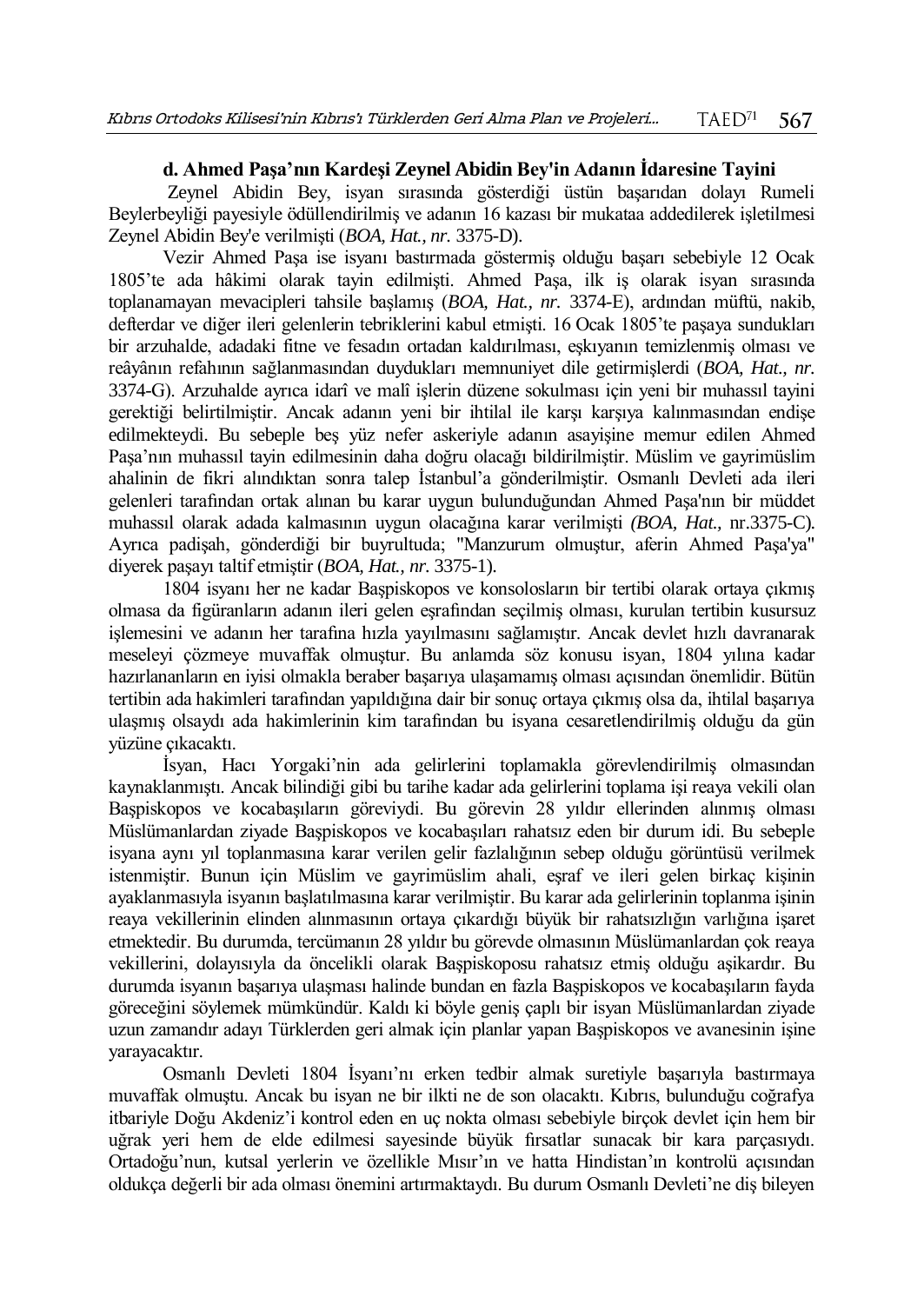iç ve dış mihraklar tarafından da değerlendirilmekteydi ve fethedildiği 1570'li yıllardan beri ada içinden veya ada dışından gelen tehditlerle Türklerin buradan çıkarılmasına yönelik birçok girişim vuku bulmuştu. 1804 İsyanı'nın başarısızlıkla neticelenmesi adanın uzun bir zaman istikrarını korumasında etkili oldu. Ancak Sultan III. Selim'in başlatmış olduğu ıslahat hareketlerinin bütün ülkede bir takım dengeleri değiştirmeye başlaması, halefi Sultan II. Mahmud tarafından daha da ileriye götürülecek şekilde bu hareketin "Nizam-ı Cedid"in yürürlüğe konulması merkezde olduğu kadar taşrada da bir takım seslerin yükselmesine zemin hazırlamıştır. Sultan II. Mahmud, selefinin ölümünde kusurlu gördüğü Yeniçeri Ocağı, ulema ve ayan üçlüsünü hedef alarak ülkenin gündeminden bir daha geri dönüşü olmayacak şekilde çıkarmaya karar vermişti. Bu karar Osmanlı Devleti'ni istikrarsızlığa sürükleyen en önemli üç sebebin ortadan kaldırılışını hazırlarken, bu üç unsurdan özellikle Yeniçeriler ve ayanın taşrada yerinin doldurulamaması, Rum tebaanın hareketlenmesine ve nihayet devlet kurma teşebbüsüyle ayaklanmasına kadar uzanan bir dizi isyanın patlak vermesine yol açmıştır. Bu isyanlardan biri olan 1821 Mora İsyanı aslında Osmanlı Devleti'nin parçalanma sürecini başlatması açısından oldukça önemlidir. Bu isyan kendinden sonra Kıbrıs ve Anadolu'da da birçok yerel isyanın çıkışına zemin hazırlamıştır.

# **4. Mora İsyanını Kıbrıs'ta Uygulama Teşebbüsü (1821)**

Mora İsyanını ortaya çıkaran sebepler her ne kadar Osmanlı Devleti tarafından önceden tam olarak teşhis edilememiş olsa da şartların elverdiği oranda alınan tedbirler, hareketin yerinde yok edilmesini hedeflemiştir. Bununla beraber isyanın ilk bakışta İmparatorlukta Rumlarla meskûn yerlerin tamamına yayılabileceğine dair bir belirti yoktu. İsyanın ilk çıkış noktası Eflak ve Boğdan'dı. Bu eyalette asayişin sağlanmasının ardından idarede değişime gidilerek isyanın büyümesi engellenmeye çalışılmıştır. Eyaletin idaresi Fenerli Rumlardan alınarak yerli boyar ve voyvodalara verilmiştir (BOA, *Cevdet-Hariciye*, nr. 2239).

Osmanlı Devleti'nin, isyanla ilgili doğru bir istihbarat yapamamış olduğu, ihtilalin yönünü Mora'ya çevirmesiyle ortaya çıkmıştır. Mora ve çevresinin ayanı olan ve uzun yıllardır Rumları dizginleyen Tepedelenli Ali Paşa'nın ortadan kaldırılmış olması isyanın bölgede yayılmasını adeta teşvik etmiştir. Mora'dan sonra Girit'in de isyan cenderesine alınmış olmasından endişe duyan devlet, Akdeniz adalarında da benzeri ayaklanmaların çıkabileceğinin farkına vardığında geç kalmıştı. Buna rağmen adaların en büyüğü olan ve stratejik öneme sahip Kıbrıs'ı tahkim için muhassıllara emirler gönderilmiştir. Bir taraftan Tuna boylarındaki kalelerin tahkimi için girişimlerde bulunulurken, diğer taraftan da adanın güvenliğini sağlamak üzere Sayda valisi vezir Abdullah Paşa'dan 3-4 bin asker göndermesi istenilmiştir. Bu tedbirlere ilave olarak reaya elindeki silahlar da toplatılarak her türlü merasim ve toplantı yasaklanmıştır (KŞS., nr. 30, s. 157, h. 3).

Osmanlı Devleti, Kıbrıs'ta isyan çıkma ihtimalini gündemine almış olmakla beraber, bu isyanın doğrudan devlete yönelik olabileceğini değerlendirememiş olmalı ki, işin takibini bir şekilde isyanın içerisinde yer alacak olan kocabaşı ve eşrafa havale etmişti (BOA, A. E.-Sultan II. Mahmud, nr. 201). Devlet bu hatasından, Rum korsanların isyanı deniz yoluyla Kıbrıs'a ve diğer adalara taşımaya başlamasından sonra dönmüştür.

Rum korsanlar, Rus bandıralı gemilerle gönüllüleri adalara taşımaya başlayınca Osmanlı Devleti bu meseleyi İstanbul'daki Rus elçisi nezdinde protesto etmiştir. Ardından da sahillerdeki hakimlere gönderilen fermanlarla gemilerin titizlikle kontrol edilmesi emredilmiştir (KŞS., nr. 30, s. 84, h. 1, 2). Bu fermana göre Osmanlı karasularına giren her gemi yolcu ve personel sayısını ve kimliklerini beyan etmek zorundaydı. Divan-ı Hümâyûn kalemi kâtiplerinden İsmail Kuddusi Efendi Akdeniz boğazına yoklamacı olarak gönderilmiş ve gemilerin aranmasına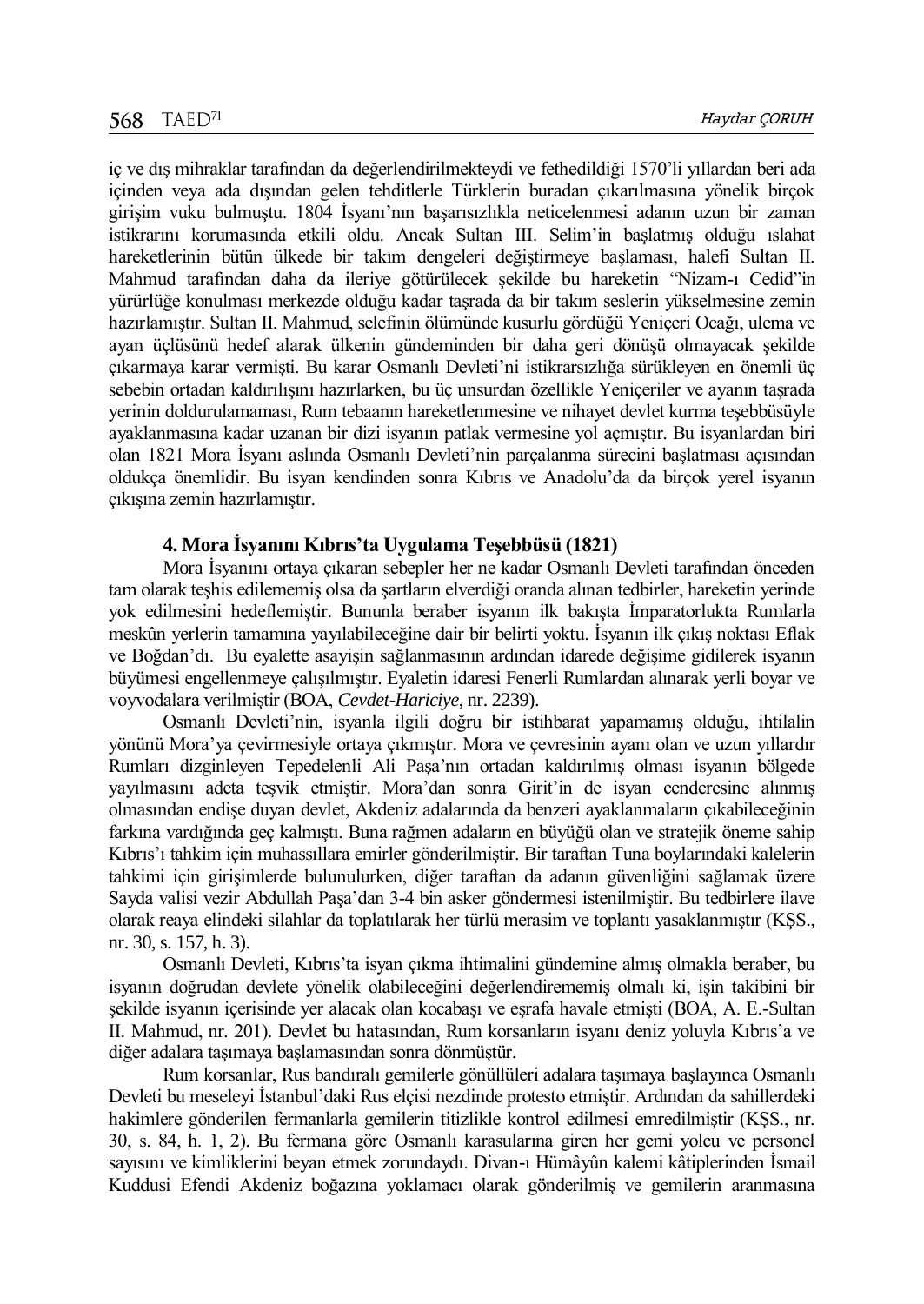muvafakat etmesi emredilmişti (BOA, *Cevdet-Dâhiliye,* nr. 7663). Denizler gibi karada da belgesiz dolaşmak yasaklanmıştır (BOA, *Cevedet-Dâhiliye*, nr. 14429). Ferman İstanbul'dan Anadolu'ya veya Anadolu'dan Rumeli'ye gitmek isteyen Rumların teftişini emretmiştir. Bu kapsamda İstanbul'a gelip giden herkes ya memleketlerine gönderilecek veya ortalıkta dolaşmalarına izin verilmeyecekti. Eğer kişi İstanbul'a gelmekte ısrar ederse sınıf, isim, eşkâl ve memleketi ve başkente ne maksatla geldiklerini gösteren bir belge ile kadıya müracaat edecekti. Kadıdan bu bilgileri içeren bir tezkere alacaktı. Bu tezkereyi taşımayanlara müsamaha gösterilmemesi emredilmişti (KŞS., nr. 30, s. 166, h. 1).

Osmanlı Devleti, Mora İsyanı sebebiyle 22 Mayıs 1821'de Şeyhülislâmdan isyancılara nasıl muamele edileceğine dair bir fetva almıştı. Bu fetvada Şeyhülislâm Abdülvehhab Efendi de Rumlara yeterince sabredildiğini, ancak eşkıyalık yapmakta devam etmekte ısrarlı olmaları halinde katledilmelerinin vacip olacağını ifade etmişti. Abdülvehhab Efendi: "Bugûne şekâvete mübâşeret edenlerin sülüsünü ıslah için sülüsânını itlâf etmek meşrudur." (BOA, *Cevdet-Askerî*, nr. 46911) demiştir.

Kıbrıs Şer'iyye Sicilleri arasında bulunan bir kayıtta da "Kıbrıs'ta kendi halinde olan Rum taifesinin canına, malına, çocuklarına, eşlerine ve kiliselerine tecavüzde bulunulması kesinlikle yasaklanmakta ve buna cesaret edenlerin şiddetle cezalandırılacakları" (KŞS., nr. 30, s. 147, h. 1) bildirilmekteydi. Belgenin devamında Abdülvehhab Efendi fetvasına da atıfta bulunularak, Rum taifesinin öteden beri devletin cizye veren reayası olduğu, en itibarlı tebaa olarak can, mal ve ırzları himaye edildikleri ve her türlü yardımı görmelerine rağmen isyan ederek, İslâm'a ve Müslümanlığa ihanet etmeleri sebebiyle mallarının, eşlerinin ve çocuklarının esir edilmesinin dinen de uygun olduğuna..." (KŞS., nr. 30, s. 147, h. 1) işaret eden bir fetva verilmiş olduğu tespit edilmiştir.

Osmanlı Devleti Mora İsyanı'nı daha önce meydana gelmiş küçük çaplı Ayvalık, Yunda ve Sisam reayasının haydutlukları kabilinden değerlendirmiş olduğundan fetvalarda isyancılara önce nasihatte bulunulması, tenbihname verilmesi ve buna rağmen direnen olursa bunların yok edilmelerine yönelik hükümler yer almaktaydı (BOA, *Cevdet-Dâhiliye,* nr. 2115). Bütün bu tedbirler ve bölge valilerinin müdahaleleri isyanı durdurmaya yeterli gelmeyince acil olarak düzenli orduların devreye sokulması gerekmiştir. Yeniçeri ocağının böyle bir durumda işe yaramayacağını düşünen devlet Mısır Valisi Mehmed Ali Paşa'dan yardım istemiştir. Mehmed Ali Paşa'nın kuvvetleriyle başlatılan saldırılar sonucunda Mora'da isyan bastırılma aşamasına gelmişti (BOA, *Cevdet-Askeri*, nr. 49279).

Osmanlı Devleti, Mora isyanı esnasında içine düştüğü yanılgıyı, diğer bölgelerde de yaşamak istemediğinden isyancılara karşı insafla hareket edilmesinin nelere mal olduğuna işaret eden yeni bir fermanı Lefkoşa meclisine göndermiştir. Fermanda Mora İsyanı'nın devleti parçalamaya yönelik olduğuna işaret edilerek, Kıbrıslı Rumların da benzeri bir şekilde isyana kalkışmalarının tespiti halinde hemen merkeze bilgi verilmesi, vakit geçirilmeden üzerlerine asker gönderilerek isyancıların ortadan kaldırılması ve düzenin sağlanması emredilmiştir (BOA, *Cevdet-Askeri*, nr. 49279).

Devlet, Rum nüfusun çok olması sebebiyle ada kalelerinin takviyesinin yanı sıra Müslüman ahalinin kale içerisine çekilip muhafaza edilmesine ve kale içinde müstahkem ev ve işyeri bulunan Rumların sur dışına çıkarılmasına karar vermiştir. Bu itibarla kalelerin cephane ihtiyaçları da kontrol edilerek eksiklikleri giderilmiştir (KŞS., nr. 30, s. 82, h. 1). Kıbrıs'la ilgili bir diğer tedbir adalardan temin edilen kalyoncu neferatı için bedel uygulamasından vazgeçilmesi olmuştur. Aynı şekilde Mora için Kıbrıs'tan talep edilen 300 kalyoncunun da geri iadesi istenmişti(KŞS., nr. 30, s. 160, h. 3).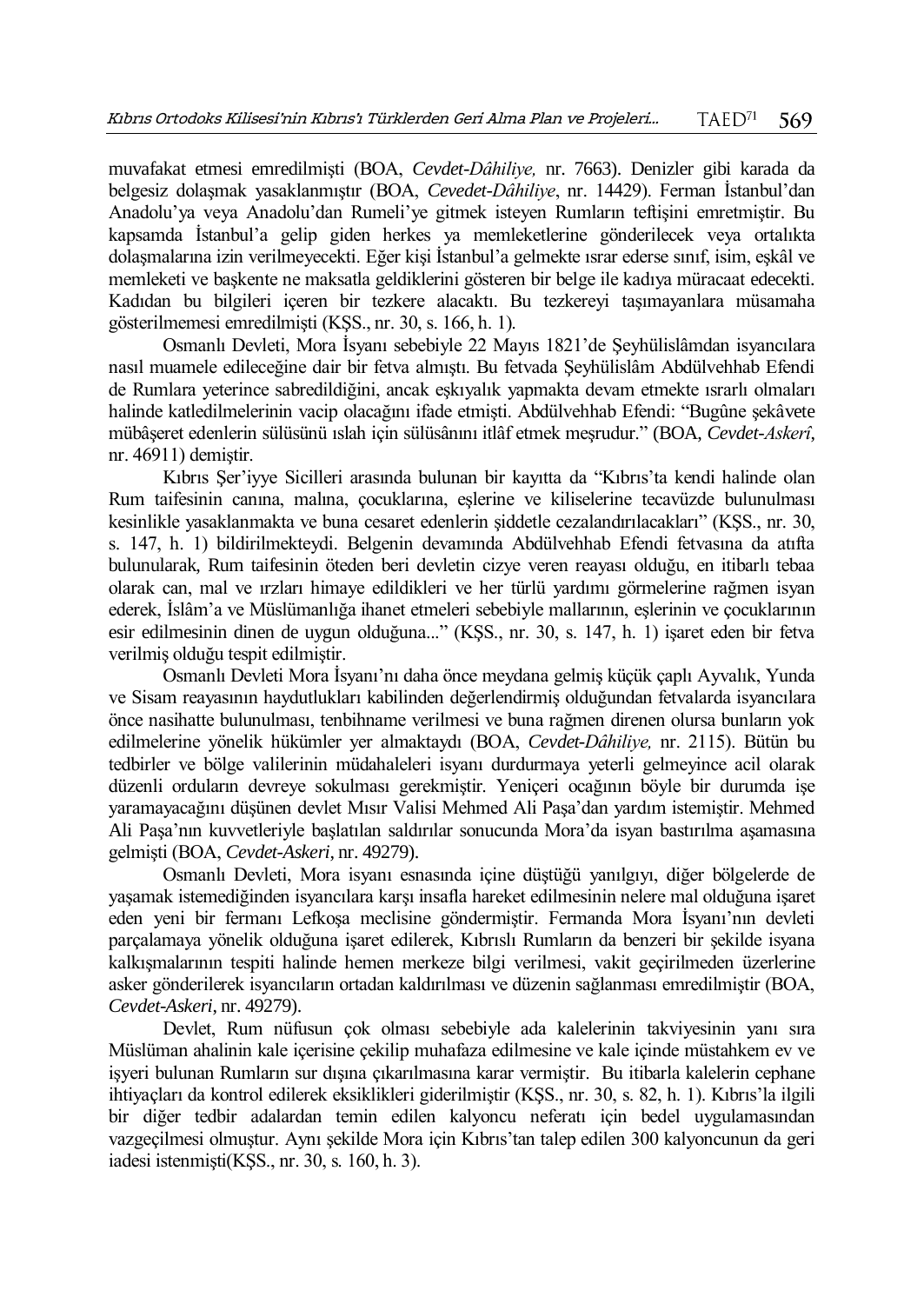Osmanlı Devleti'nin Kıbrıs'ta da benzeri bir isyan çıkmaması için aldığı tedbirlerin ne derece isabetli olduğu İstanbul Ortodoks Rum Patriği'nden Kıbrıs Başpiskoposuna yazılan bazı mektupların ele geçirilmesiyle anlaşılmıştır (BOA, Hat., nr. 37750-F). İstanbul Ortodoks Rum Patriği, isyanı planlamak üzere Kıbrıs Başpiskoposuna bazı mektupler göndermek istemişti. Bunun için dikkat çekmesin diye sıradan biri olan Bennaki adlı bir Rum köylüsü seçilmişti. Ancak Bennaki görev karşılığında kendisine vaadedilen parayı zamanında alamayınca mektupları, Osmanlı makamlarına vermiş ve isyanı ifşa etmişti (BOA, Hat., nr. 37750-F).

Mektuplar ortaya çıkınca Kıbrıs'ta birçok soruşturma yürütülmüş ve suçlular tespit edilmişti. Soruşturma sonucunda Başpiskopos Kipriyanos ile Baf, Tuzla ve Girinye metropolitlerinin isyan hazırlığı için Rum ahaliyi kışkırttıkları tespit edilmiştir. Bunun üzerine isyanla ilgili daha önce alınmış fetvalar gereği elebaşların katline hükmedilmiştir (KŞS., nr. 30, s. 157, h. 1).

Kıbrıs'ta Mora benzeri bir isyana teşebbüsten ve din, devlet ve millete ihanet suçlarından toplam 16 kişi idamla cezalandırılmıştır. Bu infazlar yapılmadan önce gayrimüslimlere ait kilise, manastır, mektep, han ve hamamlarda yapılan aramalar sonucunda silah ve cephane depolarına tesadüf edilmesi, infazların yerine getirilmesinde etkili olmuştur (KŞS., nr. 30, s. 157, h. 1).

Bu aramalar sırasında ele geçen belgelerde, Kıbrıs başpiskoposunun isyanı Kıbrıs'a taşıyacak elebaşlarıyla yaptığı bir toplantıda, kendisine yöneltilen "Bu durum daha ne kadar sürer?" şeklindeki soruya, "Birkaç gün daha sürer ve biter. Güzel de olur." (KŞS., nr. 30, s. 157, h. 1) dediği tespit edilmiştir. Yapılan tetkikler sonucunda Kıbrıs Başpiskoposunun Markoli, Mihailhavva, Kocabaşı Abkerci ve Eski Kocabaşı Bennaki'nin Tuzla'da ikamet etmekte olan Rusya konsolosunun konağına giderek toplantılar yapıldığı ve Rus konsolosun desteği alındığı anlaşılmıştır. Hatta olaylarda adı geçen Turisina Piskoposu ve Kocabaşı Misivri Yorgi'nin Rusya ile sıkı ilişkileri olduğu da ortaya çıkmıştır (KŞS., nr. 30, s. 157, h. 1).

İsyanın sonunda elebaşılar arasında bulunan Başpiskopos ve kocabaşıların idamına Kıbrıs halkının gösterdiği tepki Avrupalıların gösterdiğinden çok daha fazla olmamıştır. Neticede devlet isyan halinde muhatapların başına ne geleceğini önceden ilan etmiştir. Malumun ilanı bir konuda gayrimüslim cemaatin söyleyecek pek fazla bir sözü kalmamıştır. Sonuçta gayrimüslim cemaatin olaya bakışı da bu nazariyeden olmuştur. Fakat isyanı doğrudan veya dolaylı olarak destekleyen din adamları, olayın unutulmaması için Lefkoşa Faneromen Kilisesi'ne yüzü kapalı bir büst koymak suretiyle Sultan II. Mahmud'u protesto etmek cüretini göstermişlerdi. Hatta Başpiskoposun idamını onun mal ve mülkünü ele geçirmek niyetiyle gerçekleştirildiğini dahi iddia etmişlerdi (Metin, 1999: 146).

Mora İsyanının devam etmekte olduğu 6 Aralık 1821'de birçok Rum piskoposun Marsilya'da toplanarak Kıbrıs'ın Türklerden geri alınmasına dair bir çok planlar yaptıkları, hatta bu piskoposların para toplayarak 1500 kişilik bir ordu kurmak ve adayı ele geçirmek üzere harekete geçtikleri dahi tespit edilmiştir (Alasya, 1970: 207-208).

Bütün bu tespitler dikkate alındığında Kıbrıs'ta da Mora benzeri bir isyan tertiplenmesine yönelik girişimler isyancıların ele geçirilmesiyle idamları ve geride bıraktıkları mallara el konulmasından başka bir sonuç vermemişti. Ancak devlet Mora'da isyanın ilk başladığı günlerde meseleyi sıradan bir memnuniyetsizlik veya haydutluk mukabili bir iş olarak değerlendirerek, reayanın incitilmemesi için nasihatçiler göndermekle yetinmişti. Ancak zaman geçtikçe işin seyrinin değişmesi, bir bir kalelerin ele geçirilerek Müslüman ahalinin katledilmesi gerçeğin hiç de böyle olmadığını gözler önüne serince tedbirlerin daha kati ve sertleştirilmesi için fetvalar alınmıştır.

Mora'daki hadiseler henüz tamamen durulmamışken Kıbrıs Başpiskoposu ve İstanbul Ortodoks Rum Patriği'nin haberleşme girişimleri, Marsilya'da Kıbrıs'ın Türklerden geri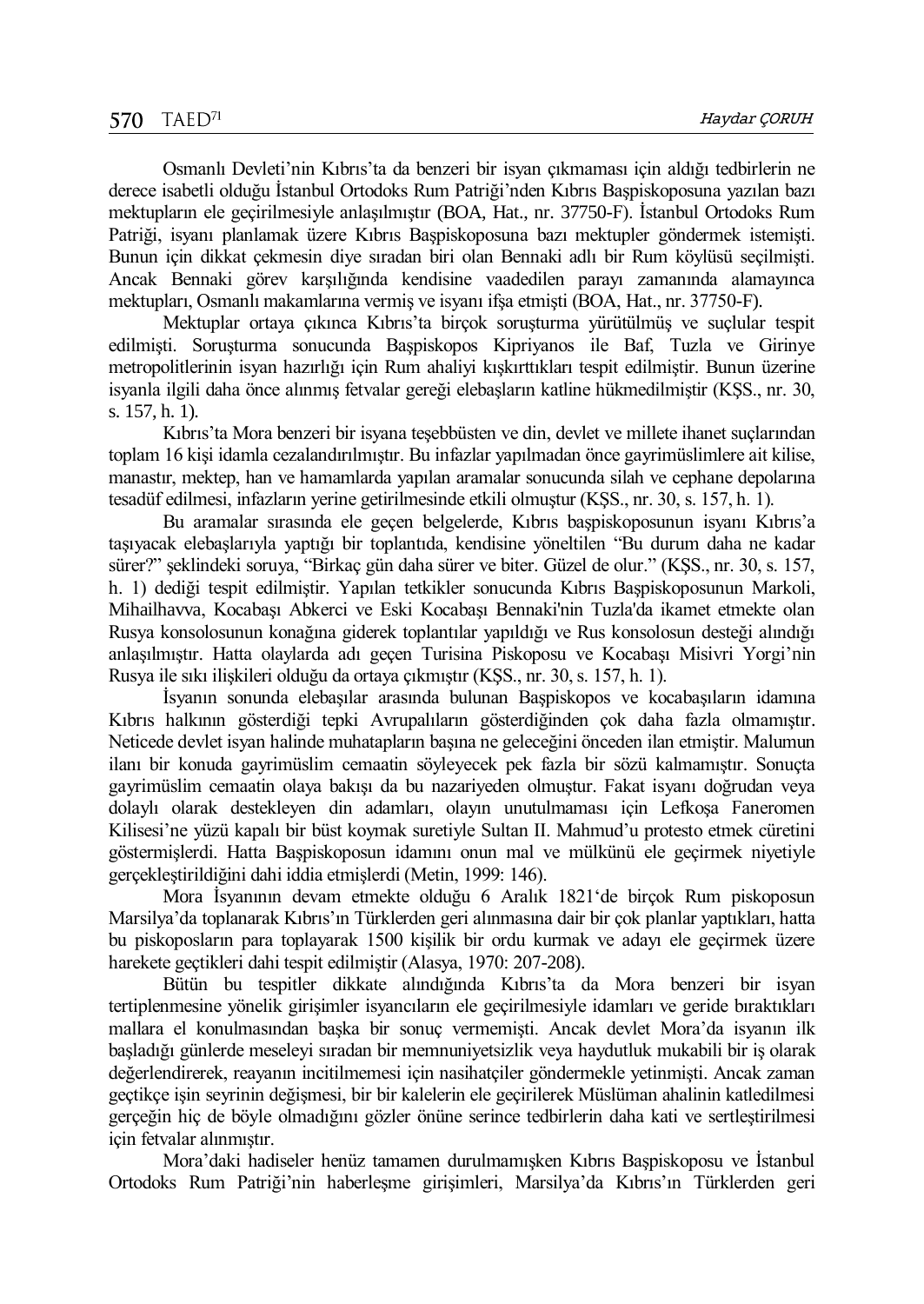alınmasına yönelik toplantılar yapılması ve bu toplantılara özellikle din adamlarının önderlik etmiş olması devleti ciddi tedbirler almaya ve yakalanan elebaşların idama mecbur etmiştir.

Burada ilginç olan husus idamlardan sonra ele geçirilen malların satışını tertipleyen ve listesini hazırlayan kişinin Sakızlı bir Rum olmasının yanı sıra müzayedeye katılanların da Rum din adamları ve konsoloslar olmasıdır. Müzayede bir diğer ilgi çekici husus Türklerin, satın aldığı mallarla ilgili olarak Larnaka'daki Fransız konsolos Mechain, 5 Eylül 1821'de Amiral Halgen'a bir mektup göndererek şahit olduğu bir hadiseyi şu şekilde izah etmiştir: "Kibar ve merhametli bir Müslüman olan Larnaka ağası, birçok Hıristiyan'ın hayatını kurtardığı için, vali tarafından cezalandırılmaktan korkmaktadır." ... "Satışlar esnasında Rumlara ait elbiseler ve evler satın alan, fakat şimdi satın aldıkları bu eşyayı ve evleri idam edilen Rumların ailelerine, çocuklarına geri veren Türkler vardır."(Gazioğlu, 1994: 359)

1821 yılına kadar gücünün doruğuna ulaşan Kıbrıs Başpiskoposları, görevleri ve ödülleri açısından son derece büyük imtiyazlar elde etmiştir. Osmanlı Devleti onun bu yükselişini reayanın memnuniyeti sağlandığı sürece desteklemiştir. Ancak Kıbrıs Başpiskoposları bu desteği 1821 yılında başarısız bir isyan girişimi ile suiistimal etmişlerdi. Bu durum Osmanlı Devleti'nin dikkatini Kıbrıs Başpiskoposları üzerinde toplamıştır. Bu sebeple Türkleri Kıbrıs'tan çıkarma projeleri 1833 yılına kadar ertelenmiştir.

Osmanlı Devleti, önce Mora sonra da Kıbrıs'ta karşı karşıya kaldığı isyanların sebeplerini araştırmak yerine önceliği devlet kurumlarının ıslahına vermiştir. Bu amaçla önce Yeniçeri taifesi ortadan kaldırılmış, ardından yeni bir ordu kurulması için bütün kaynaklar seferber edilmiştir. Yeni ordunun masraflarını karşılamak amacıyla ülke çapında başlatılan nüfus ve emlak sayımları ister istemez yeni sorunlara da gebe olmuştur. Uzun yıllar düzensiz toplanan vergiler ahalinin gelirlerine nispetle çok fazlalaşmış, tarıma dayalı hale gelen ekonominin beli bükülmüş ve nihayetinde çiftçi topraklarını ekmek yerine, şehirlere göç etmeye başlamıştı. Bu da devletin var olan kaynaklarını tüketmişti. Sultan II. Mahmud hem ahalinin durumunu yerinde görmek ve hem de ekonomik varlıkları tespit edebilmek için 1830'da modern bir nüfus sayımını devreye sokmuş, ülke çapında emlak tahririne başlamıştı. Ancak bu tahrir vergilerden bıkmış olan Osmanlı tebaasına yeni vergiler konulacağı şeklinde aksettirilince bir anda ülke çapında hareketlenmeler ve yer değiştirmeler başlamıştır. Bu hareketlenmeler merkezden çok uzakta ve bir ada olan Kıbrıs'ta ise eskiden var olan Türk aleyhtarlığını bir anda su yüzüne çıkarmış, adanın Türklerden temizlenmesine yönelik yeni bir girişimin, yeni bir isyanın mazereti olmuştur.

# **5. 1833 Yılı Kıbrıs İsyanları ve Başpiskoposluğun Tebdili**

 $\overline{a}$ 

Osmanlı Devleti 1830'da başlattığı vergi ve nüfus sayımlarını bütün ülke çapında sürdürürken, bu sayımlar Anadolu'nun ve Arap coğrafyasının bazı bölgelerinde şüphe ile karşılanmıştır. Bu sayım 1831'de Kıbrıs'ta uygulanmasına başlanmıştır. Sayım sonuçlarına göre adada 14.983 Müslüman, 29.140 gayrimüslim olmak üzere toplam 44.206 erkek nüfus bulunduğu tespit edilmiştir (İnalcık, 1964: 43; Erdoğru, 1997: 82-83)<sup>9</sup>.

Osmanlı Devleti, yürürlüğe koyduğu 1831 nüfus sayımı ile 1826 yılında ortadan kaldırılan Yeniçeri Ocağı'nın yerine ikame edilen Asakir-i Mansure-i Muhammediye

<sup>9</sup> Bu nüfus Ömer Lütfi Barkan'ın bir hanenin sahip olduğu tahmini nüfus miktarı olan 5 rakamı ile çarpıldığında adada toplam 221.030 nüfus bulunduğunu söylemek mümkündür. Bu nüfus Ömer Lütfi Barkan'ın bir hanenin sahip olduğu tahmini nüfus miktarı olan 5 rakamı ile çarpıldığında adada toplam 221.030 nüfus bulunduğunu söylemek mümkündür.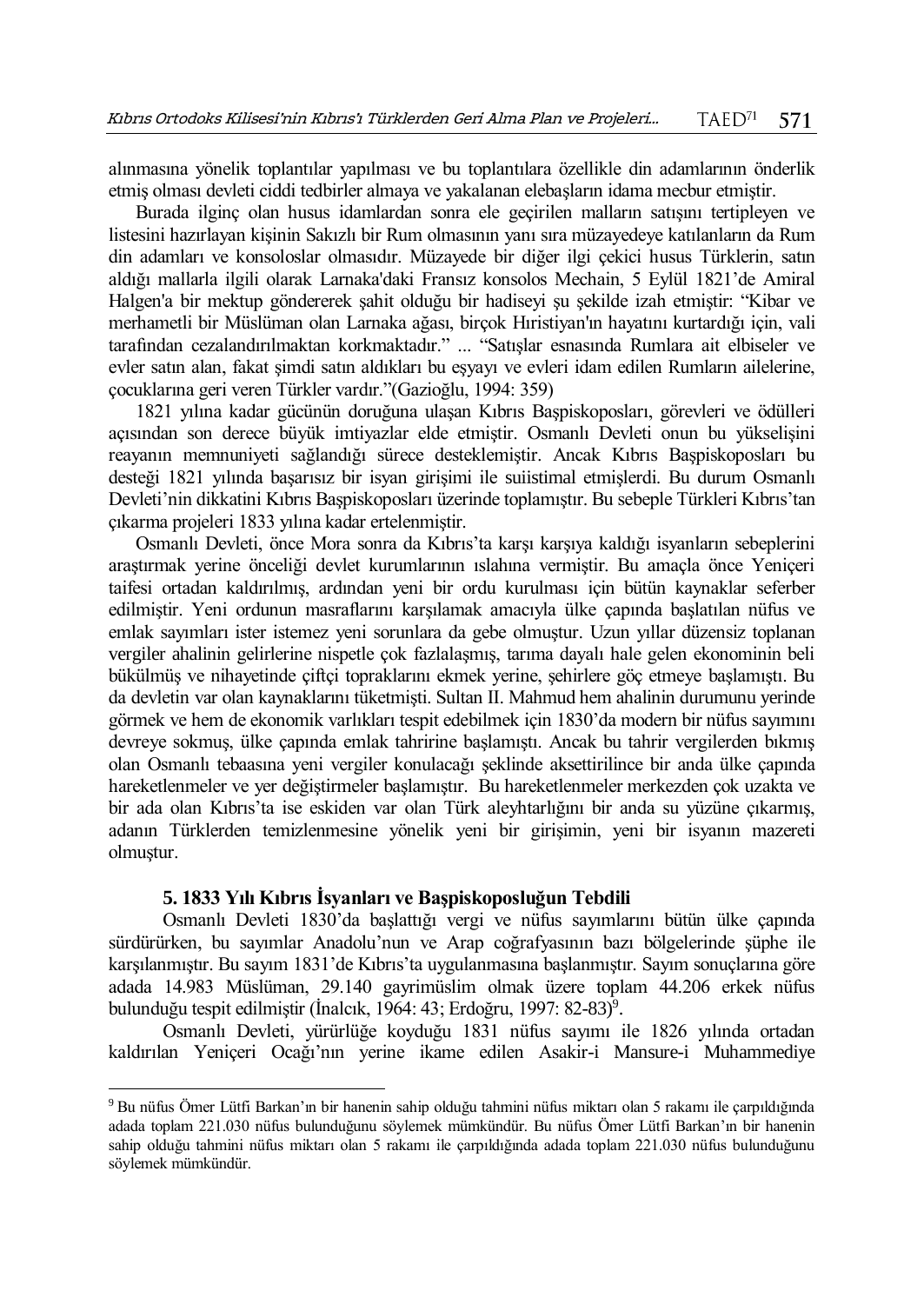Ordusu'nun ihtiyacı olan askerliğe elverişli nüfusu ve bu ordunun ihtiyaçlarını karşılamak üzere vergiye tabi mükellefleri tespit etmeyi amaçlamıştır.

Sultan II. Mahmud, Asakir-i Mansure ordusunun asker ihtiyacını karşılamak için başlattığı nüfus sayımı ile işin sadece bir parçasını hal yoluna koymuştur. Sayımın ikinci ayağını oluşturan vergi tahriri için diğer yerlerde olduğu gibi Kıbrıs'ta da ortamın müsait olmadığına karar verilerek emlak sayımı 1833 yılına ertelemiştir (Aydın, 1990: 81-90; Kütükoğlu, 1995: 395-400).

Kıbrıs'ta 1833 yılında uygulamaya konulan emlak tahriri ahali arasında yeni bir vergi sisteminin getirileceği dedikodularının çıkmasına sebep olmuştur. Bu dedikodular bilinçli bir şekilde yaygınlaştırılmış ve fesadın çerçevesi genişletilmiştir. Bu durumu fırsata çevirmek isteyen Kıbrıs Başpiskoposu, adanın Türklerden arındırılabilmesi için yeni bir planı yürürlüğe koymuştur. Vergi meselesi bütün adanın meselesi olması sebebiyle hiçbir kesimin buna duyarsız kalamayacağının hesabını yapan Kıbrıs Başpiskoposu, bu konuda Fransız Konsolos Bottu'dan yardım almıştır. İki kafadar vergi tahsilatı aleyhinde büyük bir kampanya yürütmüşlerdir. Başpiskopos ve konsolosun bu çabası Kıbrıs'ın birbirine zıt iki ayrı cephesinde meyvelerini vermiş ve Baf'tan Karpaz'a kadar olan bölgede eş zamanlı isyanlar patlak vermiştir.

İsyan iki ayrı cephede çıkmış olmakla beraber ayaklanmaların asıl merkezi Baf Kasabası'dır. Bunun sebepleri irdelenirken adanın içinde bulunduğu yoksulluk ve bitkinliğin her ne kadar ön palanda olduğu düşünülse de isyanın asıl sebebi adaya dışarıdan yapılan müdahaleler olduğu anlaşılmaktadır. Adanın her iki cephesinde eş zamanlı başlayan isyanda Müslim ve gayrimüslimler arasında geçmişe dayalı problemlerin var olduğu düşünülecek olsa da isyanın büyüyüp genişlemesinin esas sebebi yabancı konsolos müdahalesiyle ilişkilendirilmiştir. Bu yönüyle 1833 Kıbrıs İsyanı Osmanlı topraklarında dış müdahale ile çıkarılan isyanlardan çok da farklı değildir (Samur, 1996: 97-100).

İsyan, her ne kadar kendisinden fazladan peksimet istenen Gavur İmam adlı bir kişinin itirazı üzerine başlamış gibi görünse de gerçekte Gavur İmam'ın isyandaki rolü, Avusturya konsolos vekili Apostopol'ün öldürülmesiyle sınırlı kalmıştır. Daha da önemlisi, adayı bir eşeksırtında dolaşarak, köyleri telaşa veren ve ayaklanmaya çağıran Fransız konsolos ve Başpiskoposun faaliyetleri göz ardı edilemeyecek kadar önemlidir. Öğleki Karpaz kasabasında çıkan isyanın Başpiskopos kaynaklı olması, geçmişteki (1601-1650) örneklerle kıyaslandığında, meselenin vergilendirmeden daha farklı bir boyutunun da olduğunu göstermiştir. Diğer bir deyişle 1833 İsyanı, 1821 yılında başarılamayan "Türklerden kurtuluş harekâtının" bir rövanşı olarak değerlendirilebilir (Gürkan, 2000: 132).

İsyanın çıkış sebepleri arasında vergilerdeki ani yükselişlerin etkisinin olduğunu da göz ardı etmemek gerekir. Konsolos Bottu da bu hususu gündem yaparak ada ahalisinin teveccühünü kazanmış görünmektedir.

Osmanlı Devleti 1821 Mora ve Kıbrıs isyanlarının meydana getirdiği yıkımı engellemek ve ahalinin üzerindeki vergi baskısını ortadan kaldırmak amacıyla 1824 yılında Kıbrıs reaya vekillerinin (kocabaşı) talepleri doğrultusunda bazı düzenlemeler yapmıştı. Yapılan yeni düzenlemeye göre gelecek dört yıl boyunca Müslümanlardan toplam verginin 1/5'i, gayrimüslimlerden ise 4/5'ü alınması kararlaştırılmıştı. Ancak vergilendirmedeki adaletsizlik ortadan kalkmayınca 1827 yılında yeni bir düzenlemeye gidildi. Bu düzenleme ile nüfus oranı dikkate alınarak Müslümanların vergi matrahı 1/8'e düşürülmüştür. Bu durum gayrimüslimlerin yeni vergi sistemini sorgulamalarına sebep olmuştur (BOA*,* HAT., nr. 708/33940). Ancak yapılan nüfus tahriri dikkate alındığında Kıbrıs'taki gayrimüslim nüfusu (14.834) ile Müslüman nüfus (6.138) arasında 1/8 değil, yaklaşık 1/3 nispetinde bir fark vardı. Bu durum 1833 isyanının görünür sebebinin, Gavur İmam'ın konsolos vekilini öldürmesi değil, vergi oranlarındaki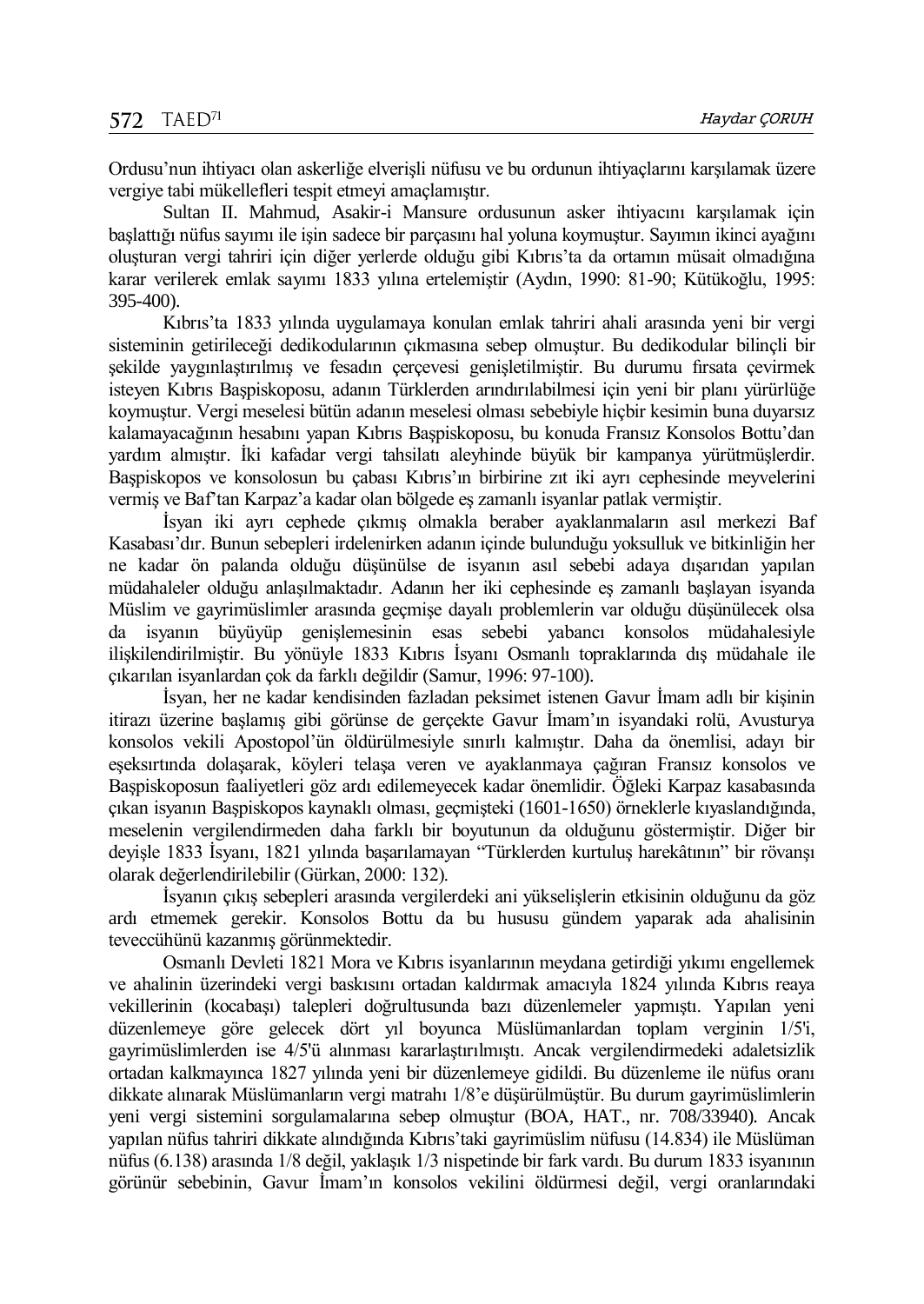adaletsizlikle alakalı olabileceği anlaşılmaktadır. Bununla beraber, isyan sırasında mutedil davranarak devletin yanında yer alması gereken bir devlet görevlisi olarak Kıbrıs Başpiskoposunun isyanın yayılması için Fransız Konsolos Bottu ile irtibata geçmesi, olayın aslında bir tertipten ibaret olduğunu açıkça göstermektedir.

Osmanlı Devleti'nin Kıbrıs'ta kurduğu sosyoekonomik düzen imparatorluğun diğer bölgelerindekilerden bazı farklılıklar göstermektedir. Devlet uzun süren savaşlar boyunca adanın savunması, adadan asker temini ve hatta reayanın can ve mal güvenliğinin sağlanması gibi işlerde sorumluluğu daima Türk tarafına yüklemiştir. Bu yönüyle bakıldığında adada giderek azalan, fakirleşen ve fedakârlık etmek zorunda kalanlar hep Türk nüfus olmuştur. Bu durum Türlerin nüfus ve gelir bakımından reayaya göre son derece fakir kalmasının başlıca sebeplerinden birkaçıdır. Vergilendirmede 1/3 nispetini değil, 1/8 nispetinin uygulamasının tercih nedeni de bu olsa gerek. Adanın vergi matrahı saptanırken şüphesiz devlet kendi başına hareket etmemiş, adanın ileri gelen gayrimüslim reaya vekillerinin, kocabaşılarının ve Müslüman eşrafının da onayını almıştır.

1833 İsyanı'ndan sonra da reaya vekilleri tarafından İstanbul'a gönderilen bir heyet ile yapılan istişareler sonucunda vergi oranının 1/8 olarak kalmış olması, Türklere yapılan bu indirimin haklı sebeplere dayandığını göstermektedir (Aktan, Dileyici, Saraç*,*2002: 212-213).

1833 İsyanı'nı ortaya çıkaran esas problem her ne kadar vergi oranlarındaki bir farklılaşma gibi görünse de çatışmalarda konsolos ve papazların üstlendikleri rol, hadiselerin geniş bir araziye yayılmasını sağlamıştır. Buna rağmen isyancıların kendi cemaat liderlerine itimatları kalmamıştır. İsyancılar aralarından seçtikleri iki kişiyi İstanbul'a göndererek devletle pazarlığa oturmaları da bu isyanın örgütlü bir eylem olduğunu göstermiştir. Gavur İmam denilen kişiyle aynı tarihlerde adada keşif gezilerine çıkan Fransız konsolos Bottu'nun halkı tahriki ve akabinde de Karpaz'da bir papazın ayaklanması, ayaklanmanın geniş çaplı örgütlenmenin sonucunda patlak verdiğini ortaya koymaktadır.

Fransız konsolos Bottu'nun Kıbrıs'taki faaliyetleri muhassıl raporlarında da yer almıştır. Konsolos Bottu hakkında hazırlanan 29 Kasım 1833 tarihli raporunda Muhassıl Mehmet Ağa:

*Konsolosun birkaç seneden beri Fransız tüccar ve tebaasının işleriyle ilgilenmek için Tuzla kasabasında ikamet ettiğini belirtmiştir. Osmanlı belgelerinde müstemen olarak kaydedilmiş olan Konsolos Bottu, asli görevi olmamasına rağmen reayanın işlerinin takibini de yaptığı anlaşılmaktadır. Konsolosun isyana müdahil olmasının başlıca sebepleri arasında konsolosluk faaliyetleriyle Osmanlı Devleti'nin çıkarlarının çatışmış olması gösterilmiştir. Osmanlı Devleti, İstanbul'daki Fransız elçisinden isyana doğrudan müdahil olduğu tespit edilen Konsolos Bottu'nun kontrole alınmasını istemiştir. Elçiliğin gerekli tedbirleri almaması halinde konsolosun Kıbrıs'tan uzaklaştırılmasının kaçınılmaz olacağı bildirilmiştir. Şayet konsolos kontrol altına alınırsa, bunun Kıbrıs reayası ile devlet arasındaki buzların erimesini sağlayacağı gibi Fransa ile kurulan dostane ilişkilerin devamı da buna bağlı olacaktı (BOA, HAT., nr. 687/33358-L).* 

Soruşturmalar derinleştikçe isyanın müdahillerinden Gavur İmam'ın yanı sıra Kıbrıs alaybeyi, müftüsü ve dizdarı da Avusturya konsolos vekili Apostopoli'nin öldürülmesinden sorumlu tutulmuşlardı (BOA, HAT., nr. 381/20572-F). Soruşturma esnasında Kıbrıs'taki diğer konsoloslar devreye girerek Osmanlı Devleti'nden suçluların cezalandırılmasını istemişlerdi. Hâlbuki Fransız konsolos Bottu'nun hadisedeki payı bu konsoloslar tarafından görmezden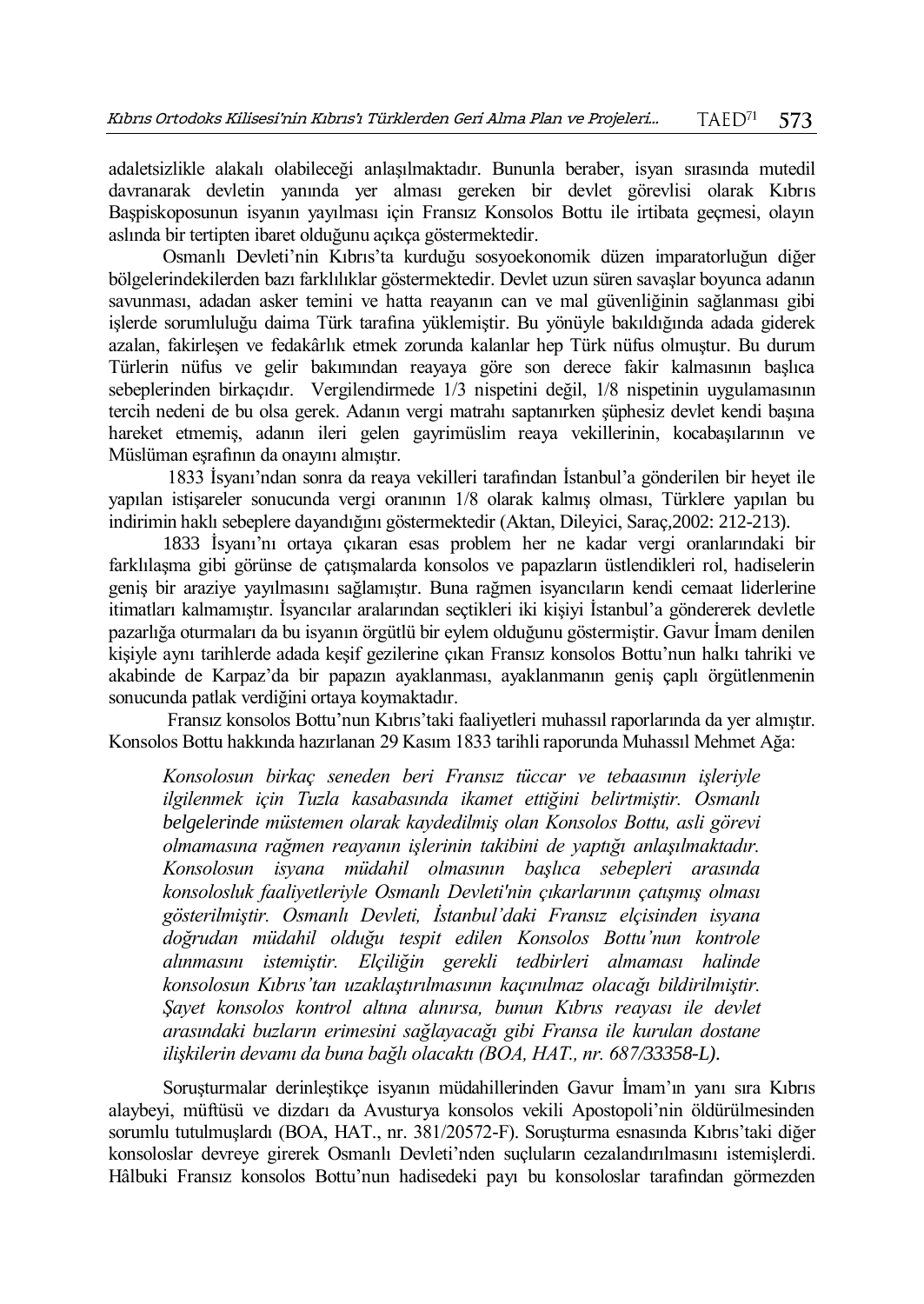gelinmiştir. Bu da isyanın daha önceden planlandığını göstermektedir (BOA, HAT., nr.  $381/20572-D$ <sup>10</sup>.

1833 Kıbrıs İsyanı'nı tetikleyen hususlardan biri de Akdeniz'de yaygınlaşan korsan faaliyetlerin önünün alınamamış olmasıdır. Söz konusu korsanlar Mora'da kurulma aşamasına gelen devlete dış destek sağlamak amacıyla Avrupa devletlerine baskı yapmak ve onları bölgeye çekmek için Türklere olduğu kadar İngiliz, Amerikan ve Fransız donanmalarına da saldırmaktaydılar. Bunun için de sık sık Kıbrıs sularına uğramakta ve adadan yiyecek ve su temin etmeye, bu sırada da adadaki Ortodoks Rum ahaliyi kendi saflarına çekmeye çalışmaktaydılar.

Mora İsyanı sırasında Kıbrıs'ta henüz bir kıpırdanma olmamasına rağmen, vergilerin toplanması gündeme geldiğinde reayanın devlete değil, taşrada sürdürülen yanlış uygulamalara tepki gösterdiği anlaşılmaktadır. Buna karşılık ayaklanmanın büyümesinde Başpiskopos ve Konsolos Bottu'nun özel katkısı olmuştur. Bunların dışında hadiselerin bu derece büyümesinde devletin istihbarat eksikliğinin de büyük katkısı olmuştur. Ayrıca ada yönetiminde bulunan muhassılların da isyan sırasındaki gevşek tutumları meselenin büyümesine zemin hazırlamıştır. Öyle ki, muhassıl Mehmed Emin Efendi, reayanın zarar görmesini istemediğinden isyanın istimalet yoluyla yatıştırılması için özel bir girişimde bulunmuş, İstanbul'u bu yönde ikna etmiştir. Bu da isyancılar tarafından devlet mekanizmasının işletilmesinde bir zafiyet olduğu şeklinde algılanmıştır (BOA, HAT., nr. 33358-C ). Buna rağmen yeni atanan Muhassıl Kapıcıbaşı Mehmed Ağa'nın şahsi tecrübesi ve gayretkeşliği isyanın bastırılmasını sağlamıştır (BOA, HAT., nr. 37695-A).

İsyan sürecinde mahalli yöneticilerden ümidini kesen Müslim ve gayrimüslim ahali, aralarından temsilciler seçerek isyanın bitirilmesi için merkezle ile işbirliği yapmak istemişlerdi. Müslümanlar Hacı Mustafa Ağa'yı, reaya ise Kocabaşı Hacı Hisitoğlu'nu vekil tayin etmişlerdi. Söz konusu vekiller İstanbul'a giderek adadan tahsil edilmek istenen vergilerin yeniden takdir edilmesini talep etmişlerdi. Ancak bu vergiyi şişiren, ahalinin tepkisine sebep olan husus daha önce muhassıl olarak görevlendirilen Mehmed Emin Ağa'nın devlete olan borçlarının olduğu bu teşebbüs sırasında anlaşılmıştır. Adanın vergi borcu toplamda 5 yük 50000 kuruş iken, muhassılın borçlarıyla ahaliden tahsili istenen miktar 1200 kese idi (BOA, HAT., nr. 37695-D).

Vergi miktarındaki bu ani artış aslında taşradaki memurların merkezi doğru bilgilendirmemesinden kaynaklanmıştır. Oysaki muhassılların vergiler ile kendi masraflarını ayrı cetvellerde göstermeleri gerekmekteydi. Bu durumda kendi masraflarını vergiye dahil ederek toplamak istemeleri patlak veren isyanın en önemli sebebini teşkil etmiştir. Bu da uzun zamandır adada huzursuzluk çıkarmak için fırsat bekleyen yabancı güçlerin işine gelmiştir.

Fransız Konsolos Bottu, bu fırsatı kaçırmamış ada yönetiminin vergi yolsuzluğunu yerinde görmüş ve kullanmıştır. Şubat 1833'te vergi sayımı başlayınca Bottu bundan istifade etmek ve bir isyanın fitilini ateşlemek üzere Tuzla çevresinde cemiyetler toplanmasını teşvik etmiştir. Bottu Mayıs 1833'ten itibaren eşek üzerinde adanın her tarafını gezerek büyük tahrik meydana getirmiştir. Konsolos bu faaliyetleri tek başına değil, Kıbrıslı Babaso ve onun oğlu Nikola adlı kişilerin yardımıyla gerçekleştirmiştir. İşin içinde konsolosun bulunması Tuzla iskelesi civarında toplanan isyancıları cesaretlendirmiştir. İsyancılar vergi tahsiline gelen bir yazıcı ve iki kolcuyu idam ederek, başpiskoposlara, zabitlere ve hâkimlere itaat etmeyeceklerini ilan etmiş ve Müslim ve gayrimüslim ahaliyi de kendilerine katılmaya zorlamışlardır (BOA, HAT., nr. 47052-K).

 $\overline{a}$ 

<sup>10</sup> Belgeler, İngiliz konsolosun bu husustaki tavrını geniş olarak vermektedir.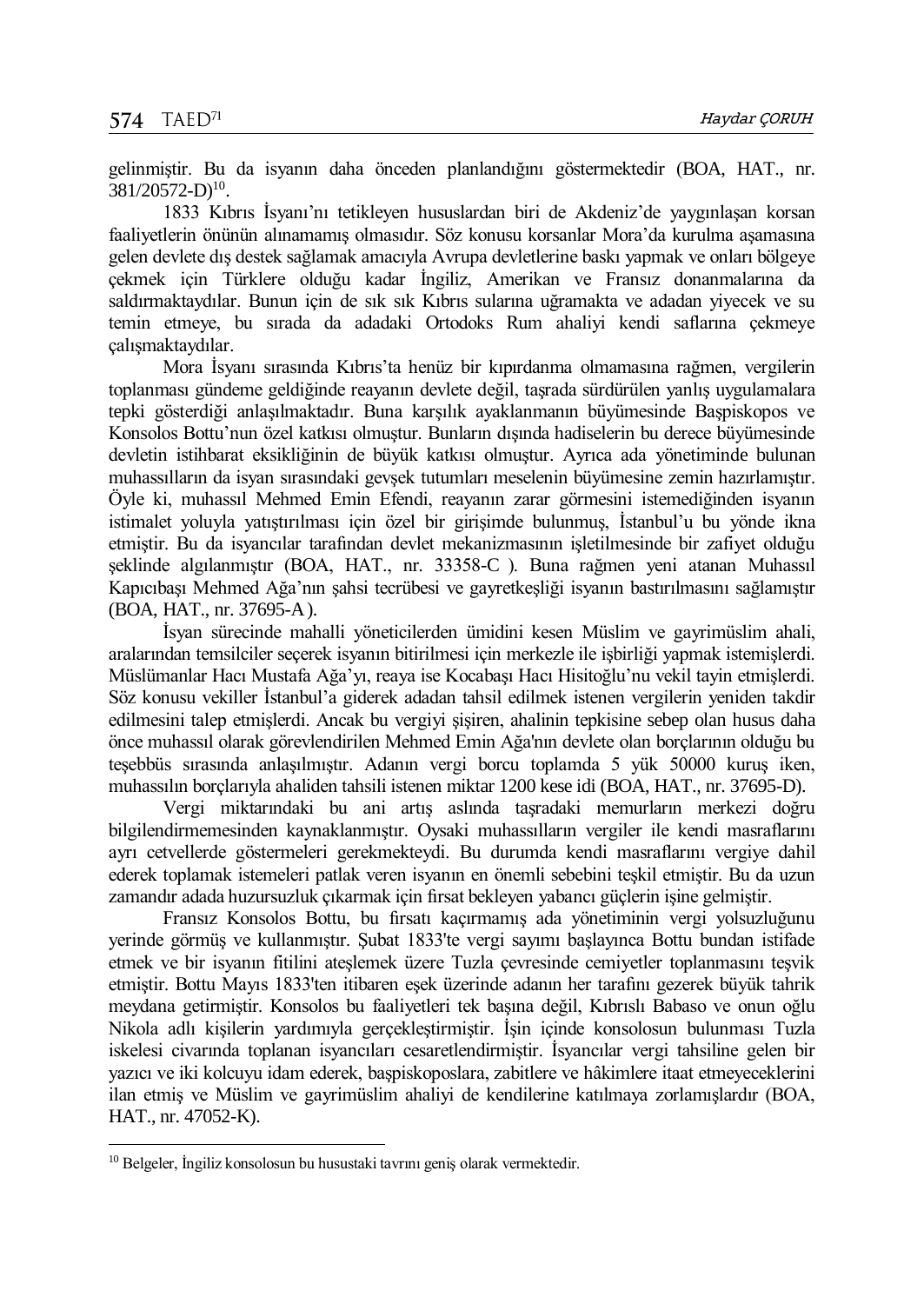Osmanlı Devleti, isyanı bastırdıktan sonra sorumluları cezalandırmaya başlamıştır. İlk olarak tedbir almada geciken ve devleti doğru bilgilendirmeyen Muhassıl Mehmed Emin Efendi azledilmiştir. Yerine 3 Temmuz 1833'te Kıbrıslı olan Kapıcıbaşı Mehmed Ağa tayin edilmiştir. Ada hanedanından olan Kapıcıbaşı Mehmed Ağa halkla kurduğu iyi ilişkiler sayesinde isyanı bastırmaya muvaffak olmuştur (BOA, HAT., nr. 687/33358-E).

Mehmed Ağa, Lefkoşa alaybeyini Karpaz kazasına göndermiş veğ reayaya emniyet ve istimalet vermesini emretmişti. Ağa, asayişin temini için ahalinin elinde bulunan silahların da toplanmasını istemiştir. Muhassılın bu emrine üzerine itaat bildiren Karpaz ahalisi isyanı sonlandırılmıştır. Muhassıl Mehmed Ağa'nın da Karpaz'dan sadece o senenin vergi borcunu tahsil edeceğini bildirmesi, ahalinin evlerine çekilmesini sağlamıştır (BOA, HAT., nr. 37695-A).

Muhassıl Kapıcıbaşı Mehmed Ağa'nın yerinde aldığı tedbirler sayesinde isyan bastırılmış ve ahalinin devlete olan itimadı yeniden sağlanmıştır. Ancak Konsolosların ahali ile yakın temasta bulunmaları misafir oldukları devletin iznine tabi iken, Bottu'nun bu adabı görmezlikten gelerek, Başpiskopos ile oluşturduğu cemiyet sayesinde Kıbrıs'ın Türklerden geri alınması projelerini devreye sokmuştur. Bu sebeple Mehmed Ağa Bottu'nun görevden alınmasını istemiştir. Bu talep karşısında Osmanlı Devleti ahitnamelerden doğan haklarını kullanarak, konsolos hakkında hazırlanan raporları İstanbul'daki Fransız elçisine göndermiş ve elçiden Bottu'nun görevden alınmasını istemiştir (BOA, HAT., nr. 47052-E). Ancak elçi konsolosu görevden almak yerine "kendi işiyle ilgilenmesi ve bir daha iç meselelere müdahale etmemesi yönünde uyarılması" (BOA, HAT., nr. 37695. Gazioğlu, *a.g.e.*, s. 303) ile yetinmişti. Elçinin bu tavrı, Konsolos Bottu'nun isyandaki rolünden devletinin de haberdar olduğunu göstermiştir.

Devletin, isyan sonunda almış olduğu bütün tedbirlerde hukuku uyguladığı konusunda görüş birliği olduğu belgelere de yansımıştır. İsyanın faillerinden Gavur İmam Mısır valisi Mehmed Ali Paşa'ya, Karpazlı Papaz Kalogiros ise Tuzla'daki Fransız konsolosluğuna sığınma talebinde bulunmuştu. Gavur İmam Mehmed Ali Paşa tarafından tutuklanarak İstanbul'a gönderilmiştir. Bütün uyarılara rağmen isyanı sürdürme çabasında olan Konsolos Bottu, Karpaz'da isyan eden Papaz Kalogiros'u teşvike devam ederek onun Magosa Kalesi'ni ele geçirmesi için teşvik etmiş olsa da papaz yakalanarak idam edilmişti (Metin, 1999: 147).

1833 Kıbrıs İsyanında Başpiskoposun yanı sıra Kıbrıs manastırları da rol almıştır. Kıbrıs'taki manastırlar müstahkem mevkileriyle neredeyse birer kale konumunda olmuşlardır. Bu açıdan manastırlar isyanın sevk ve yönetim merkezî haleni gelmiştir. Devletin ahitnamelerle koruma altına aldığı bu yapılar 1821 Mora İsyanı sırasında da adeta birer silah deposuna dönüştürülmüşler, bu sebeple alınan fetvalar ile yıkılmalarına karar verilmişti. Ancak Sultan II. Mahmud, reayasının gönlünü kırmamak adına bu eylemden vaz geçmişti.

Henüz tazeliğini korumakta olan bu mesele 1833 Kıbrıs İsyanı ile yeniden nüksetmiş, manastırlar müstahkem mevkileriyle adeta birer eşkıya yuvasına dönüşmüşlerdi. Gerçekte bir ibadet merkezi konumunda olan bu binaların isyanlarda istihkam ve silah deposu mukabilinde kullanılmasını engellemek isteyen devlet buralardaki her türlü mal ve paraya el koymuştur.

İsyana katılan Başpiskopos ve piskoposların evlerinde yapılan aramalarda da manastırlarda olduğu gibi bolca silah ele geçirilmiş olması reaya vekillerinin isyandaki rolünü açıkça ortaya koymuştur. Bu malzeme delil addedilerek davalarda kullanılmak üzere İstanbul'a gönderilmiştir. Ayrıca Başpiskopos ve isyana katkı sağlayan rahiplerin mallarına da el konulmuştur. Yapılan uzun görüşmelerden sonra manastırların yıkılmasına karar verilmiş olsa da Avrupa'da meydana gelecek yankıları sebebiyle bundan vaz geçilmiş olsa da manastırların bir süreliğine kapatılması uygun görülmüştür.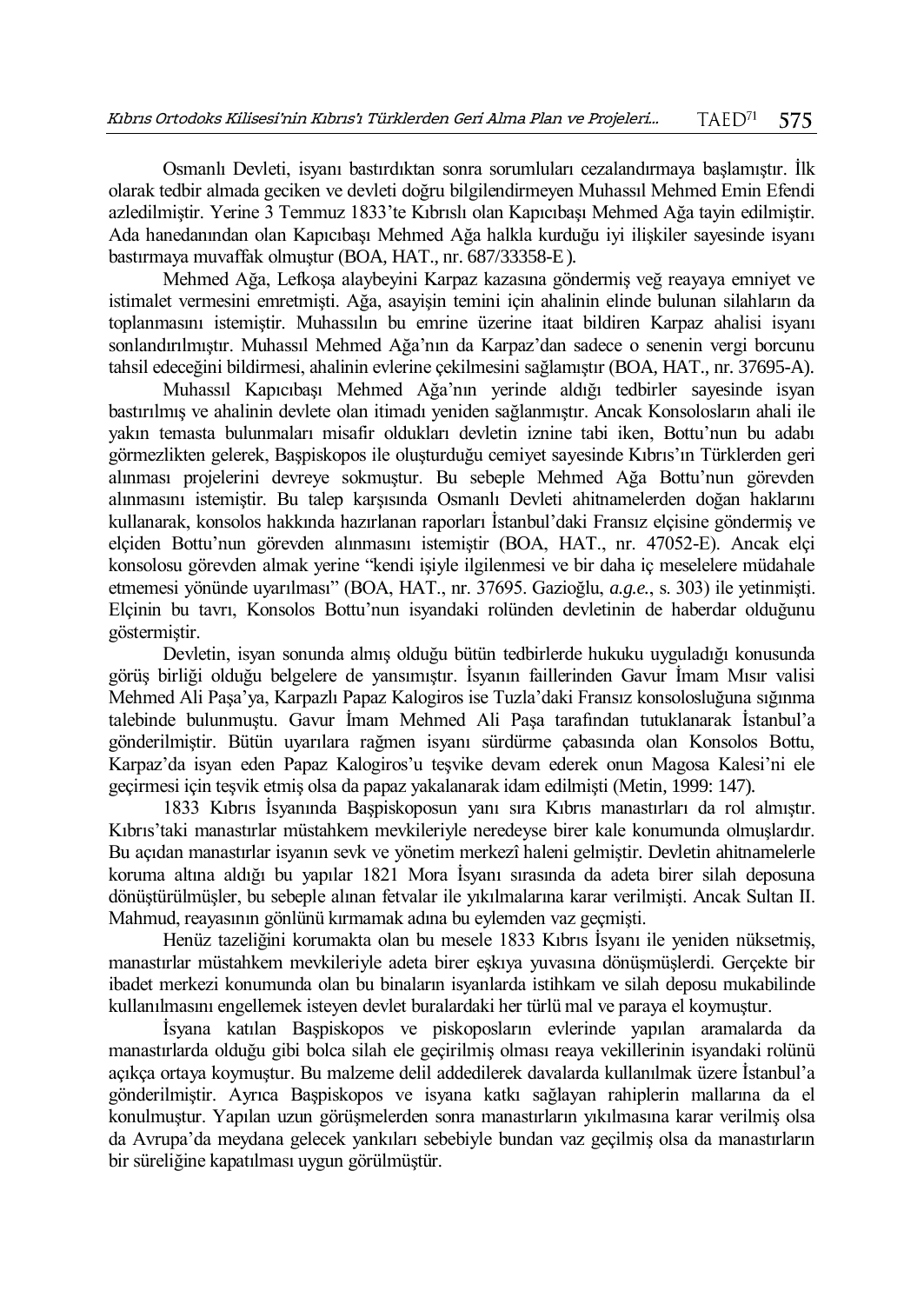Manastırlarda yapılan aramalar sırasında ele geçirilmiş olan kutsal taç, Sultan II. Mahmud'un emriyle, isyanın çıkmasında başlıca rol sahibi olan Kıbrıs başpiskoposuna geri iade edilmiştir. Nitekim padişah, manastırlar hakkında bir genelge çıkarılmasını ve bu genelgede manastırlarda ikamet edecek rahiplerle, ayinlerde kullanılacak figür ve dinî gereçlerin dışında kalan araç gerecin, devlete teslim edilmesini emretmişti (BOA, HAT., nr, 51331).

1821'de ve 1833'te adayı ziyaret eden seyyahlar bizzat şahit olmadıkları bu isyanlar hakkında uydurma bilgiler vermekten geri durmamışlardır. Seyyahlar Osmanlı Devleti'ni katliam yapmakla suçlamak dâhil, bir dizi iftira ile karşı karşıya getirmekten çekinmemişlerdir. 1821 Mora İsyanı sonrasında Kıbrıs'ı ziyaret eden F.C.H. Pouqueville bu isyanda rol alan başpiskopos ve piskoposların suçlarının sabit olduğu gerçeğini göz ardı ederek idam edilişlerini Osmanlı Devleti'nin fırsattan istifade ettiği şeklinde izah etmeye çalışmıştır. Aynı şekilde isyan sırasında Osmanlı makamlarına karşı direnen Fransız konsolos M. Mechain'i ise kahraman ilan etmiştir (Cobham, 2002: 451-52). Adayı ziyaret eden seyyahların ortak dilinin bu şekilde olması, adanın Türklerden kurtarılması konusundaki XVII. yüzyıla ait plan ve programın XIX. Yüzyılda da devam ettirilmeye çalışıldığını göstermiştir. Bunun en son örneğini 1827'de adayı ziyaret eden Kaptan Charles Colville Frankland'ın ifadelerinde görmek mümkündür. Frankland: "Hem Türk hem de Yunan nüfus Sultan'ın boyunduruğuna karşı son derece aldırmaz bir tutum takınıyorlar; ayrıca kendilerine yardımcı olacak bir kuvvetin bulunmaması nedeniyle de isyan olgunlaşmış değil" (Cobham, 2002: s. 455) ifadeleriyle adeta dışarıdan bir gücün müdahalesini istemektedir.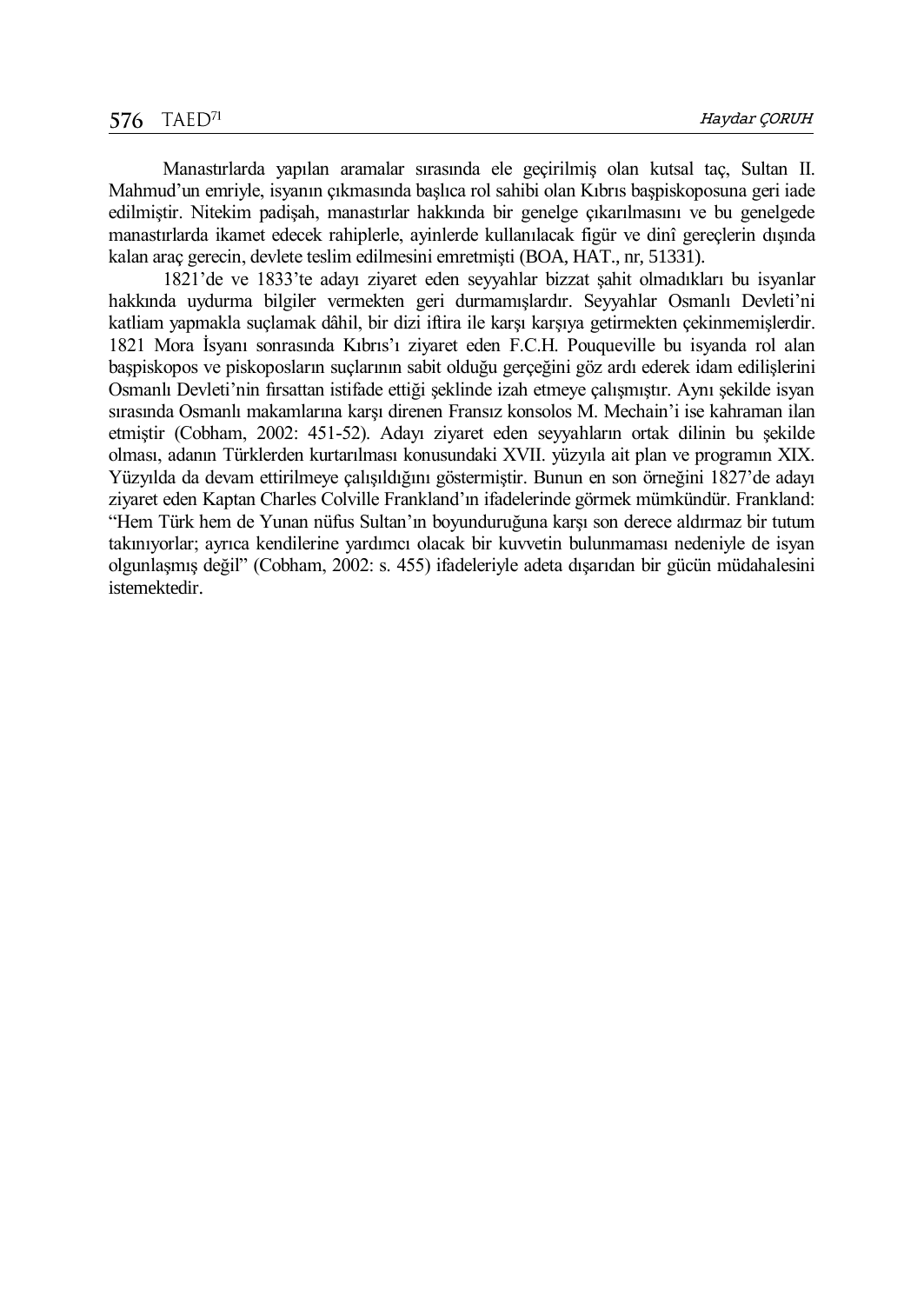#### **Sonuç**

1571 yılında Türkler tarafından fethine kadar Kıbrıs Başpiskoposluğu dışarıdan gelen işgalciler tarafından birçok defa ortadan kaldırılmış veya başka kiliselere bağlanarak adeta susturulmuş, cemaati de ya dağıtılmış veya köleleştirilmiştir.

Osmanlı Devleti, fetih sonrasında Venedik tarafından sürgüne gönderilen Kıbrıs Başpiskopos ve piskoposlarını görevlerine iade ederek kiliseyi yeniden ihya etmiştir. Başpiskoposluk süreç içerisinde önce İstanbul Rum Patrikliğine bağlanmış, daha sonra da bağımsız statü verilerek kendi nüfuz alanı olan yeni bir kiliseye dönüştürülmüş ve bir Osmanlı kurumu olarak yükseltilmiştir. Sultan II. Selim'den sonra gelen Osmanlı yöneticileri tarafından da her istediği yerine getirilmesine rağmen Kıbrıs Başpiskoposları Türklere olan vefa borcunu unutmuş ve Kıbrıs'ın Türklerden kurtarılması hususunda Avrupalı hanedanlardan yardım bekleyen, adeta bir ihanet yuvası haline gelmiştir. Bu ihanetin en belirgin şekli 1601-1651 yıllarında Savoy Hanedanı ile kurulan ilişkiler de görülür. Ancak bütün uğraşılarına rağmen ne Savoy Hanedanı Kıbrıs'a doğrudan bir çıkarma yapabilmiştir, ne de Kıbrıs Başpiskoposları bu hanedanın Kıbrıs'a hâkim olmasını sağlayacak bir tedbir düşünebilmişlerdir.

Osmanlı Devleti özellikle 1683 Viyana bozgunuyla başlayan dönemde, kendi sınırlarını korumak hususunda zafiyete düşünce, ülkenin her tarafında bir takım isyan hareketleri görülmeye başlamıştır. Kıbrıs'ta da görülen bu isyanlarda özellikle gayrimüslim cemaat liderleri rol almış ve gözlerini Batıya dikerek ortaya çıkabilecek ilk fırsatta adayı Türklerden temizlemek için hazırlıklara başlamışlardı.

Fransız ihtilali bütün Avrupa ülkelerinde olduğu gibi Osmanlı topraklarında da birçok topluluğu bağımsızlık yönünde teşvik etmiştir. Ancak Fransızların başlattıkları bu uyanış, Fransızlardan çok Ruslar tarafından kullanılmış ve Balkan topluluklarının Slav kökenli olduğu fikri yayılmak suretiyle Osmanlı Devleti parçalanmak istenmiştir. Bu amaca binaen Odessa'da kurulan ve bütün slav topluluklarını bir araya getirmeyi vazife edinen okullarda bilinçlenen Rum Beyleri ve çocukları, özellikle Eflak ve Boğdan'da milli uyanışı teşvik etmek için özendirilmişlerdir. Rus konsolos ve casusları bu uyanışı bir adım daha ileriye götürebilmek için bütün Akdeniz adalarında ve Mora'da gizli ve açıktan faaliyetler yaparak Osmanlı karşıtı yeni bir Yunan milleti oluşturmak amacıyla çalışmalarını hızlandırmışlardır.

Mora ve Rumeli'de gizlice yapılan çalışmalardan bağımsız olarak Kıbrıs'ta da Ortodoks Başpiskoposlar yüzyıllardan beri süre gelen alışkanlıklarını devam ettirerek Türkleri adadan kovmak maksadıyla her fırsatı değerlendirmekte ve fitne çıkarmanın yollarını aramakta, Batılı devletlerin adaya müdahalesini sağlamak için ellerinden geleni yapmaktaydılar. Osmanlı Devleti, Fransa'nın Mısır'ı işgali sonrası Akdeniz'de durulmayan çatışmaların arasında Kıbrıs'ın da beklenmedik bir şekilde işgal edilmemesi için azami dikkat göstermekteydi. Ancak adanın yıllık vergilerini toplamakla görevlendirilen Tercüman Hacı Yorgaki'nin taviz vermeyen tutumu, reaya vekilliğini ellerinden kaçırmış olmanın verdiği hırsla hareket eden piskoposlar ve onların güdümüne girmiş olan Müslüman eşraf yönetime karşı başkaldırmak yönünde teşvik edilmişti. Özellikle Başpiskoposun da cesaretlendirmesiyle adada 1804 yılında geniş kapsamlı bir isyan patlak vermiştir. İsyan sırasında kendilerini Ortodoks değil, Rum olarak ifade etmeye başlayan topluluklar rast gele her yere saldırmaya, önüne gelenleri öldürmeye başlamış, kaleler işgal edilmiş ve Müslümanlar katledilmişti.

Osmanlı Devleti isyanın önünü alabilmek için adaya İçel Mutasarrıfı Vezir Ahmed Paşa'yı sevk etmek zorunda kalmıştır. Vezir Ahmed Paşa isyanda suçu olan Başpiskopos ve birçok piskopos dahil bütün eşkıyayı temizleyerek 1804 isyanını sona erdirmeye muvaffak olmuştu. Ancak bu isyanın en önemli özelliği Osmanlı Devleti tebaası Müslüman ileri gelenlerin Başpiskopos ve Konsolosların kışkırtmasıyla yine bir Osmanlı görevlisi olan Tercüman Hacı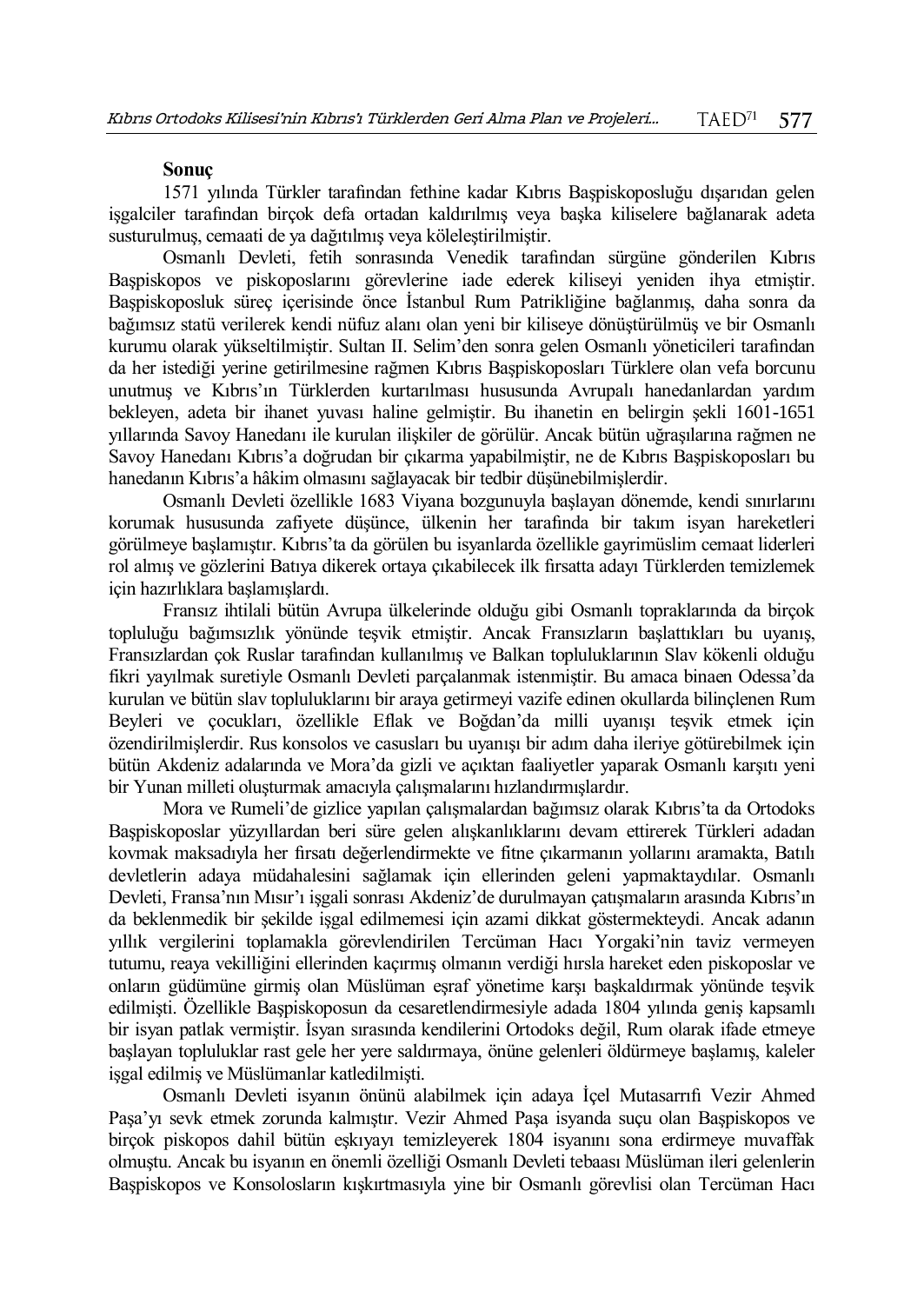Yorgaki'yi öldürme teşebbüsünde bulunmuş olmalarıdır. Bu yönüyle ada bir taraftan Kıbrıs Başpiskoposlarının kışkırtmalarıyla imparatorluktan uzaklaşmaya, diğer taraftan da bölgede gelişen olaylara paralel olarak ada yeni isyanlara gebe bir hale gelmiştir.

1804 İsyanı, Kıbrıs'ın yaklaşık on dokuz yılına mal olmuştur. Bu yıllar boyunca devlet Kıbrıs'ta yeniden düzeni sağlamaya ve başka yerlere göçen halkı adada toparlamaya uğraşmıştır. Bununla beraber hiç beklenmeyen bir zamanda Rusların kışkırtmalarıyla başlayan ve Eflak ve Boğdan'da tutunamadığı için Rumeliye ve nihayet Mora'ya sarkan yeni bir isyan ile karşı karşıya kalmıştır. Tarihte 1821 Mora İsyanı olarak isim yapan bu isyan, Mora Yarımadasında bir Yunan Devleti kurulması amacıyla başlatılmıştır.

Devletin yeterli istihbaratının olmaması ve önlem almakta gecikmesi isyanın büyümesine ve Mora, Ege adaları, Girit ve Kıbrıs'a kadar yayılmasına sebep olmuştur. 1821 Mora İsyanı ilk çıkış anında Avrupa'dan gördüğü desteği, zaman ilerledikçe kaybetmiştir.

Osmanlı Devleti, kendi ordularıyla halledemediği bu mesele için Mısır hâkimi Kavalalı Mehmed Ali Paşa'yı sahaya sürmüş, isyan bastırılmış olsa da, Fransızların kışkırttığı Mehmed Ali Paşa'nın akıl almaz talepleri karşısında devlet bu defa devlet kendi valisi ile çatışmaya girmek durumunda kalmıştır. Moralı Rumlar da bu durumdan istifade ile Rusların teşvik ve bedava gemi yardımlarıyla başlattıkları korsanlık faaliyetlerini kısa zamanda Avrupalı devletlere yönlendirerek, beklenilen desteği almaya muvaffak olmuşlardır. Rum korsanlar karşısında daha fazla direnemeyen Avrupalı devletler, bir baskın ile Osmanlı müşterek donanmasını yakmış ve Mora ihtilalinin bir devlet kurma talebini 1830'da yerine getirecek fırsatı yaratmışlardır. Mora'da elde edilen başarılar kısa zaman sonra önce Girit'te ve daha sonra Kıbrıs'ta da etkisini göstermiştir.

Kıbrıslı Ortodoks Rum ileri gelenlerin Filiki Eterya ile kurdukları ilişkiler sonucunda Mora İsyanı'na benzer bir isyanı Kıbrıs'a taşımak istemişlerdir. Bu amaçla İstanbul Rum Patrikliği ile iletişime girmekten de çekinilmemiştir. Ancak durumu haber alan Osmanlı Devleti, bir taraftan İstanbul Ortodoks Rum Patriği'ni diğer taraftan Kıbrıs Başpiskopos'unu tebdil ederek hadiselere son vermiş olsa da Kıbrıs tarihinde görülmemiş şekilde büyük tahribatlara uğramış, ahali daha güvenli yerlere göç etmek zorunda kalmıştır.

Kıbrıs'ta yürürlüğe konulan yeni yönetim şekilleri bir bir tüketilirken, Kıbrıs Başpiskoposları adanın hakimiyetini bir şekilde ele geçirmek için sürekli fırsat kollamakta, ahalinin zoruna gidecek her meseleyi değerlendirmekteydiler. Mora İsyanı'nın yaraları sarılmaya çalışırken, İstanbul'da Yeniçeri teşkilatı, ulema, ayanlar ve mütegallibe sınıfları tek tek merkezi yönetime itaate zorlanırken hem merkezde ve hem de taşrada yeni reformlar icra edilmeye çalışılmıştır. Bu reformların arasında uzun zamandır ahalinin en büyük rahatsızlık meselelerinden biri olan iltizam sistemi kaldırılmış, mukataalar yıllık olarak kiraya verilmeye başlanmış, vergi adaletsizlikleri elden geldikçe giderilmeye çalışılmıştır.

Bütün bu reformların yapılabilmesi için ülkenin kaynaklarının sil baştan oluşturulması ve yeni bir gözle tekrar düzenlenmesi gerekmekteydi. Bunun için başlatılan 1830 nüfus ve emlak sayımları ülkenin büyük kesiminde tepkiyle karşılanmış, yeni vergiler alınacağı yönündeki dedikodular, bilinçsiz halk kitlelerini harekete geçirmiştir. Oysa ki, yapılmak istenen ülkenin baştanbaşa yeniden imarını sağlayacak kaynakları ortaya çıkarmaktı. Bu sayede bir taraftan gelir kaynakları yeniden tespit edilecek, diğer taraftan ülkenin acil ihtiyacı olan ve yeni kurulan ordunun asker ve hazinesinin oluşturulması sağlanacaktı. Ayrıca yapılacak nüfus sayımı ile elde edilecek sonuçlarla uzun zamandır çeşitli adlar altında alınmakta olan vergiler tek bir vergi kalemi adı altında birleştirilerek, adil bir vergi matrahı belirlenmeye çalışılacaktı. Bu sistemin yeni adı temettü idi ve kişinin bütün gelirlerinden elde ettiği yıllık karın %20'si nispetinde bir vergi kalemi oluşturularak, ahalinin huzuru temin edilecekti. Bu sebeple ülke çapında emlak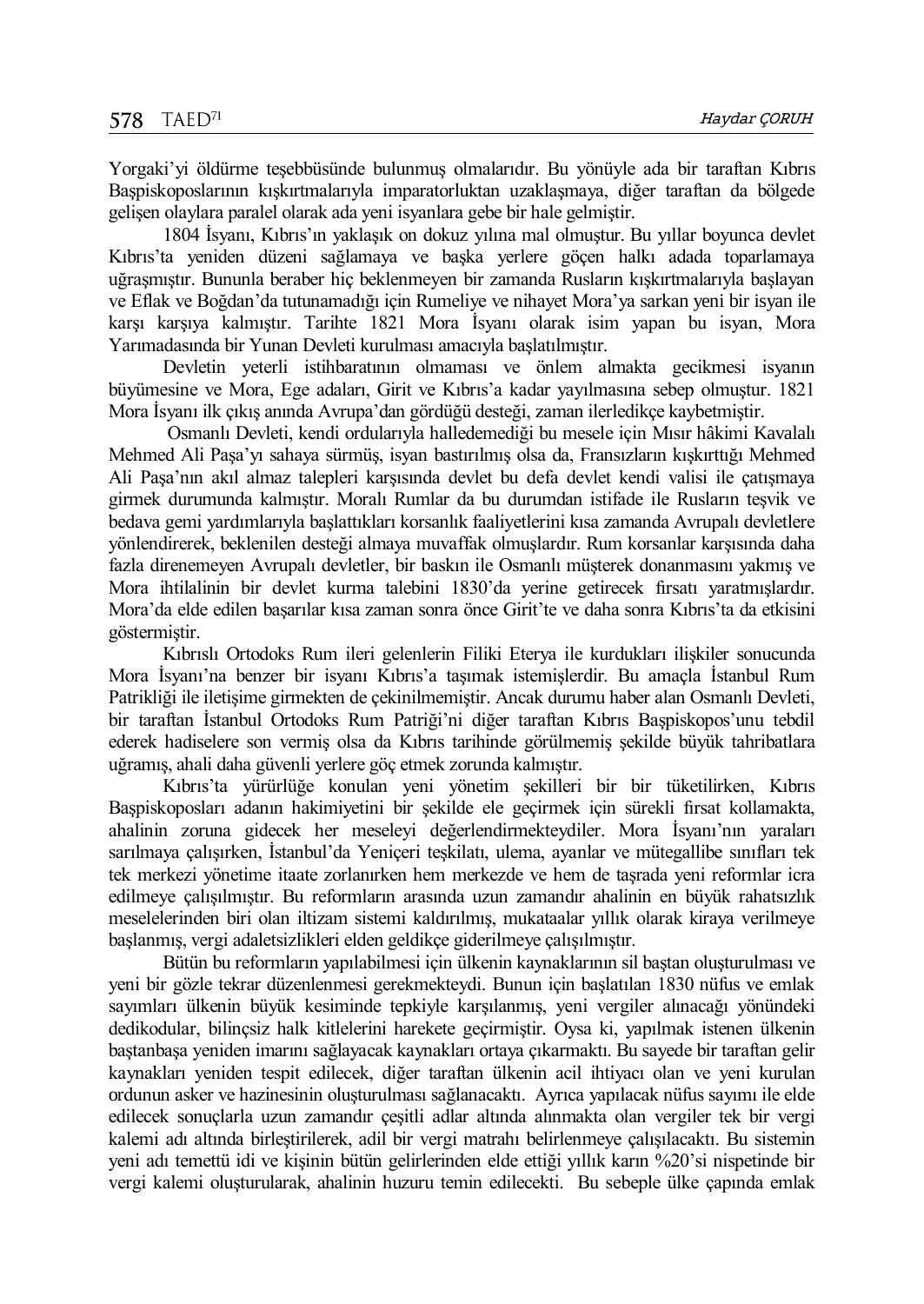sayımları yapılırken, hazırlanan yeni cetvellerle 1830 emlak tahriri Kıbrıs'ta 1833 yılında uygulamaya konulmuş olacaktı. Ancak bu girişim Başpiskoposun bir iftira kampanyası ile geniş çaplı bir isyana dönüşünce nihayete erdirilemedi. İsyan, Başpiskopos, Fransız konsolos Bottu ve Karpazlı bir piskoposun teşvikiyle bütün adayı kapladı.

Osmanlı Devleti, ada muhassıllarıyla isyanın önünü almaya uğraşmış olsa da muhassılların iktidarsızlığı, komployu hazırlayan Kıbrıs Başpiskoposu ve Deli İmam denilen bir meczubun teşkilatlı davranışları, isyanın adanın merkezle bağlantısını kesecek derecede büyümesine sebep oldu. Avusturya konsolos vekilini öldürmesi de Osmanlı Devleti'nin Avrupa kamuoyunda suçlu duruma düşmesine sebep olmuştur. Kıbrıs Başpiskoposu sonunda istediği desteği bulmuştu ve Fransız konsolos vasıtasıyla adayı hem bir ihtilal havasına sokacak hem de Avrupa'nın desteğiyle adayı Yunanistan'a bağlayacak fırsatı yakalayacaktı. Ancak Osmanlı Devleti, hızlı hareket ederek yeni ve dirayetli bir muhassıl atayarak, duruma hâkim olmuştur. Yeni muhassıl Kapıcıbaşı Mehmed Ağa uyguladığı siyasetle Kıbrıs Başpiskoposu dahil yerel ağalar ve eski muhassılın nasıl bir kirli oyun içerisinde olduklarını ortaya çıkarmaya muvaffak olarak, isyanın önünü almıştır. Yapılan tahkikatlar sonucunda Avusturya Konsolos vekilinin öldürülmesinin sebepleri de bir bir ortaya çıkarılmıştır. Konsolos vekilinin Başpiskopos dahil bütün ada ağalarından alacaklı olması onun bir punduna getirilerek öldürülmesine ve olayın Avrupa devletlerinin dikkatini çekecek şekilde bir nevi mağduriyet senaryosuna dönüştürülmesi sağlanmış ve adanın Türklerden alınması için Avrupa'nın desteği sorgulanmıştır.

Sonuç olarak 1570 yılında fethi gerçekleştirilen ve 1580'li yıllarda tam bir Osmanlı kuruluşu haline gelen Kıbrıs Ortodoks Rum Başpiskoposluğu, İstanbul Ortodoks Rum Patrikliği'nden bağımsızlaştırılarak adadaki Türk varlığının bir nişanesi haline getirilmişti. Ancak kısa zaman içerisinde Venedik'ten miras alınan kilise ve ruhban sınıfında Türk düşmanlığı hortlamış ve adanın Türklerden geri alınmasına yönelik birçok proje yürürlüğe konulmuştu. Bu projelerden 1601-1650 yılları arasında olanlar dış destek bulmak suretiyle yapılan teşebbüslerken, bu tarihten sonraki teşebbüslerin hepsi kaleyi içten fethetmeye yönelik olmuştur. Bu amaçla Kıbrıs Başpiskoposluğu doğrudan girişimlerden uzak kalarak 1800'lü yıllara kadar sürekli fırsatlar kollamak ve bu fırsatları kullanarak niyetini gerçekleştirmeye çalışmış ve ilk defa 1804 yılında adadaki dengeleri birbirine kırdırmak suretiyle yeni bir içten içe işgal girişimi başlatmıştır. Bu girişim 1821'de Mora İsyanının bir yansımasına dönüşmüştür. 1833'te konsoloslar devreye sokularak bütün adayı ihtilal havasına sokmak ve böylece Türkleri adadan çıkarmak gibi bir pozisyona girilmiştir. Ancak Osmanlı Devleti her defasında şans eseri bu gizli oluşumlardan haberdar olmuştur. Bu sayede isyanlar bastırılabilmişse de Kıbrıs Rum Ortodoks Başpiskoposlarının gizli tezgâhları hiçbir zaman sona ermemiştir.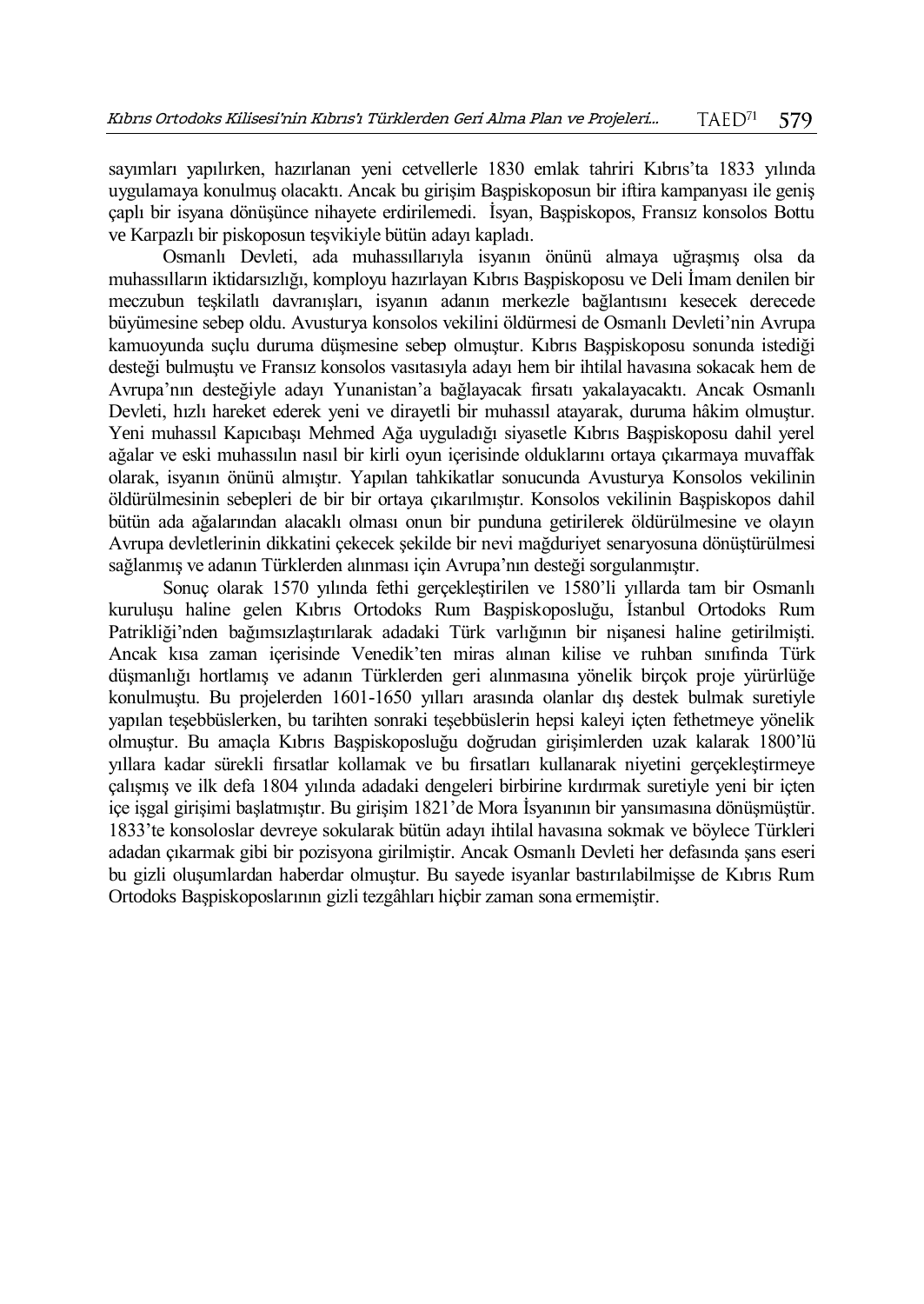# **Kaynaklar Başbakanlık Osmanlı Arşivi (BOA)**

A.E.-Sultan II. Mahmud, nr. 201.

Cevdet-Askerî, nr. 46911, 492.

Cevdet-Dâhiliye, nr. 2115, 7663, 14429.

- Cevdet-Hariciye, nr. 2239
- Cevdet-Maliye, nr. 22317, 6459.
- Hatt-ı Hümâyûn, nr. 538/26518, 20572, 33740, 37750, 33358, 37695, 33940, 47052, 51331, 538/26518, 489/24004, 708/33940.

KŞS., nr. 30.

Maliyeden Müdevver df., nr. 9726.

#### **Yayınlanmış Eserler**

Aktan, C. C. ve Dileyici, D. ve Saraç, Ö, (2002). Vergi, Zulüm ve İsyan. Ankara.

Alasya, Halil Fikret (1971). "Osmanlı Hükümeti Tarafından Ortodoks Kilisesine Verilen İmtiyazlar*", Milletlerarası Birinci Kıbrıs Tetkikleri Kongresi (14-19 Nisan 1969) Türk Heyeti Tebliğleri*, Ankara.

Alasya, Halil Fikret (1977). *Kıbrıs Tarihi Ve Kıbrıs'ta Türk Es*erleri. Ankara.

Alasya, Halit F. (1970). Kıbrıs'ta 1821 İsyanını Tertipleyenler. Türk Kültürü Dergisi, Sayı: 87, Ocak: 207-208.

Anagnostopoulou Sia (2002). "Les Rapports De L'eglise Orthodoxe Avec Le Kapudan Pacha (Fin Du Xvıııème-Début Xıxème Siècle)", *The Kapudan Pasha His Office And His Domain*, (Ed. Elizabeth Zachariadou). Rethymnon.

Aydın, Mahir (1990). "Sultan II. Mahmud Döneminde Yapılan Nüfus Tahrirleri*". Sultan II. Mahmud ve Reformları Semineri (28-30 Haziran 1989) Bildiriler*, İstanbul, s. 81-106.

- Bedevi, Vergi (1966). *Başlangıcından Zamanımıza Kadar Kıbrıs Tarihi*.Lefkoşa.
- Bilgin, Feridun, "Tunus Üzerinde Osmanlı-İspanyol Hakimiyet Mücadelesi (XVI. Asır)", *Elektronik Sosyal Bilimler Dergisi*, Cilt:12 Sayı:44, Kış 2013, s.181-201.
- Bozkurt, İsmail (2001). *Kıbrıs Tarihine Bir Bakış*, Ankara.
- Cassia, Paul Sant (1986). "Religion, Politics And Ethnicity İn Cyprus During The Turkocratia (1571-1878)", *Arch, Europ. Social.,* XXVII, s. 3-28.
- Çevikel, Nuri (2000). *Kıbrıs Eyaleti; Yönetim, Kilise, Ayan ve Halk (1750-1800)*, Gazimağusa.
- Çevikel, Nuri (2012) "Osmanlı Kıbrısı'nda Müslim-Gayrimüslim İlişkileri Ve İhtidâ Meselesi (1746-1801)", *ICANAS-38 (38th International Congress of Asian and North African Studies)*, 10-15 September 2007 Ankara, Atatürk Kültür Dil ve Tarih Yüksek Kurumu, II. Cilt (Tarih ve Medeniyetler Tarihi), s. 937-965.
- Cobham, Claude D. (2002). Excerpta Cpria Materials of a Historry of Cyprus. (Çvr. Ata Atun), Excerpta Cypria'dan Magusa Yazıları, Ankara.
- Cobham, Claude Delaval (1908), *Excerpta Cypria: Materials for a Hıstory of Cyprus*, Cambridge.
- Çoruh, Haydar (2017). *İkinci Mahmud Döneminde Kıbrıs*, TTK Yay., Ankara.
- Darcan, Hasan (2013). "Athanasıus ve İznik Konsili", *Sakarya Üniversitesi İlahiyat Fakültesi Dergisi*, Cilt: XV, Sayı: 28 (2013/2), s. 169-191.
- Dinç, Güven (2010). *Osmanlı Yönetiminde Kıbrıs (1800-1839)*, (Doktora Tezi, Antalya Üniversitesi, SBE), Antalya.
- Erdoğru, Mehmet Akif (1997). "Kıbrıs Adası'nın 1831 Tarihli Osmanlı Nüfus Sayımı*", Tarih İncelemeleri Dergisi*, Sayı: 12, İzmir 1997, s. 80-93.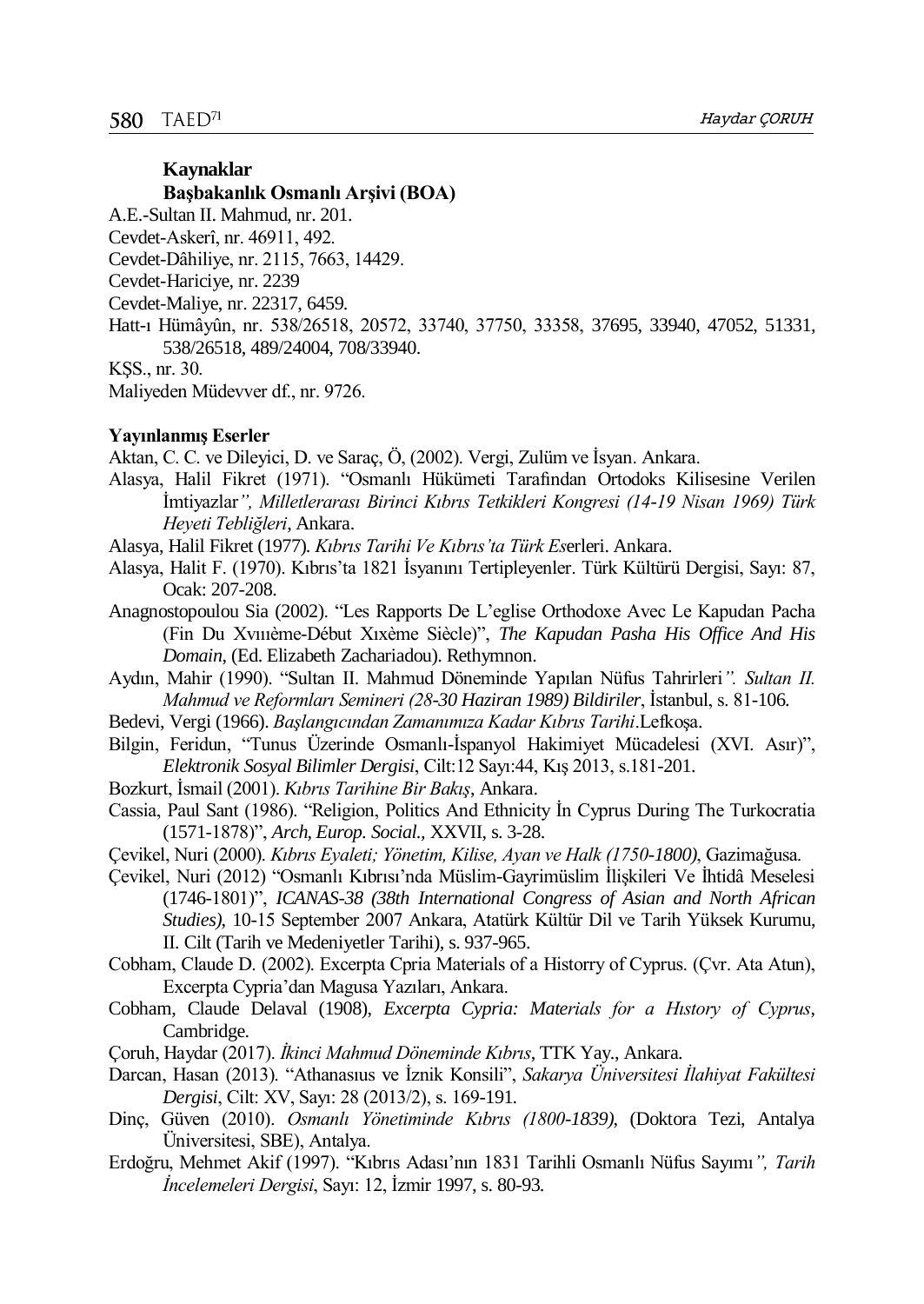Fedai, Harid (2000). *Kıbrıs Müftüsü Hilmi Efendi- Şiirler-*, Lefkoşa.

- Gazioğlu, Ahmet C. (1994). Kıbrısta Türkler (1570-1878). Lefkoşa.
- Göktürk, Turgay Bülent (2015). "Rum Ortodoks Kilisesi'nin Kıbrıs'ta Karar Alma Sürecine Etkisi", *Çağdaş Türkiye Tarihi Araştırmaları Dergisi*, Xv/30 (2015-Bahar), S. 295-345.
- Gündoğdu, Birol (2012). *Ottoman Constructions of the Morea Rebellion, 1770s: A Comprehensive Study of Ottoman Attitudes to the Greek Uprisings*, (Dr. Tezi, Near and Middle Eastern Civilizations University), Toronto.
- Gürkan, Haşmet M. (2000). Tarih İçinde Kıbrıs. Kıbrıs.
- Gürkan, Haşmet Muzaffer (2000). *Tarih İçinde Kıbrıs,* Kıbrıs.
- Hackett, John (1901). *A History Of The Orthodox Church of Cyprus from The Coming of The Apostles Paul and Barnabas to The Commencement of The British Occupation (AD 45- AD 1878): Together With Some Account of The Latin And Other Churches Existing in The İsland*, London.
- Hadjianastasis, Marios (2015). *Frontiers of the Ottoman İmagination (Studies in Honour of Rhoads Murphey)*, (Edit. Marios Hadjianastasis), Leiden/Boston, s. 139-167.
- Hakeri, Bener Hakkı (1993)*, Başlangıcından 1878'e Dek Kıbrıs Tarihi*, Ankara.
- Hill, George (2010). *A History of Cyprus*, Vol. 2 (The Frankish Period 1192-1432), Vol. 4 (The Ottoman Province The British Colony, 1571-1948), Cambridge.
- İnalcık, Halil (1964). "Kıbrıs'ta Türk İdaresi Altında Nüfus*", Türk Kültürü Araştırmaları Dergisi (Kıbrıs ve Türkler)*, III, Sayı: B2, Ankara s. 27-58.
- Jennings, Ronald C. (1941). *Christians and Muslims in Ottoman Cyprus and the Mediterranean World, 1571- 164*, New York.
- Kaffa, Elena (2008). *The Greek Church of Cyprus, the Morea and Constantinople during the Frankish Era (1196-1303)*, (Doktora Tezi), School of History and Archaeology University of Wales, Cardiff.
- Kiss, Tamas (2016). *Cyprus in Ottoman and Venetian Political İmagination*, Cilt: 1489-1582, (Doktora Tezi, Central European University), Budapeşte.
- Kütükoğlu, Mübahat S. (1995). "Osmanlı Sosyal ve İktisâdî Tarihi Kaynaklarından Temettü Defterleri*". Belleten,* Sayı: 225, Ankara, s. 395-412.
- Kyrris, Costas P. (1996). *History of Cyprus*, Nicosia.
- Lubin, Matthew (2012). *Aftermath Of War: Cypriot Christians And Mediterranean Geopolitics, 1571-1625*, Doktora Tezi, University of North Carolina.
- Luke, Harry Charles (1921). *Cyprus Under The Turks (1571-1878)*, London.
- Maier, Franz Georg (1968). *Cyprus From the Earlist Time to the Present Day (Trans, from the German by Peter George)*, London.
- Mango, Cyril Ševčenko, Ihor (1973). "Some Churches and Monasteries on the Southern Shore of the Sea of Marmara", *Dumbarton Oaks Papers*, Vol. 27, s.235-277.
- Metin, H. (1999). Kıbrıs Tarihine Toplu Bir Bakış. Lefkoşa.
- Michael, Michalis N. (2009). "Introduction: The Unchanging "Turkish Rule", the "Fair Ottoman Administration" and the Ottoman Period in the History of Cyprus", *Ottoman Cyprus: A Collection of Studies on History and Culture*, (Edit. Michalis N. Michael, Matthias Kappler and Eftihios Gavriels), Wiesbaden, s.9-24.
- Mikropoulos, Tassos A. vd. (2008). *Elevating and Safeguarding Culture Using Tools of the Information Society: Dusty traces of the Muslim culture*, ESCUTIS, Greece.
- Moss, Vladimir (2012). *Autocracy, Despotism and Democracıy: An Historical Approach to the Relationship between Orthodoxy and Politics Part 3: The Age Of Revolutıon (1789- 1861),*.